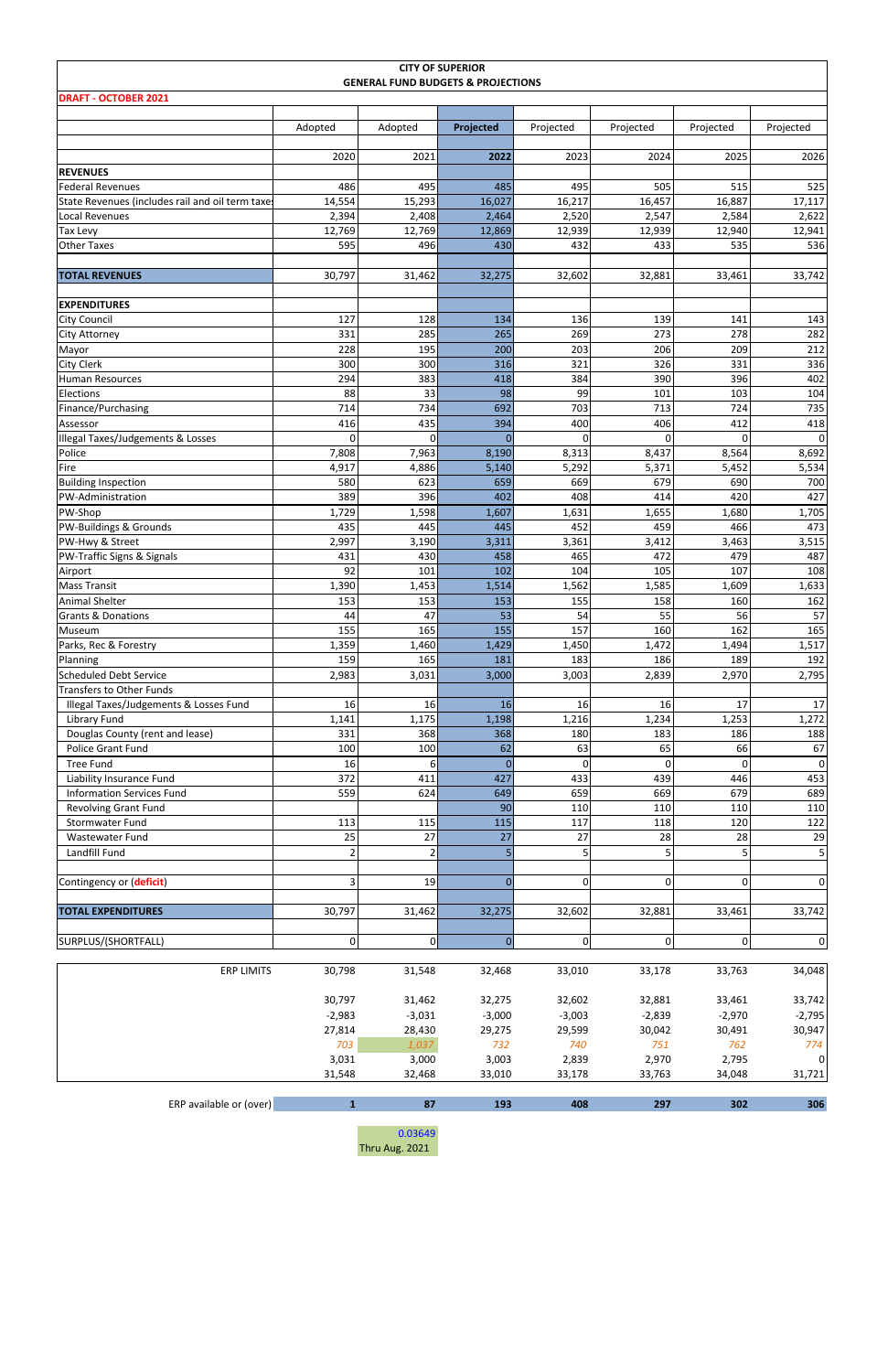| <b>REVENUE SUMMARY</b>                                                                | Adopted<br>2020                   | Adopted<br>2021                                               | Projected<br>2022                 | Projected<br>2023                                     | Projected<br>2024                   | Projected<br>2025                   | Projected<br>2026                 |
|---------------------------------------------------------------------------------------|-----------------------------------|---------------------------------------------------------------|-----------------------------------|-------------------------------------------------------|-------------------------------------|-------------------------------------|-----------------------------------|
| <b>Federal Revenue</b>                                                                | 485,520                           | 495,230                                                       | 485,000                           | 494,700                                               | 504,594                             | 514,686                             | 524,980                           |
| <b>State Revenue</b>                                                                  | 14,553,939                        | 15,292,674                                                    | 16,026,842                        | 16,216,509                                            | 16,457,435                          | 16,887,411                          | 17,117,459                        |
| Tax Revenue - Levy<br>Tax Revenue - Other                                             | 12,769,097<br>594,533             | 12,769,097<br>496,311                                         | 12,869,097<br>430,356             | 12,939,097<br>431,738                                 | 12,939,097<br>433,134               | 12,940,097<br>534,543               | 12,941,097<br>535,966             |
| Local Revenue                                                                         | 2,394,207                         | 2,408,388                                                     | 2,463,993                         | 2,520,317                                             | 2,546,758                           | 2,583,930                           | 2,622,052                         |
| <b>TOTAL</b>                                                                          | 30,797,297                        | 31,461,701                                                    | 32,275,288                        | 32,602,361                                            | 32,881,017                          | 33,460,667                          | 33,741,555                        |
| REVENUE BY LINE ITEM/CATEGORY                                                         | Adopted<br>2020                   | Projected<br>2021                                             | Projected<br>2022                 | Projected<br>2023                                     | Projected<br>2024                   | Projected<br>2025                   | Projected<br>2026                 |
| <b>Federal Revenue</b>                                                                |                                   |                                                               |                                   |                                                       |                                     |                                     |                                   |
| <b>Federal Grants</b>                                                                 | \$<br>485,520                     | \$<br>495,230                                                 | \$<br>485,000                     | \$<br>494,700                                         | \$<br>504,594                       | \$<br>514,686                       | \$<br>524,980                     |
| <b>Total Federal</b>                                                                  | 485,520                           | 495,230                                                       | 485,000                           | 494,700                                               | 504,594                             | 514,686                             | 524,980                           |
| <b>State Revenue</b>                                                                  |                                   |                                                               |                                   |                                                       |                                     |                                     |                                   |
| Shared Revenue<br>State Aid Exempt PP<br>Fire Insurance                               | 7,682,512<br>211,724<br>72,674    | 7,682,512<br>263,490<br>73,400                                | 7,682,512<br>181,196<br>75,000    | 7,682,512<br>181,196<br>75,750                        | 7,682,512<br>181,196<br>76,508      | 7,682,512<br>181,196<br>77,273      | 7,682,512<br>181,196<br>78,045    |
| <b>Railroad Terminal Tax</b><br>Oil Pipeline Term Tax<br><b>Expenditure Restraint</b> | 1,516,000<br>1,977,219<br>291,384 | 1,515,000<br>2,637,425<br>291,384<br>$\sim$<br>$\blacksquare$ | 1,517,036<br>3,391,228<br>282,624 | 1,517,036<br>3,529,000<br>282,624 -<br>$\blacksquare$ | 1,517,036<br>3,717,000<br>282,624 - | 1,517,036<br>4,093,000<br>282,624 - | 1,517,036<br>4,268,000<br>282,624 |
| <b>State Grants</b>                                                                   |                                   |                                                               |                                   |                                                       |                                     |                                     |                                   |
| <b>Transportation Aid</b>                                                             | 381,827                           | 389,463                                                       | 354,000                           | 361,080                                               | 368,302                             | 375,668                             | 383,181                           |
| Local Street/Road Aid                                                                 | 1,842,500                         | 1,900,000                                                     | 1,931,998                         | 1,970,637                                             | 2,010,050                           | 2,050,251                           | 2,091,256                         |
| <b>Connecting Street Aid</b>                                                          | 353,100                           | 315,000                                                       | 271,250                           | 276,675                                               | 282,209                             | 287,853                             | 293,610                           |
| Other State Aid<br><b>Pmts for Munic Svcs</b>                                         | 225,000                           | 225,000                                                       | 340,000                           | 340,000                                               | 340,000                             | 340,000                             | 340,000                           |
| <b>Total State</b>                                                                    | 14,553,939                        | 15,292,674                                                    | 16,026,842                        | 16,216,509                                            | 16,457,435                          | 16,887,411                          | 17,117,459                        |
| <b>Tax Revenue</b>                                                                    |                                   |                                                               |                                   |                                                       |                                     |                                     |                                   |
| R/E Taxes<br>R/E Taxes - Debt Service<br>Personal Prop Taxes                          | 9,119,212<br>2,983,060<br>666,825 | 9,070,913<br>3,031,359<br>666,825                             | 9,201,849<br>3,000,423<br>666,825 | 9,269,188<br>3,003,084<br>666,825                     | 9,432,972<br>2,839,300<br>666,825   | 9,303,128<br>2,970,144<br>666,825   | 9,479,264<br>2,795,008<br>666,825 |
| Delq Pers Prop Tax                                                                    | 10,000                            | 10,000                                                        | 4,000                             | 4,000                                                 | 4,000                               | 4,000                               | 4,000                             |
| Computer Exempt                                                                       | 34,250                            | 34,250                                                        | 34,065                            | 34,065                                                | 34,065                              | 34,065                              | 34,065                            |
| <b>Occupational Tax</b>                                                               | 358,842                           | 262,266                                                       | 201,128                           | 201,128                                               | 201,128                             | 301,128                             | 301,128                           |
| Mobile Home Fees                                                                      | 53,000                            | 50,000                                                        | 50,000                            | 50,000                                                | 50,000                              | 50,000                              | 50,000                            |
| <b>Taxes from Exempt</b>                                                              | 124,533                           | 125,778                                                       | 127,036                           | 128,306                                               | 129,590                             | 130,885                             | 132,194                           |
| Interest Delq Taxes                                                                   | 3,000                             | 3,000                                                         | 3,000                             | 3,000                                                 | 3,000                               | 3,000                               | 3,000                             |
| <b>Razing Spec Assess</b>                                                             | 10,908                            | 11,017                                                        | 11,127                            | 11,239                                                | 11,351                              | 11,464                              | 11,579                            |
| <b>Total Tax</b>                                                                      | 13,363,630                        | 13,265,408                                                    | 13,299,453                        | 13,370,835                                            | 13,372,231                          | 13,474,640                          | 13,477,063                        |

| Local Revenue |                                 |        |        |        |        |        |        |        |
|---------------|---------------------------------|--------|--------|--------|--------|--------|--------|--------|
|               | <b>SHA Police Grant</b>         | 66,810 | 65,000 | 60,000 | 61,200 | 62,424 | 63,672 | 64,946 |
|               | Douglas County-shelter          | 40,000 | 40,000 | 40,000 | 40,000 | 40,000 | 40,000 | 40,000 |
|               | Police Drug Task F              | 28,472 | 28,472 | 28,472 | 28,472 | 28,472 | 28,472 | 28,472 |
|               | Liquor Licenses                 | 63,000 | 63,000 | 55,000 | 55,000 | 55,000 | 55,000 | 55,000 |
|               | <b>Rooming Licenses</b>         | 1,200  | 1,200  | 1,500  | 1,500  | 1,500  | 1,500  | 1,500  |
|               | <b>Public Carrier Licenses</b>  | 4,100  | 4,100  | 3,000  | 3,000  | 3,000  | 3,000  | 3,000  |
|               | Cigarette Licenses              | 4,000  | 4,000  | 4,100  | 4,100  | 4,100  | 4,100  | 4,100  |
|               | <b>Tavern Operator Licenses</b> | 14,000 | 12,000 | 8,000  | 8,000  | 8,000  | 8,000  | 8,000  |
|               | <b>Contractor Licenses</b>      | 25,000 | 25,000 | 23,000 | 23,000 | 23,000 | 23,000 | 23,000 |
|               | Dog Licenses                    | 2,400  | 2,400  | 2,500  | 2,500  | 2,500  | 2,500  | 2,500  |
|               | <b>Amusement Licenses</b>       | 6,500  | 6,500  | 5,500  | 5,500  | 5,500  | 5,500  | 5,500  |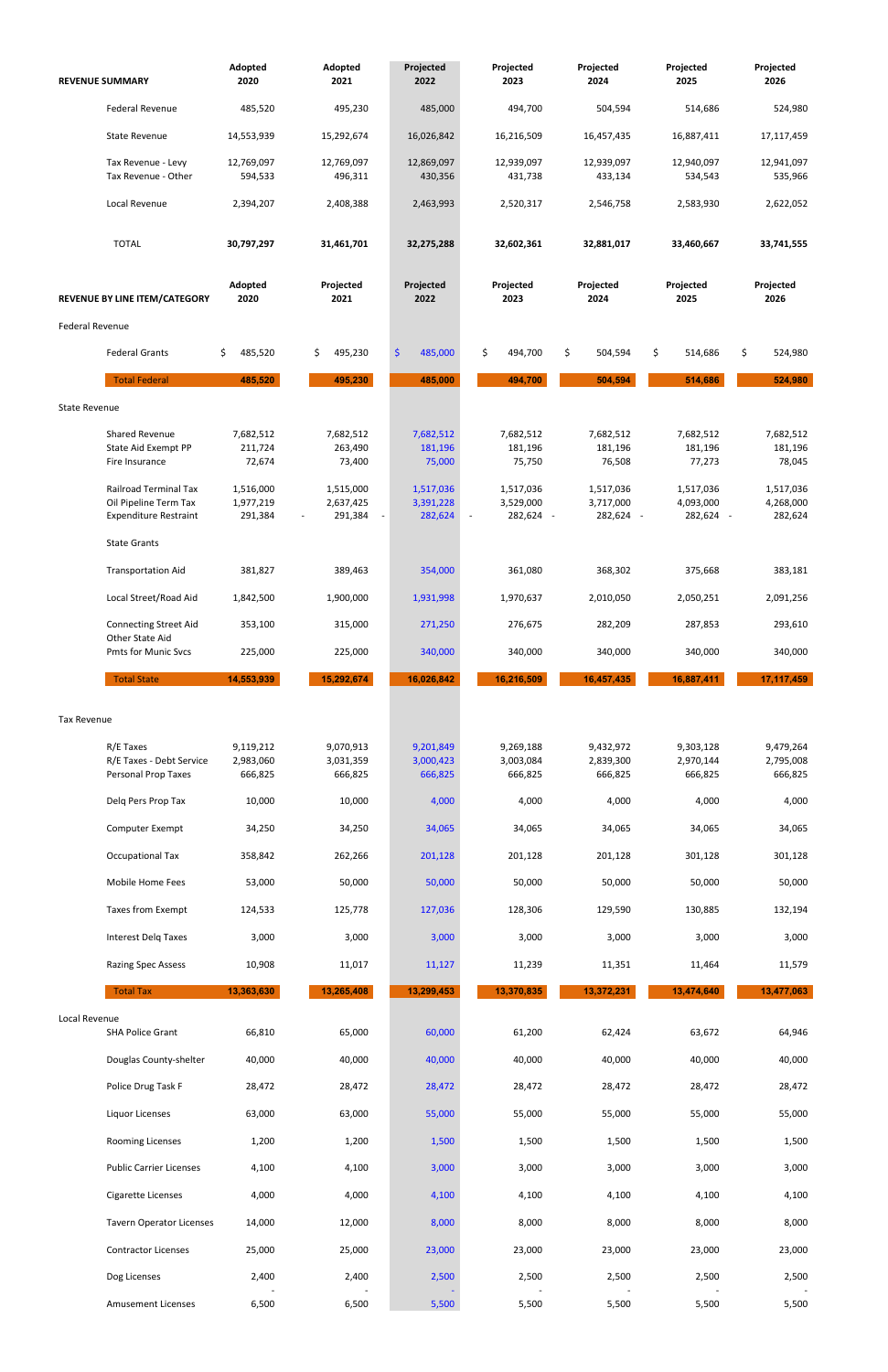| <b>Other Licenses</b>         | 4,000      | 4,000      | 3,500      | 3,500      | 3,500      | 3,500      | 3,500      |
|-------------------------------|------------|------------|------------|------------|------------|------------|------------|
| <b>Building Permits</b>       | 252,500    | 255,025    | 257,575    | 260,151    | 262,753    | 265,380    | 268,034    |
| <b>Plumbing Permits</b>       | 27,270     | 27,543     | 27,818     | 28,096     | 28,377     | 28,661     | 28,948     |
| <b>Heating Permits</b>        | 36,061     | 36,421     | 36,785     | 37,153     | 37,525     | 37,900     | 38,279     |
| <b>Electrical Permits</b>     | 40,804     | 41,212     | 41,624     | 42,040     | 42,461     | 42,885     | 43,314     |
| <b>Other Permits</b>          | 4,040      | 4,080      | 2,700      | 2,727      | 2,754      | 2,782      | 2,810      |
| <b>Zoning Permits</b>         | 500        | 500        | 100        | 500        | 500        | 500        | 500        |
| <b>Razing Permits</b>         | 500        | 500        |            |            |            |            |            |
| <b>Curb Cut Permits</b>       | 2,000      | 2,000      | 1,200      | 1,200      | 1,200      | 1,200      | 1,200      |
| Law/Ord Violations            | 185,000    | 185,000    | 185,000    | 185,000    | 185,000    | 185,000    | 185,000    |
| Parking Violations            | 95,000     | 95,000     | 100,000    | 100,000    | 100,000    | 100,000    | 100,000    |
| <b>Restitution Payments</b>   | 6,000      | 6,000      | 6,000      | 6,000      | 6,000      | 6,000      | 6,000      |
| Clerk's Fees                  | 200        | 200        | 100        | 100        | 100        | 100        | 100        |
| Law Enforcement Fees          | 5,600      | 5,600      | 5,600      | 5,600      | 5,600      | 5,600      | 5,600      |
| <b>Fire Protection Fees</b>   | 78,850     | 78,850     | 80,000     | 80,000     | 80,000     | 80,000     | 80,000     |
| <b>Airport Fees</b>           | 55,000     | 55,000     | 55,000     | 55,000     | 55,000     | 55,000     | 55,000     |
| Chg for PS - Streets          | 1,000      | 1,000      | 500        | 500        | 500        | 500        | 500        |
| Event and Use Fees            | 7,600      | 7,700      | 7,700      | 7,700      | 7,700      | 7,700      | 7,700      |
| <b>Bus Service Repairs</b>    |            |            |            |            |            |            |            |
| Interest Income               | 111,650    | 113,325    | 115,025    | 116,750    | 118,501    | 120,279    | 122,083    |
| <b>Charter Franchise Fees</b> | 255,000    | 240,000    | 224,000    | 224,000    | 224,000    | 224,000    | 224,000    |
| Marina Rent                   | 497,191    | 505,635    | 500,000    | 505,000    | 510,050    | 525,352    | 541,112    |
| Other Rent                    | 61,800     | 55,000     | 55,550     | 57,217     | 58,933     | 60,701     | 62,522     |
| Property Sales/Auction        | 7,700      | 7,800      | 3,000      | 3,000      | 3,000      | 3,000      | 3,000      |
| W/C Insur Rebates             | 116,280    | 118,606    | 120,978    | 123,397    | 125,865    | 128,383    | 130,950    |
| Vehicle Insur Recoveries      | 50,000     | 50,000     | 20,000     | 50,000     | 50,000     | 50,000     | 50,000     |
| Miscellaneous                 | 25,000     | 42,174     | 18,500     | 19,055     | 19,627     | 20,215     | 20,822     |
| Transfer from Landfill        | 146,260    | 150,648    | 170,000    | 175,100    | 180,353    | 185,764    | 191,336    |
| Transfer from Wastewate       | 65,920     | 67,898     | 69,935     | 72,033     | 74,194     | 76,419     | 78,712     |
| Transfer from Hotel/Motel     |            |            | 124,731    | 127,225    | 129,770    | 132,365    | 135,013    |
| <b>Total Local Revenue</b>    | 2,394,207  | 2,408,388  | 2,463,993  | 2,520,317  | 2,546,758  | 2,583,930  | 2,622,052  |
| <b>TOTAL REVENUE</b>          | 30,797,297 | 31,461,701 | 32,275,288 | 32,602,361 | 32,881,017 | 33,460,667 | 33,741,555 |
|                               | 2020       | 2021       | 2022       | 2023       | 2024       | 2025       | 2026       |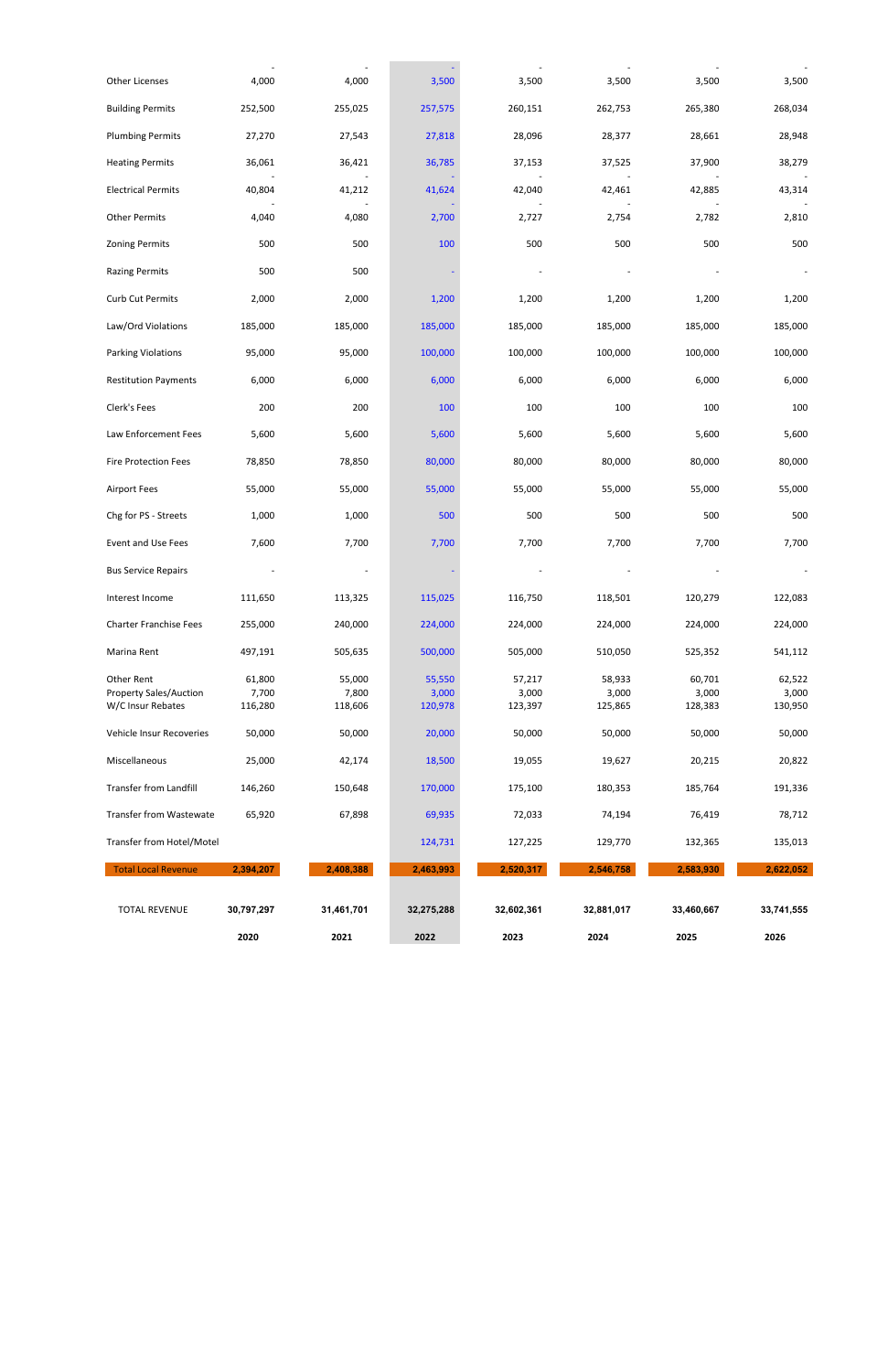

## **City of Superior General Fund Expenditure Budget ‐ 2021**

| Dept # | <b>Department Name</b>                     |     | Actual<br>2019 |     | <b>Actual</b><br>2020 |      | <b>Adopted</b><br><b>Budget 2021</b> |     | 6 Month<br><b>Actual 2021</b> |     | <b>Projection</b><br>2021 |                    | <b>Proposed</b><br><b>Budget 2022</b> |     | <b>Change from 2021</b><br>Ś | %         |
|--------|--------------------------------------------|-----|----------------|-----|-----------------------|------|--------------------------------------|-----|-------------------------------|-----|---------------------------|--------------------|---------------------------------------|-----|------------------------------|-----------|
| 5110   | <b>City Council</b>                        | \$  | 136,003        | \$  | 129,743               | \$   | $128,367$ \$                         |     | 57,208                        | \$  | 128,367                   | \$                 | 134,447                               | \$  | 6,080                        | 4.74%     |
| 5130   | City Attorney                              | \$  | 308,137        | \$  | 286,729               | \$   | 285,401 \$                           |     | 116,719                       | \$  | 285,401                   | \$                 | 265,473                               | \$. | (19,928)                     | -6.98%    |
| 5141   | Mayor                                      | \$  | 231,698        | \$  | 218,465               | \$   | 194,569                              | -\$ | 86,561                        | \$  | 194,569                   | \$                 | 199,550                               | \$  | 4,981                        | 2.56%     |
| 5142   | <b>City Clerk</b>                          | \$  | 279,780        | \$  | 294,974               | \$   | 299,873                              | -\$ | 143,155                       | \$  | 299,873                   | \$                 | 316,225                               | \$  | 16,352                       | 5.45%     |
| 5143   | <b>Human Resources</b>                     | \$  | 313,536        | \$  | 281,783               | \$   | 382,623                              | -\$ | 159,497                       | \$  | 382,623                   | $\mathsf{s}$       | 418,394                               | \$. | 35,771                       | 9.35%     |
| 5144   | <b>Elections</b>                           | \$  | 19,474         | \$  | 176,031               | \$.  | $32,638$ \$                          |     | 36,957                        | \$  | 43,517.33                 | Ŝ                  | 98,027                                | \$. | 65,389                       | 200.35%   |
| 5151   | Finance                                    | \$  | 675,060        | \$  | 696,484               | \$   | 734,299                              | -\$ | 357,313                       | \$  | 734,299                   | \$                 | 692,321                               | \$. | (41,978)                     | $-5.72%$  |
| 5153   | Assessor                                   | \$  | 415,264        | \$  | 418,014               | \$   | 435,368                              | ۱\$ | 192,509                       | \$  | 435,368                   | \$                 | 394,042                               | \$  | (41, 326)                    | $-9.49%$  |
| 5191   | <b>Illegal Taxes</b>                       | \$  | 22,417         | \$  |                       | \$   |                                      | \$  |                               | \$  |                           | \$                 |                                       | \$  |                              | #DIV/0!   |
| 5192   | Judgements & Losses                        | \$  |                | \$  |                       | \$   |                                      | \$  |                               | Ś   |                           | \$                 |                                       | \$  |                              | 0.00%     |
|        | TOTAL GENERAL GOVERNMENT                   | \$  | 2,401,371      | \$  | 2,502,222             | \$   | 2,493,138                            | \$  | 1,149,918                     | \$  | 2,504,017                 | \$                 | 2,518,479                             | -\$ | 25,341                       | 1.02%     |
| 5210   | <b>Police</b>                              | \$  | 7,684,278      | \$  | 7,534,826             | \$   | 7,963,058                            | \$  | 3,455,934                     | \$  | 7,963,058                 | \$                 | 8,189,915                             | \$  | 226,857                      | 2.85%     |
| 5220   | Fire                                       | \$  | 4,623,975      | \$  | 4,507,150             | \$.  | 4,885,660                            | \$. | 2,234,512                     | \$  | 4,885,660                 | \$                 | 5,139,782                             | \$. | 254,122                      | 5.20%     |
| 5240   | <b>Building Inspection</b>                 | \$  | 595,324        | -\$ | $576,671$ \$          |      | $622,591$ \$                         |     | $254,361$ \$                  |     | 622,591                   | \$                 | 659,397                               | \$  | 36,806                       | 5.91%     |
|        | TOTAL PUBLIC SAFETY                        | \$  | 12,903,577     |     | \$12,618,647          | \$   | $13,471,309$ \$                      |     | 5,944,807                     | \$  | 13,471,309                | \$.                | 13,989,094                            | -\$ | 517,785                      | 3.84%     |
| 5310   | <b>PW</b> - Administration                 | \$  | 375,008        | \$  | 368,408               | \$   | 395,925 \$                           |     | 170,843                       | \$  | 395,925                   | \$                 | 401,854                               | \$  | 5,929                        | 1.50%     |
| 5323   | PW - Shop                                  | \$  | 1,672,769      | \$  | 1,747,121             | \$.  | 1,597,965                            | -\$ | 678,393                       | \$  | 1,597,965                 | Ŝ                  | 1,606,693                             | \$. | 8,728                        | 0.55%     |
| 5327   | PW - Buildings & Grounds                   | \$  | 431,331        | \$  | 413,718               | \$   | 445,442                              | \$  | 149,659                       | \$  | 445,442                   | \$                 | 445,411                               | \$  | (31)                         | $-0.01%$  |
| 5330   | PW - Hwy & Streets                         | \$  | 2,942,139      | \$  | 2,762,795             | \$   | 3,189,817                            | \$. | 1,435,300                     | \$  | 3,189,817                 | Ś                  | 3,311,467                             | \$  | 121,650                      | 3.81%     |
| 5346   | <b>PW - Traffic Signals &amp; Signs</b>    | \$  | 405,852        | \$  | 378,361               | \$   | 429,590                              | \$  | 151,714                       | \$. | 429,590                   | $\mathsf{s}$       | 458,407                               | \$  | 28,817                       | 6.71%     |
| 5351   | Airport                                    | \$  | 104,943        | \$. | 94,772                | \$.  | $101,108$ \$                         |     | 50,503                        | \$. | 101,108                   | <b>S</b>           | 102,100                               | \$. | 992                          | 0.98%     |
| 5352   | <b>Mass Transit</b>                        | \$  | 1,372,060      | \$  | 1,601,425             | \$.  | 1,452,800 \$                         |     | 588,122                       | \$  | 1,452,800                 | <b>S</b>           | 1,514,120                             | \$. | 61,320                       | 4.22%     |
|        | TOTAL PUBLIC WORKS                         | \$  | 7,304,102      | \$  | 7,366,601             | \$   | 7,612,647                            | -\$ | 3,224,534                     | \$  | 7,612,647                 | \$.                | 7,840,052                             | -\$ | 227,405                      | 2.99%     |
| 5410   | Animal Shelter                             | \$  | 152,481        | \$  | 147,155               | \$   | 153,000 \$                           |     | 76,557                        | \$  | 153,000                   | <b>S</b>           | 153,000                               | \$  |                              | 0.00%     |
| 5452   | <b>Grants &amp; Donations</b>              | \$  | 48,700         | \$  | 43,700                | \$   | 47,400 \$                            |     | 44,000                        | \$  | 47,400                    | \$                 | 53,400                                | \$. | 6,000                        | 12.66%    |
|        | <b>TOTAL COMMUNITY SERVICES</b>            | \$  | 201,181        | '\$ | 190,855               | \$   | 200,400 \$                           |     | $120,557$   \$                |     | 200,400                   | $\mathsf{\hat{S}}$ | 206,400                               | -\$ | 6,000                        | 2.99%     |
| 5512   | <b>Museums</b>                             | \$  | 170,600        | \$  | 155,000               | \$   | 165,000                              | \$  | 87,504                        | \$  | 165,000                   | \$                 | 155,000                               | \$  | (10,000)                     | $-6.06%$  |
| 5520   | Parks, Rec & Forestry                      | \$  | 1,362,877      | \$  | 1,306,021             | \$.  | $1,459,940$ \$                       |     | 681,213                       | \$  | 1,459,940                 | <b>S</b>           | 1,428,835                             | \$. | (31, 105)                    | $-2.13%$  |
|        | TOTAL CULTURE/REC/EDUCATION                | \$  | 1,533,477      | \$  | 1,461,021             | \$   | $1,624,940$ \$                       |     | 768,717                       | -\$ | 1,624,940                 | Ŝ.                 | 1,583,835                             | -\$ | (41, 105)                    | $-2.53%$  |
| 5630   | Planning                                   | \$  | 149,084 \$     |     | $156,854$ \$          |      | 165,176 \$                           |     | $75,128$ \$                   |     | 165,176                   | \$                 | 180,592                               | \$  | 15,416                       | 9.33%     |
| 5680   | <b>Government Affairs</b>                  | \$  |                | \$  |                       | \$   |                                      | \$  |                               | \$  |                           | \$                 |                                       | \$  |                              | 0.00%     |
|        | <b>OTAL CONSERVATION &amp; DEVELOPMENT</b> | \$. | 149,084        | \$  | 156,854               | \$   | $165, 176$ \$                        |     | 75,128                        | \$  | $165, 176$ \$             |                    | 180,592                               | -\$ | 15,416                       | 9.33%     |
| 5810   | <b>Debt Service/Principal</b>              | \$  | 1,900,649      | \$. | 1,900,649             | -\$  | $2,105,683$ \$                       |     | 2,109,675                     | \$  | 2,105,683                 | s                  | 2,222,597                             | \$  | 116,914                      | 5.55%     |
| 5820   | <b>Debt Service/Interest</b>               | \$  | 1,022,609      | \$  | 1,022,609             | -\$  | $925,676$   \$                       |     | 873,385                       | \$  | 925,676                   | \$                 | 777,825                               | \$  | (147, 851)                   | $-15.97%$ |
|        | <b>TOTAL DEBT SERVICE</b>                  | \$  | 2,923,258      | -S  | 2,923,258             | l \$ | $3,031,359$ \$                       |     | $2,983,060$ \$                |     | $3,031,359$ \$            |                    | $3,000,422$   \$                      |     | (30, 937)                    | $-1.02%$  |
| 5920   | <b>Transfer to Other Funds</b>             | \$  | 2,668,516      | \$  | 2,664,320             | -\$  | 2,844,144                            | -\$ | 2,679,856                     | \$  | 2,844,144                 | s                  | 2,956,413                             | \$  | 112,269                      | 3.95%     |
|        | <b>Transfer Out Prior Year Surplus</b>     | \$  |                | \$  | 385,468               | \$ ا | $\overline{\phantom{0}}$             | \$  | $\overline{\phantom{a}}$      | \$  |                           | \$                 |                                       | \$  |                              |           |
|        | Contingency                                | \$  |                | \$  |                       | \$   | $18,587$ \$                          |     |                               | \$  |                           | \$                 |                                       | \$  |                              |           |
|        | <b>TOTAL OTHER FINANCING USES</b>          | \$  | 2,668,516      | \$  | 3,049,788             | \$   | $2,862,731$ \$                       |     | 2,679,856                     | \$  | 2,844,144                 | \$                 | 2,956,413                             | -\$ | 93,682                       | 3.27%     |
|        | <b>TOTAL GENERAL FUND EXPENDITURES</b>     | \$. | 30,084,564     | \$. | 30,269,246            | \$   | 31,461,701                           | -\$ | 16,946,578                    | \$  | 31,453,993                |                    | 32,275,288                            | -\$ | 813,587                      | 2.59%     |
|        | TOTAL GENERAL FUND REVENUE                 |     | \$30,470,032   |     | \$31,847,336          | \$.  | 31,461,701                           | S   | 11,030,606                    | \$  | 30,997,000                | \$                 | 32,275,288                            | -\$ | 813,587                      | 2.59%     |
|        | NET GAIN / (LOSS)                          | \$  | 385,468        | \$  | 1,578,090             | \$   | 0                                    | \$  | $(5,915,972)$ \$              |     | $(456,993)$ \$            |                    | $\blacksquare$                        |     |                              |           |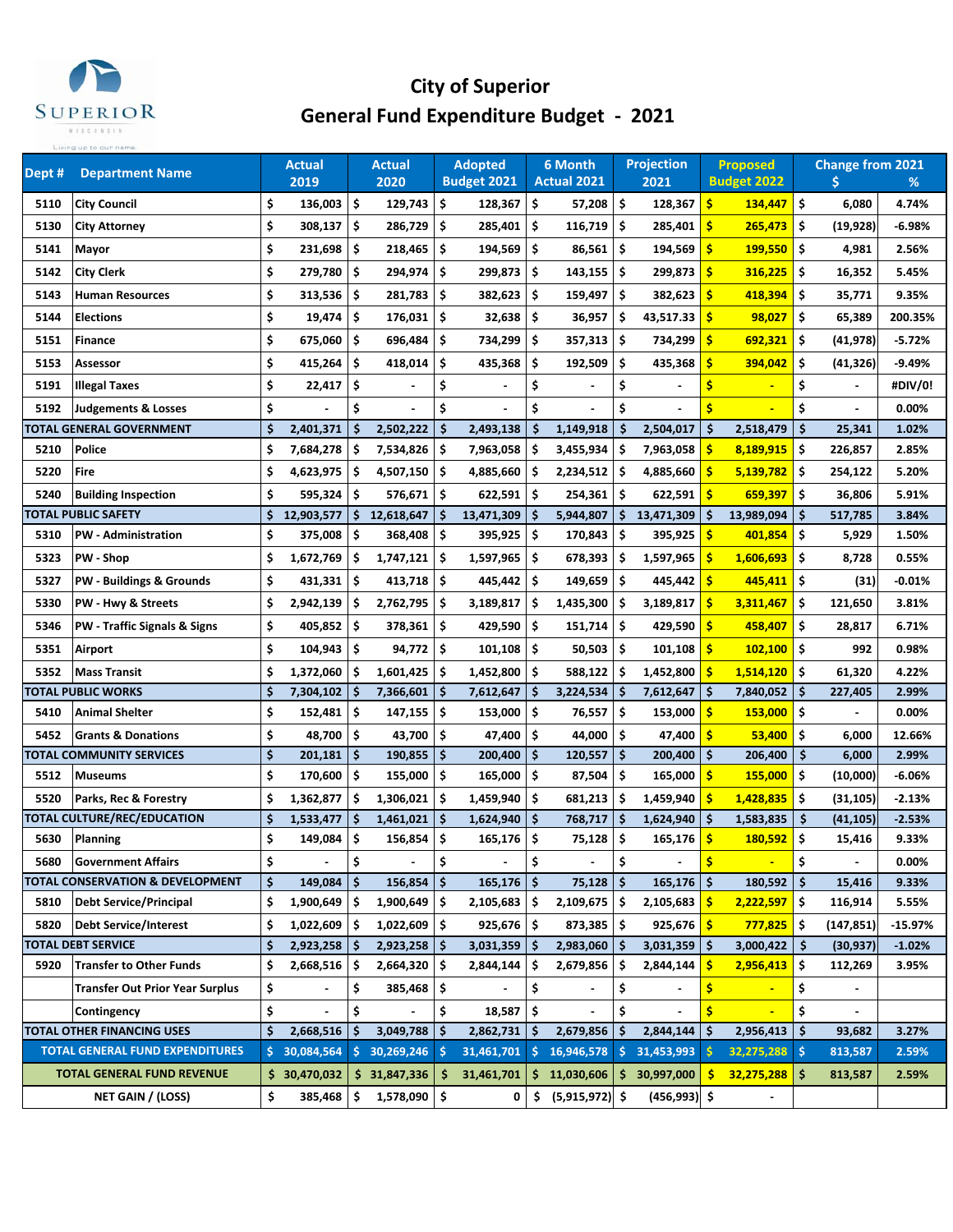| <b>CITY COUNCIL</b>                                                    |  | <b>Actual</b>   | <b>Actual</b> |                           | Adopted |             | 6 Month |                    | Proposed |                    | Change from 2021 |          |         |
|------------------------------------------------------------------------|--|-----------------|---------------|---------------------------|---------|-------------|---------|--------------------|----------|--------------------|------------------|----------|---------|
|                                                                        |  | 2019            |               | 2020                      |         | Budget 2021 |         | <b>Actual 2021</b> |          | <b>Budget 2022</b> |                  |          | %       |
| <b>TOTAL GENERAL GOVERNMENT-CITY COUNCIL</b>                           |  | 136,003.38      |               | $129,743.09$   \$         |         | 128,367.00  |         | 57,208.31          |          | 134,447.00         |                  | 6,080.00 | 4.74%   |
| 101-5110-511.11-10/SALARIES / SALARIES-PERMANENT-REGULR                |  | 48,530.84       |               | $49,557.85$ $\frac{1}{5}$ |         | 50,130.00   |         | 23,089.99          |          | 51,247.00          |                  | 1,117.00 | 2.23%   |
| 101-5110-511.14-10/PER DIEM / COMMITTEE MEMBER PAY                     |  | 19,697.25       |               | $19,446.00$   \$          |         | 19,835.00   |         | 9,813.30           |          | $20,232.00$   \$   |                  | 397.00   | 2.00%   |
| 101-5110-511.15-10/BENEFITS / BENEFITS-SOC SECURITY                    |  | 5,189.09        |               | $5,305.86$ $\vert$ \$     |         | 5,352.00    |         | 2,405.07           |          | 5,468.00           |                  | 116.00   | 2.17%   |
| 101-5110-511.29-90/OTHER CONTRACTUAL SVCS / MISC CONTRACTUAL SVCS      |  | 50,832.33       |               | $44,653.88$   \$          |         | 45,000.00   |         | 18,355.30          |          | $45,000.00$ S      |                  |          | 0.00%   |
| 101-5110-511.32-10/PUBLICATION, SUBS, DUES / PUBS, SUBS, DUES          |  | $5,348.18$   \$ |               | $9,145.04$ \$             |         | 5,050.00    |         | 1,159.15           |          | $6,000.00$   \$    |                  | 950.00   | 18.81%  |
| 101-5110-511.33-40/TRAVEL / TRAVEL & TRAINING                          |  | $6,361.36$   \$ |               | $1,046.96$   \$           |         | 2,500.00    |         | 1,875.00           |          | 6,000.00           |                  | 3.500.00 | 140.00% |
| 101-5110-511.39-10/OTHER SUPPLIES & EXPENSE / OTHER SUPPLIES & EXPENSE |  | 44.33           | -5            | $587.50$ $\sqrt{5}$       |         | 500.00      |         | 510.50             |          | $500.00$   \$      |                  |          | 0.00%   |

| SUMMARY OF SIGNIFICANT CHANGES            |        |  |            |  |  |  |  |  |  |  |  |  |
|-------------------------------------------|--------|--|------------|--|--|--|--|--|--|--|--|--|
| Changes in Revenues, Expenditures & Other | Amount |  | <b>FTE</b> |  |  |  |  |  |  |  |  |  |
|                                           |        |  |            |  |  |  |  |  |  |  |  |  |
|                                           |        |  |            |  |  |  |  |  |  |  |  |  |
|                                           |        |  |            |  |  |  |  |  |  |  |  |  |
|                                           |        |  |            |  |  |  |  |  |  |  |  |  |
| <b>Highlights &amp; Goals</b>             |        |  |            |  |  |  |  |  |  |  |  |  |
|                                           |        |  |            |  |  |  |  |  |  |  |  |  |
|                                           |        |  |            |  |  |  |  |  |  |  |  |  |
|                                           |        |  |            |  |  |  |  |  |  |  |  |  |
|                                           |        |  |            |  |  |  |  |  |  |  |  |  |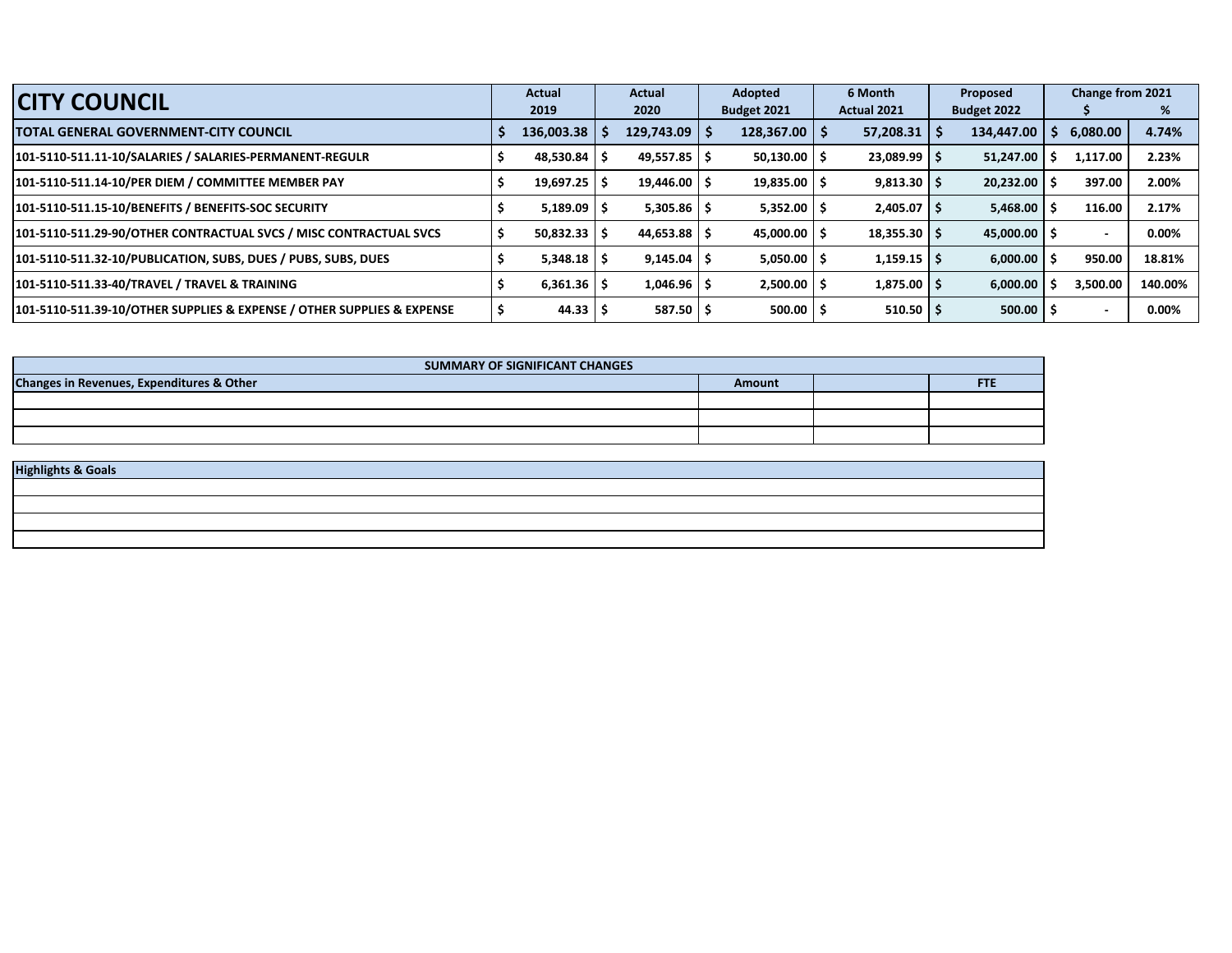| <b>CITY ATTORNEY</b>                                                   |   | <b>Actual</b>         |    | Actual                   |    | Adopted                  |          | 6 Month           |     | Proposed    |    | Change from 2021 |             |
|------------------------------------------------------------------------|---|-----------------------|----|--------------------------|----|--------------------------|----------|-------------------|-----|-------------|----|------------------|-------------|
|                                                                        |   | 2019                  |    | 2020                     |    | Budget 2021              |          | Actual 2021       |     | Budget 2022 |    |                  | %           |
| TOTAL GENERAL GOVERNMENT-CITY ATTORNEY                                 |   | $308,137.05$   \$     |    | 286,728.70               | ۱s | 285,401.00               | <b>S</b> | $116,719.33$   \$ |     | 265,473.00  | -S | (19,928.00)      | $-6.98%$    |
| 101-5130-513.11-10/SALARIES / SALARIES-PERMANENT-REGULR                |   | $185,764.12$ \$       |    | $191,698.48$ \$          |    | 193,291.00               | - Ś      | $89,943.59$ \$    |     | 197,492.00  | .S | 4,201.00         | 2.17%       |
| 101-5130-513.15-10/BENEFITS / BENEFITS-SOC SECURITY                    |   | $13,974.01$ \$        |    | $14,363.86$ \$           |    | 14,787.00                | - Ś      | $6,834.11$ \$     |     | 15,108.00   | Ŝ. | 321.00           | 2.17%       |
| 101-5130-513.15-20/BENEFITS / BENEFITS-EMPLOYER WRF                    |   | $12,161.34$ \$        |    | 12,949.63                | -Ś | 13,047.00                | Ŝ.       | $6,071.18$ \$     |     | 12,837.00   | .s | (210.00)         | $-1.61%$    |
| 101-5130-513.15-25/BENEFITS / BENEFITS-RETIREMENTS                     |   | $9,252.00$ \$         |    | $9,512.00$ $\frac{1}{5}$ |    | 9,665.00                 |          |                   |     | 9.875.00    | .s | 210.00           | 2.17%       |
| 101-5130-513.15-40/BENEFITS / BENEFITS-HEALTH INS                      |   | $27,410.64$ \$        |    | $30,407.28$ \$           |    | $31,782.00$ \$           |          | $6,658.46$ \$     |     | 10,555.00   |    | (21, 227.00)     | $-66.79%$   |
| 101-5130-513.15-50/BENEFITS / BENEFITS-LIFE INS                        |   | $275.91$ \$           |    | 408.61                   | -S | 300.00                   | -S       | $251.64$ \$       |     | 320.00      | Ŝ  | 20.00            | 6.67%       |
| 101-5130-513.15-60/BENEFITS / BENEFITS-WORKERS COMP                    |   | $277.39$ \$           |    | 287.41                   | -S | 329.00                   | -S       | 154.27            | ۱s  | 336.00      | .S | 7.00             | 2.13%       |
| 101-5130-513.21-20/PROFESSIONAL SERVICES / PROF SVCS-LEGAL             |   | $23,275.17$ \$        |    | 8,858.66                 | -S | $\blacksquare$           |          | $\blacksquare$    |     |             |    |                  | #DIV/0!     |
| 101-5130-513.21-80/PROFESSIONAL SERVICES / OTHER PROF SERVICES         |   | $14,868.20$ \$        |    | $239.95$ \$              |    |                          |          | 357.00            | ∣S. |             |    |                  | #DIV/0!     |
| 101-5130-513.22-50/UTILITY SERVICES / UTILITIES-TELEPHONE              |   | 440.16                | -S | 607.04                   | .S | 1,300.00                 |          | 605.60            |     | 650.00      |    | (650.00)         | -50.00%     |
| 101-5130-513.29-90/OTHER CONTRACTUAL SVCS / OTHER CONTRACT SVCS-MISC   |   | $3,350.38$ $\sqrt{5}$ |    | 534.17                   | S  | 600.00                   | -S       |                   | S   | 600.00      |    |                  | 0.00%       |
| 101-5130-513.31-90/OFFICE SUPPLIES / OFFICE SUPPLIES                   |   |                       | S  | $\blacksquare$           | .s | 800.00                   | -S       | Ξ.                |     |             |    | (800.00)         | $-100.00\%$ |
| 101-5130-513.32-10/PUBLICATION, SUBS, DUES / PUBS, SUBS, DUES          | S | $11,744.22$   \$      |    | $13,658.02$ \$           |    | 12,000.00                | - Ś      | 5,480.01          | S   | 12,000.00   | .S |                  | 0.00%       |
| 101-5130-513.33-40/TRAVEL / TRAVEL & TRAINING                          |   | $1,627.56$ \$         |    | 383.05                   | -S | $3,800.00$ $\frac{1}{5}$ |          | $125.00$   \$     |     | 2,500.00    | -S | (1,300.00)       | $-34.21%$   |
| 101-5130-513.39-10/OTHER SUPPLIES & EXPENSE / OTHER SUPPLIES & EXPENSE |   | $3,715.95$ \$         |    | 2,820.54                 |    | 3,700.00                 |          | 238.47            | ۱s  | 3,200.00    | -S | (500.00)         | $-13.51%$   |

|                                           | SUMMARY OF SIGNIFICANT CHANGES |        |     |
|-------------------------------------------|--------------------------------|--------|-----|
| Changes in Revenues, Expenditures & Other |                                | Amount | FTE |
|                                           |                                |        |     |
|                                           |                                |        |     |
|                                           |                                |        |     |
|                                           |                                |        |     |
| <b>Highlights &amp; Goals</b>             |                                |        |     |
|                                           |                                |        |     |
|                                           |                                |        |     |
|                                           |                                |        |     |
|                                           |                                |        |     |
|                                           |                                |        |     |
|                                           |                                |        |     |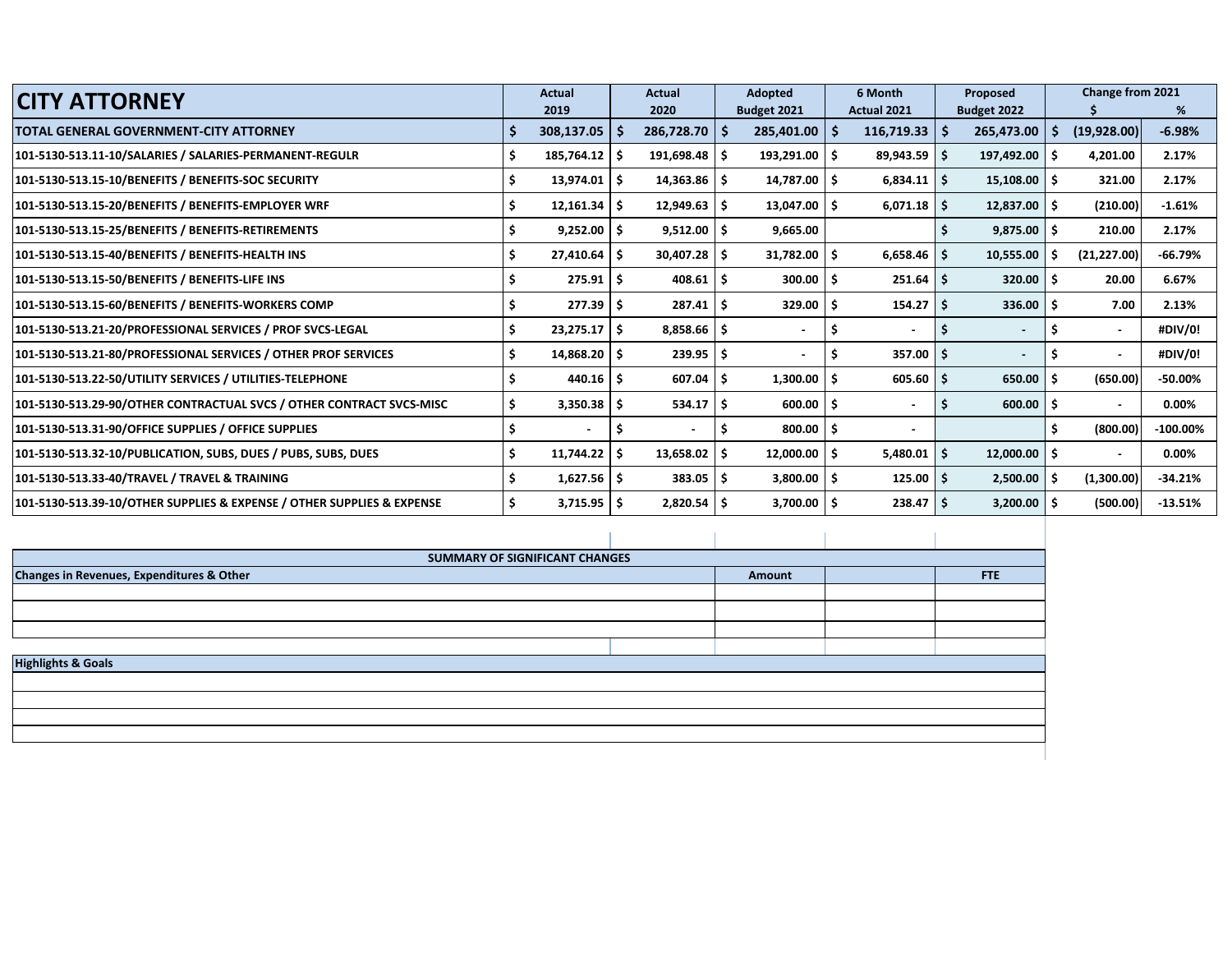| <b>MAYOR</b>                                                             | <b>Actual</b>          |                | <b>Actual</b>        | <b>Adopted</b>  | 6 Month                       |              | Proposed          |     | Change from 2021         |           |
|--------------------------------------------------------------------------|------------------------|----------------|----------------------|-----------------|-------------------------------|--------------|-------------------|-----|--------------------------|-----------|
|                                                                          | 2019                   |                | 2020                 | Budget 2021     | Actual 2021                   |              | Budget 2022       |     |                          | %         |
| <b>TOTAL GENERAL GOVERNMENT-MAYOR</b>                                    | -\$<br>$231,698.27$ \$ |                | $218,464.53$ \$      | $194,569.38$ \$ | $86,560.54$   \$              |              | $199,550.38$   \$ |     | 4,981.00                 | 2.56%     |
| 101-5141-514.11-10/SALARIES / SALARIES-PERMANENT-REGULR                  | 151,469.03 \$          |                | $148,324.17$ \$      | $141,621.00$ \$ | $65,209.91$ \$                |              | $146,751.00$ \$   |     | 5,130.00                 | 3.62%     |
| 101-5141-514.11-20/SALARIES / SALARIES-PERM-OVERTIME                     |                        | $2,962.36$ \$  | $(292.32)$ \$        |                 | Ŝ<br>$\blacksquare$           | l \$         |                   |     | $\overline{\phantom{a}}$ | 0.00%     |
| 101-5141-514.15-10/EMPLOYER CONTRIBUTIONS / BENEFITS-SOC SECURITY        |                        | $11,573.14$ \$ | $11,386.68$ \$       | 10,834.00 \$    | $5,157.16$ \$                 |              | 11,226.00         | Ś.  | 392.00                   | 3.62%     |
| 101-5141-514.15-20/EMPLOYER CONTRIBUTIONS / BENEFITS-EMPLOYER WRF        | Ś                      | $10,444.54$ \$ | $10,382.02$ \$       | $9,559.00$ \$   | $4,593.09$ \$                 |              | $9,539.00$ \$     |     | (20.00)                  | $-0.21%$  |
| 101-5141-514.15-25/EMPLOYER CONTRIBUTIONS / BENEFITS-EMPL RETIREMENTS    | Ś                      | 7,428.99 \$    | $7,576.00$ $\mid$ \$ | $7,081.00$ \$   | $\sim$                        | l S          | 7,338.00          | \$. | 257.00                   | 3.63%     |
| 101-5141-514.15-40/EMPLOYER CONTRIBUTIONS / BENEFITS-HEALTH INS          |                        | $26,391.48$ \$ | $19,393.50$ \$       | $9,911.00$ \$   | $4,886.64$ \$                 |              | 10,555.00         | Ś.  | 644.00                   | 6.50%     |
| 101-5141-514.15-50/EMPLOYER CONTRIBUTIONS / BENEFITS-LIFE INS            |                        | $548.95$ \$    | $305.76$ \$          | $300.00$ \$     |                               | $65.45$ \$   | 320.00            | Ś.  | 20.00                    | 6.67%     |
| 101-5141-514.15-60/EMPLOYER CONTRIBUTIONS / BENEFITS-WORKERS COMP        |                        | $230.52$ \$    | $222.09$ \$          | $241.00$ \$     | $111.84$ \$                   |              | 249.00            | Ŝ.  | 8.00                     | 3.32%     |
| 101-5141-514.22-50/UTILITY SERVICES / UTILITIES-TELEPHONE                |                        | $1,445.85$ \$  | $800.72$ \$          | 1,500.00        | Ŝ.<br>$319.92$ \$             |              | 1,000.00          | Ś   | (500.00)                 | $-33.33%$ |
| 101-5141-514.29-90/OTHER CONTRACTED SVCS/OTHR CONTRAC SVCS-MISC          | Ś                      | $5,695.34$ \$  | $5,200.07$ \$        | $5,000.00$ \$   | $\overline{\phantom{a}}$      | ۱s           | 550.00            | Š.  | (4,450.00)               |           |
| 101-5141-514.31-90/OFFICE SUPPLIES / OFFICE SUPPLIES                     |                        | $647.35$ \$    | $963.50$ \$          | $1,000.00$ \$   | $280.82$ \ \$                 |              | 1,000.00          | Ś.  | $\overline{\phantom{a}}$ | 0.00%     |
| 101-5141-514.32-10/PUBLICATION, SUBS, DUES / PUBS, SUBS, DUES            |                        | 643.12         | $3,824.47$ \$<br>- S | 1,000.00        | Ś.<br>$3,640.80$ \$           |              | 1,000.00          | Ś.  | $\overline{\phantom{a}}$ | 0.00%     |
| 101-5141-514.33-40/TRAVEL / TRAVEL & TRAINING                            |                        | $2,861.72$ \$  | $2,094.42$ \$        | $3,000.00$ \$   | $475.00$ \$                   |              | 6,000.00          | Ŝ.  | 3,000.00                 | 100.00%   |
| 101-5141-514.33-50/TRAVEL / AUTO & EXPENSE ALLOWANCE                     |                        | $3,017.79$ \$  | $196.49$ \$          |                 | Ŝ<br>$\blacksquare$           |              |                   | Ś.  | $\overline{\phantom{a}}$ | #DIV/0!   |
| 101-5141-514.34-90/OPERATING SUPPLIES / OPER SUPP-OTHER MISC             |                        |                | -\$<br>$108.65$ \$   |                 | S<br>$\overline{\phantom{a}}$ | ۱S           |                   | Ś.  | $\sim$                   | 0.00%     |
| 101-5141-514.35-10/REPAIR & MNT SUPPLIES / RPP & MNT SUPP-FUEL/OIL       | \$                     | $1,681.98$ \$  | $990.44$ \$          | $1,500.00$ \$   | $522.14$ \$                   |              | 1,500.00          | Ś.  | $\blacksquare$           | 0.00%     |
| 101-5141-514.35-20/REPAIR & MNT SUPPLIES / RPR & MNT SUPP-VEHIC PRTS     |                        |                |                      | $122.38$ \$     | $368.07$ S                    |              | 122.38            |     |                          | 0.00%     |
| 101-5141-514.35-90/REPAIR & MNT SUPPLIES / RPR & MNT SUPP-MISC           | Ś                      | $1,210.70$ \$  | $2,623.02$ \$        | 1,400.00        | Ŝ.<br>$869.44$ \$             |              | 1,400.00          | \$  | $\blacksquare$           | 0.00%     |
| 101-5141-514.39-10/OTHER SUPPLIES & EXPENSE / OTHER SUPPLIES & EXPENSE   |                        | $430.09$ \$    | $1,233.85$ \$        | $500.00$ \$     |                               | $10.26$   \$ | 1,000.00          | Ŝ.  | 500.00                   | 100.00%   |
| 101-5141-514.72-10/GRANTS, DNTNS-OTHER ORGAN / GRANTS, DNTNS-OTHER ORGAN |                        | $3,015.32$ \$  | $3,131.00$ \$        |                 | \$.                           | $50.00$ \$   |                   |     | $\blacksquare$           | #DIV/0!   |

| SUMMARY OF SIGNIFICANT CHANGES            |        |            |
|-------------------------------------------|--------|------------|
| Changes in Revenues, Expenditures & Other | Amount | <b>FTE</b> |
|                                           |        |            |
|                                           |        |            |
|                                           |        |            |
|                                           |        |            |
| <b>Highlights &amp; Goals</b>             |        |            |
|                                           |        |            |
|                                           |        |            |
|                                           |        |            |
|                                           |        |            |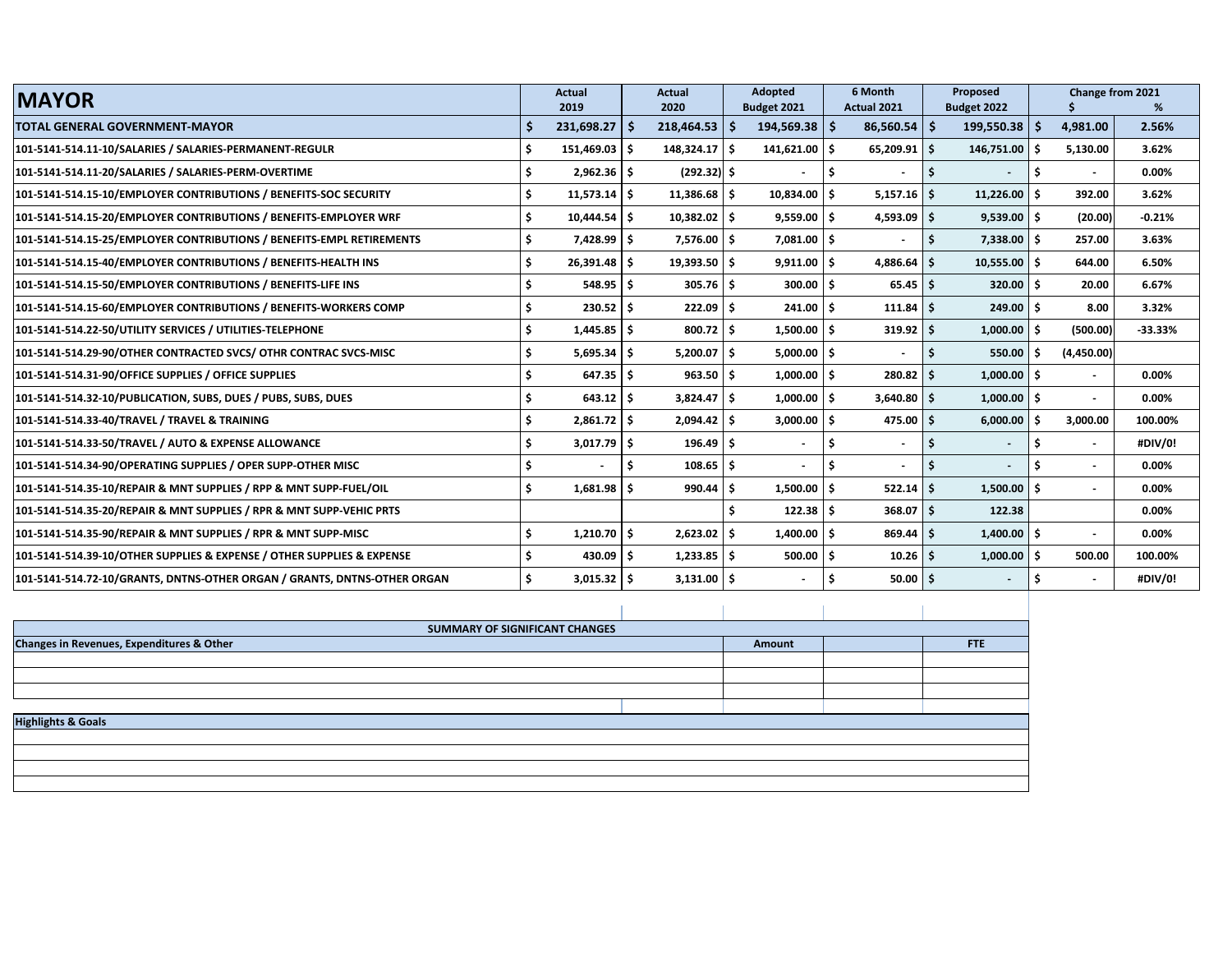| <b>CITY CLERK</b>                                                      | <b>Actual</b>             |   | <b>Actual</b> |     | Adopted          |             | 6 Month             | Proposed                 |     | <b>Change from 2021</b> |             |
|------------------------------------------------------------------------|---------------------------|---|---------------|-----|------------------|-------------|---------------------|--------------------------|-----|-------------------------|-------------|
|                                                                        | 2019                      |   | 2020          |     | Budget 2021      | Actual 2021 |                     | Budget 2022              |     |                         | ℅           |
| <b>TOTAL GENERAL GOVERNMENT-CITY CLERK</b>                             | $279,780.07$ \$           |   | 294,974.34    | -S  | 299,873.00       |             | $143,154.76$   \$   | 316,225.00               | S.  | 16,352.00               | 5.45%       |
| 101-5142-514.11-10/SALARIES / SALARIES-PERMANENT-REGULR                | 172,432.88 \$             |   | 187,657.02    | S   | $193,040.00$ \$  |             | $89,832.22$ \$      | 182,317.00               | -S  | (10,723.00)             | $-5.55%$    |
| 101-5142-514.11-20/SALARIES / SALARIES-PERM-OVERTIME                   | $175.23$ S                |   | 8,539.04      | Ŝ.  | $1,000.00$   \$  |             | $3,336.82$ \$       | 3,000.00                 | ۱s  | 2,000.00                | 200.00%     |
| 101-5142-514.14-90/PER DIEM / OTHER PER DIEM                           | $455.00$ S                |   | 400.00        | Ŝ   | 750.00           |             |                     | $750.00$   \$            |     |                         | 0.00%       |
| 101-5142-514.15-10/EMPLOYER CONTRIBUTIONS / BENEFITS-SOC SECURITY      | $12,248.73$ $\frac{1}{5}$ |   | 14,178.76     | Ŝ.  | $14,901.00$   \$ |             | $6,664.61$ \$       | 14,081.00                | l S | (820.00)                | $-5.50%$    |
| 101-5142-514.15-20/EMPLOYER CONTRIBUTIONS / BENEFITS-EMPLOYER WRF      | $11,300.10$   \$          |   | 13,355.03     | \$. | $13,098.00$   \$ |             | $6,185.97$ \$       | 11,916.00                | - S | (1, 182.00)             | $-9.02%$    |
| 101-5142-514.15-25/EMPLOYER CONTRIBUTIONS / BENEFITS-EMPL RETIREMENTS  | $8,877.00$   \$           |   | 9,302.00      | -S  | 9,702.00         |             |                     | 9,166.00                 | ۱S  | (536.00)                | $-5.52%$    |
| 101-5142-514.15-40/EMPLOYER CONTRIBUTIONS / BENEFITS-HEALTH INS        | $60,180.52$ $\sqrt{5}$    |   | 49,384.32     | \$. | $51,604.00$ \$   |             | $25,433.04$ \$      | 78,205.00                |     | 26,601.00               | 51.55%      |
| 101-5142-514.15-50/EMPLOYER CONTRIBUTIONS / BENEFITS-LIFE INS          | 339.84                    |   | 353.77        | \$. | $450.00$   \$    |             | $184.59$ $\pm$      | 480.00                   | -\$ | 30.00                   | 6.67%       |
| 101-5142-514.15-60/EMPLOYER CONTRIBUTIONS / BENEFITS-WORKERS COMP      | 257.74                    | S | 296.61        | Ŝ   | 328.00           |             | $157.31 \mid \zeta$ | 310.00                   | ۱s  | (18.00)                 | $-5.49%$    |
| 101-5142-514.22-50/UTILITY SERVICES / UTILITIES-TELEPHONE              | 789.86                    |   | 954.63        | -S  | $1,300.00$   \$  |             | $443.02$   \$       | 1,000.00                 |     | (300.00)                | $-23.08%$   |
| 101-5142-514.29-90/OTHER CONTRACTUAL SVCS / OTHR CONTRAC SVCS-MISC     | 5,468.83                  | S | 5,039.28      | -S  | $5,500.00$   \$  |             | $436.44$ \$         | $5,500.00$ $\uparrow$ \$ |     |                         | 0.00%       |
| 101-5142-514.31-90/OFFICE SUPPLIES / OFFICE SUPPLIES                   | $1,455.15$ $\sqrt{5}$     |   | 971.19        | Ŝ   | $1,500.00$   \$  |             | $841.81$ \$         | 1,500.00                 | ۱s  |                         | 0.00%       |
| 101-5142-514.32-10/PUBLICATION, SUBS, DUES / PUBS, SUBS, DUES          | $2,246.79$ $\mid$ \$      |   | 872.32        | Ŝ   | $2,500.00$   \$  |             | $4,294.02$ \$       | 2,000.00                 | -\$ | (500.00)                | $-20.00\%$  |
| 101-5142-514.33-40/TRAVEL / TRAVEL & TRAINING                          | $2,335.57$ $\mid$ \$      |   | 360.00        | Ŝ   | $2,000.00$   \$  |             | $1,646.00$   \$     | 4,000.00                 | -S  | 2,000.00                | 100.00%     |
| 101-5142-514.35-90/REPAIR & MNT SUPPLIES / RPR & MNT SUPP-MISC         |                           |   |               |     | 200.00           | l S         | $3,234.86$ \$       | $\sim$                   |     | (200.00)                | $-100.00\%$ |
| 101-5142-514.39-10/OTHER SUPPLIES & EXPENSE / OTHER SUPPLIES & EXPENSE | 1,216.83                  | Ŝ | 3,310.37      | Ŝ.  | $2,000.00$   \$  |             | $464.05$   \$       | $2,000.00$   \$          |     | $\blacksquare$          | 0.00%       |

|                                           | SUMMARY OF SIGNIFICANT CHANGES |        |     |
|-------------------------------------------|--------------------------------|--------|-----|
| Changes in Revenues, Expenditures & Other |                                | Amount | FTE |
|                                           |                                |        |     |
|                                           |                                |        |     |
|                                           |                                |        |     |
|                                           |                                |        |     |
| <b>Highlights &amp; Goals</b>             |                                |        |     |
|                                           |                                |        |     |
|                                           |                                |        |     |
|                                           |                                |        |     |
|                                           |                                |        |     |
|                                           |                                |        |     |
|                                           |                                |        |     |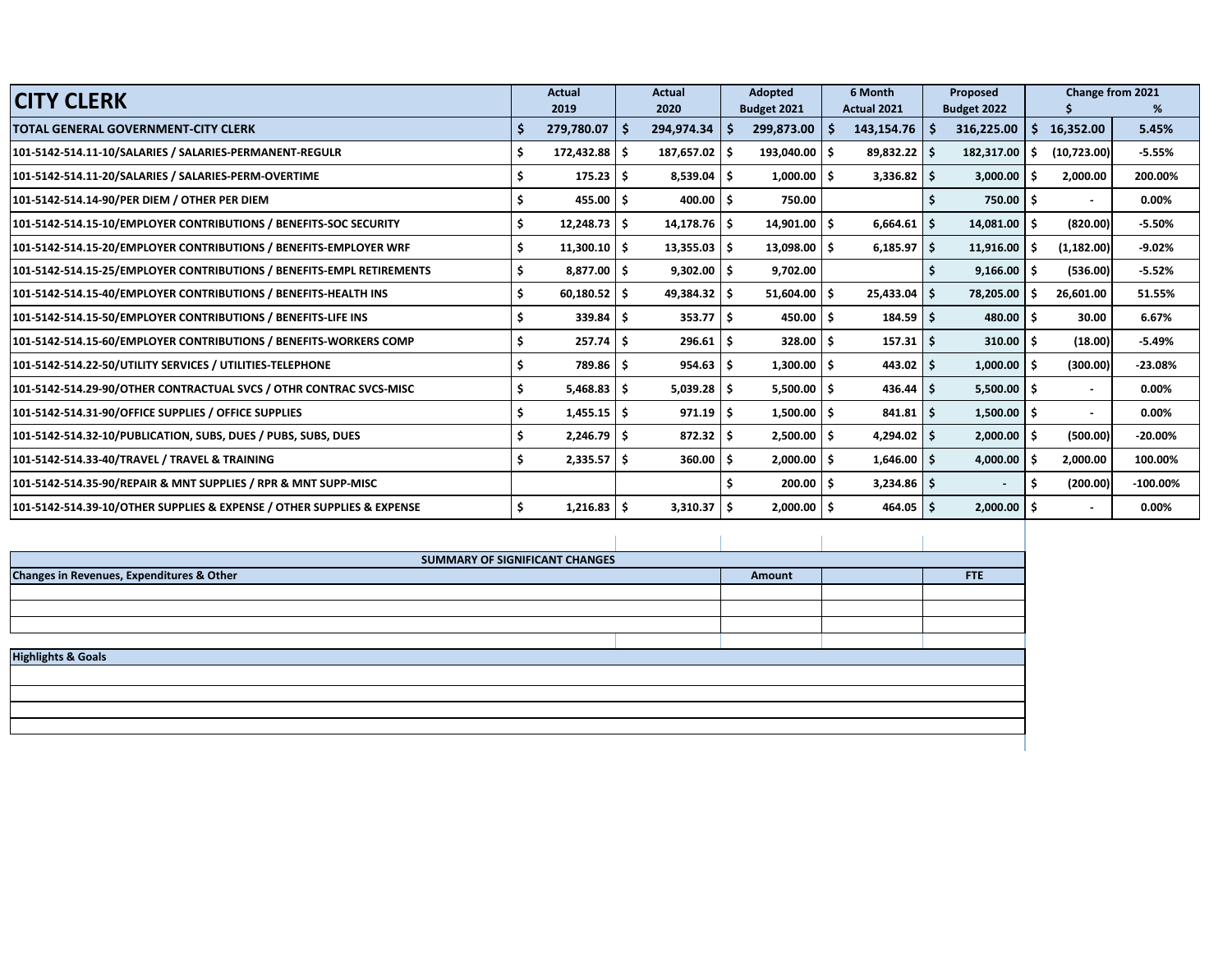| <b>HUMAN RESOURCES</b>                                                 |     | <b>Actual</b>            |     | <b>Actual</b>    |    | <b>Adopted</b>           |     | 6 Month                  |     | Proposed         |     | Change from 2021         |           |
|------------------------------------------------------------------------|-----|--------------------------|-----|------------------|----|--------------------------|-----|--------------------------|-----|------------------|-----|--------------------------|-----------|
|                                                                        |     | 2019                     |     | 2020             |    | Budget 2021              |     | Actual 2021              |     | Budget 2022      |     |                          | %         |
| <b>TOTAL GENERAL GOVERNMENT-HUMAN RESOURCES</b>                        |     | $313,536.33$   \$        |     | 281,783.30       |    | 382,622.60               |     | 159,496.96               |     | 418,394.00       | -S  | 35,771.40                | 9.35%     |
| 101-5143-514.11-10/SALARIES / SALARIES-PERMANENT-REGULR                |     | $165,515.55$ \$          |     | 173,600.46       |    | 228,966.00               |     | 101,961.22               |     | 241,080.00       |     | 12,114.00                | 5.29%     |
| 101-5143-514.11-20/SALARIES / SALARIES-PERM-OVERTIME                   |     | $(24.96)$ \$             |     |                  |    | $\blacksquare$           |     |                          |     |                  |     |                          | 0.00%     |
| 101-5143-514.15-10/EMPLOYER CONTRIBUTIONS / BENEFITS-SOC SECURITY      |     | $11,774.64$ \$           |     | $12,312.30$   \$ |    | 17,516.00                |     | 7,344.94                 |     | 18,443.00        | -S  | 927.00                   | 5.29%     |
| 101-5143-514.15-20/EMPLOYER CONTRIBUTIONS / BENEFITS-EMPLOYER WRF      | Ś   | 10,834.20 \$             |     | $11,726.64$   \$ |    | $15,455.00$ $\vert$ \$   |     | $6,882.40$ \$            |     | $15,670.00$ \$   |     | 215.00                   | 1.39%     |
| 101-5143-514.15-25/EMPLOYER CONTRIBUTIONS / BENEFITS-EMPL RETIREMENTS  | \$. | $8.241.00$ S             |     | $8.448.00$ S     |    | $11,448.00$ \$           |     | $\overline{\phantom{a}}$ |     | $12,054.00$   \$ |     | 606.00                   | 5.29%     |
| 101-5143-514.15-30/EMPLOYER CONTRIBUTIONS / BENEFITS-EMPLOYEE WRF      |     | $\overline{\phantom{0}}$ | -S  | $\blacksquare$   |    | $\overline{\phantom{a}}$ |     | $\overline{\phantom{a}}$ |     | $\blacksquare$   |     | $\overline{\phantom{a}}$ | 0.00%     |
| 101-5143-514.15-40/EMPLOYER CONTRIBUTIONS / BENEFITS-HEALTH INS        | Ś   | 45,253.68                |     | $50,206.18$ \$   |    | 73,153.60                | ۱\$ | 25,861.86                |     | 55,862.00        | .S  | (17, 291.60)             | $-23.64%$ |
| 101-5143-514.15-50/EMPLOYER CONTRIBUTIONS / BENEFITS-LIFE INS          |     | 519.12                   |     | $661.32$ \$      |    | 450.00                   | ۱s  | $369.38$ \$              |     | 480.00           | -Ś  | 30.00                    | 6.67%     |
| 101-5143-514.15-60/EMPLOYER CONTRIBUTIONS / BENEFITS-WORKERS COMP      |     | 247.26                   |     | 260.43           |    | 384.00                   |     | 174.47                   |     | 405.00           |     | 21.00                    | 5.47%     |
| 101-5143-514.21-80/PROFESSIONAL SERVICES / PROF SVCS-OTHER MISC        |     | 24,078.85                |     | 15,687.89        |    | 25,250.00                | ۱Ś  | $10,321.34$ \$           |     | 20,000.00        |     | (5,250.00)               | $-20.79%$ |
| 101-5143-514.22-50/UTILITY SERVICES / UTILITIES-TELEPHONE              |     | $597.25$ S               |     | $607.03$   \$    |    | $1,000.00$   \$          |     | $\overline{\phantom{a}}$ |     | $600.00$ \$      |     | (400.00)                 | -40.00%   |
| 101-5143-514.29-90/OTHER CONTRACTUAL SVCS / OTHR CONTRAC SVCS-MISC     | Ś   | $39,500.00$   \$         |     | $\blacksquare$   |    | $\overline{\phantom{a}}$ |     | $\overline{\phantom{a}}$ |     | $40,000.00$ \$   |     | 40,000.00                | #DIV/0!   |
| 101-5143-514.31-90/OFFICE SUPPLIES / OFFICE SUPPLIES                   |     | 728.85                   | ۱S  | $805.88$ \$      |    | 800.00                   | ۱\$ | 1,253.74                 |     | $1,000.00$ \$    |     | 200.00                   | 25.00%    |
| 101-5143-514.32-10/PUBLICATION, SUBS, DUES / PUBS, SUBS, DUES          |     | 3,904.96                 | - S | 5,291.32         | Ŝ. | 4,800.00                 | ۱Ś  | 4,239.10                 | -Ś. | 5,000.00         | Ŝ.  | 200.00                   | 4.17%     |
| 101-5143-514.33-40/TRAVEL / TRAVEL & TRAINING                          |     |                          |     | $346.26$ \$      |    | 1,000.00                 |     |                          |     | 2,000.00         | -Ś  | 1,000.00                 | 100.00%   |
| 101-5143-514.35-90/REPAIR & MNT SUPPLIES / RPR & MNT SUPP-MISC         | \$. | 1,167.98                 |     | 1,222.21         |    | 1,200.00                 | -S  | 636.00                   |     | 1,400.00         | ۱\$ | 200.00                   | 16.67%    |
| 101-5143-514.39-10/OTHER SUPPLIES & EXPENSE / OTHER SUPPLIES & EXPENSE |     | $1,197.95$ \$            |     | $607.38$ \$      |    | $1,200.00$ \$            |     | $452.51$   \$            |     | 4,400.00         |     | 3,200.00                 | 266.67%   |

| SUMMARY OF SIGNIFICANT CHANGES                       |          |      |
|------------------------------------------------------|----------|------|
| <b>Changes in Revenues, Expenditures &amp; Other</b> | Amount   | FTE: |
| Increase in Othe Supplies & Expense for SWAG         | 3,200.00 |      |
|                                                      |          |      |
|                                                      |          |      |
|                                                      |          |      |
| <b>Highlights &amp; Goals</b>                        |          |      |
|                                                      |          |      |
|                                                      |          |      |
|                                                      |          |      |
|                                                      |          |      |
|                                                      |          |      |
|                                                      |          |      |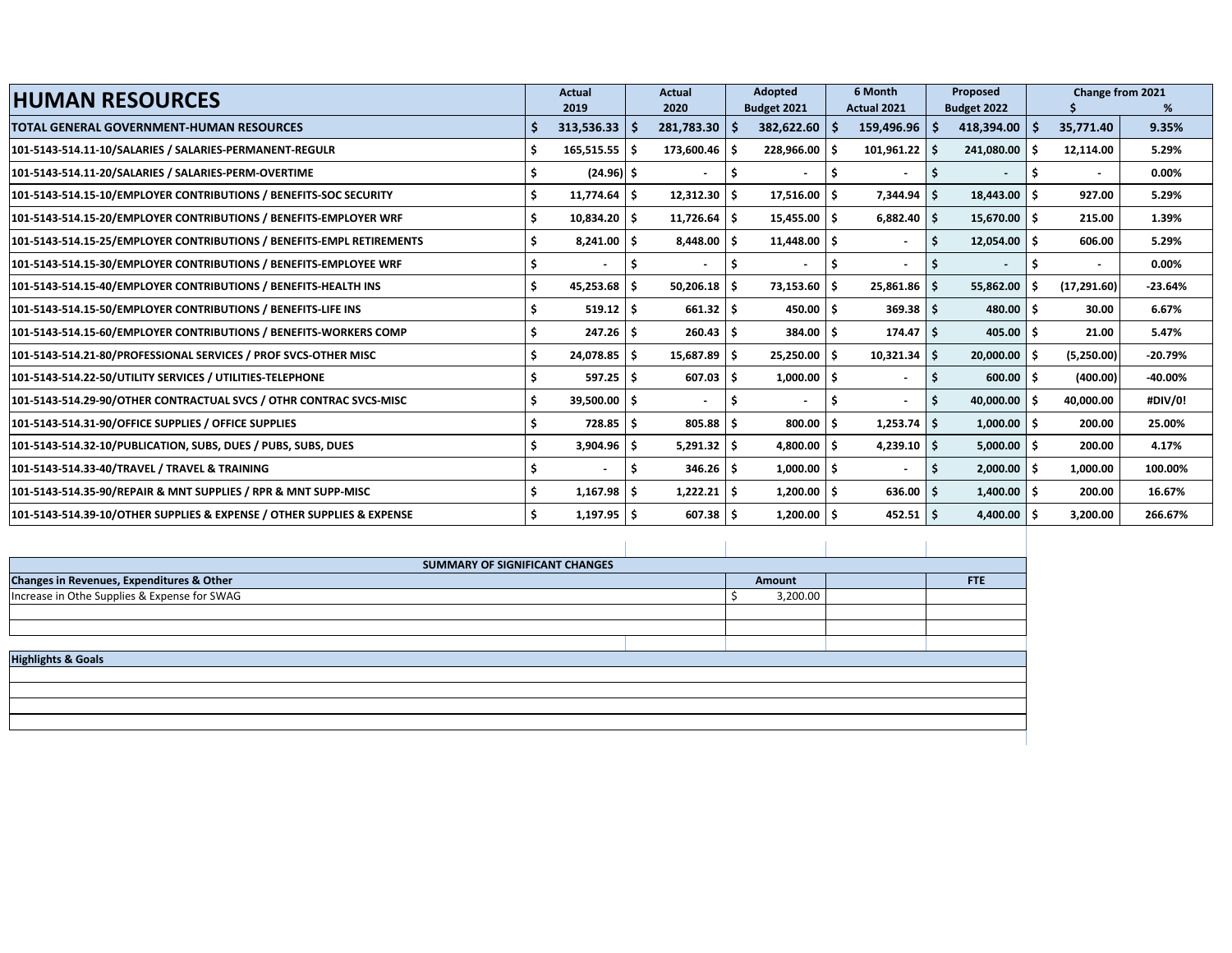| <b>ELECTIONS</b>                                                       |   | <b>Actual</b> |     | Actual            |    | <b>Adopted</b>  |     | 6 Month            |    | Proposed                 |    | Change from 2021         |          |
|------------------------------------------------------------------------|---|---------------|-----|-------------------|----|-----------------|-----|--------------------|----|--------------------------|----|--------------------------|----------|
|                                                                        |   | 2019          |     | 2020              |    | Budget 2021     |     | <b>Actual 2021</b> |    | Budget 2022              |    |                          | ℅        |
| <b>TOTAL GENERAL GOVERNMENT-ELECTIONS</b>                              |   | 19,474.24     | -S  | $176,031.06$   \$ |    | 32,638.00       | -S  | 36,956.91          | .S | 98,027.00                |    | 65,389.00                | 200.35%  |
| 101-5144-514.11-10/SALARIES / SALARIES-PERMANENT-REGULR                |   | 1,437.60      | ۱\$ | $8,845.08$ \$     |    | $2,800.00$   \$ |     | $2,938.76$ \$      |    | 7,000.00                 |    | 4,200.00                 | 150.00%  |
| 101-5144-514.11-20/SALARIES / SALARIES-PERM-OVERTIME                   |   | 628.57        | Ŝ.  | $11,684.81$ \$    |    | 1,400.00        | S   | $3,824.44$ \$      |    | 4,000.00                 |    | 2,600.00                 | 185.71%  |
| 101-5144-514.11-50/SALARIES / SALARIES-PT/TEMP-REGULAR                 |   |               | .S  | $4,069.48$ \$     |    | $200.00$ \$     |     |                    |    | 200.00                   |    | $\overline{\phantom{a}}$ | 0.00%    |
| 101-5144-514.14-30/PER DIEM / ELECTION CLERKS                          | S | 7,624.48      | -S  | $64,745.40$ \ \$  |    | 12,000.00       | .S  | $14,981.57$ \$     |    | 55,000.00                |    | 43,000.00                | 358.33%  |
| 101-5144-514.15-10/EMPLOYER CONTRIBUTIONS / BENEFITS-SOC SECURITY      | Ś | 146.10        | Ŝ.  | $2,309.89$ \$     |    | $324.00$ \$     |     | $545.07$ \$        |    | 324.00                   | Ŝ  | $\overline{\phantom{a}}$ | 0.00%    |
| 101-5144-514.15-20/EMPLOYER CONTRIBUTIONS / BENEFITS-EMPLOYER WRF      | Ś | 135.54        | -S  | 992.02            | .S | 284.00          | Ŝ.  | $286.99$ \$        |    | 273.00                   |    | (11.00)                  | $-3.87%$ |
| 101-5144-514.15-25/EMPLOYER CONTRIBUTIONS / BENEFITS-EMPL RETIREMENTS  | Ś | 210.00        | Ŝ.  | 210.00            |    | 210.00          | \$. |                    | .s | 210.00                   |    | $\overline{\phantom{a}}$ | 0.00%    |
| 101-5144-514.15-40/EMPLOYER CONTRIBUTIONS / BENEFITS-HEALTH INS        | S |               | -S  | $4,717.56$   \$   |    |                 | S   | $2,104.94$ \$      |    | $\overline{\phantom{a}}$ |    | $\blacksquare$           | 0.00%    |
| 101-5144-514.15-50/EMPLOYER CONTRIBUTIONS / BENEFITS-LIFE INS          |   |               |     | 16.68             |    |                 |     | $7.07$ S           |    | $\blacksquare$           |    | $\blacksquare$           | 0.00%    |
| 101-5144-514.15-60/EMPLOYER CONTRIBUTIONS / BENEFITS-WORKERS COMP      |   | 65.18         | -S  | 595.18            |    | 20.00           | S   | 238.52             | S  | 20.00                    |    | $\blacksquare$           | 0.00%    |
| 101-5144-514.15-80/EMPLOYER CONTRIBUTIONS / BENEFITS-UNEMPLOYMENT CMP  |   |               |     | 9.85              |    |                 |     | $152.33$ \$        |    | $\overline{\phantom{a}}$ |    | $\overline{a}$           | #DIV/0!  |
| 101-5144-514.29-90/OTHER CONTRACTUAL SVCS / OTHR CONTRAC SVCS-MISC     |   | 3,079.20      | -S  | 20,572.01         | -S | 3,700.00        | S   | $2,965.00$ \$      |    | 3,500.00                 |    | (200.00)                 | $-5.41%$ |
| 101-5144-514.31-90/OFFICE SUPPLIES / OFFICE SUPPLIES                   | S | 431.97        | Ŝ.  | 7,586.74          | -S | $2,000.00$   \$ |     | $377.15$ \$        |    | 5,000.00                 |    | 3,000.00                 | 150.00%  |
| 101-5144-514.32-10/PUBLICATION, SUBS, DUES / PUBS, SUBS, DUES          |   | 172.18        | -S  | $1,969.49$ \$     |    | $1,100.00$   \$ |     | $190.32$ \$        |    | 1,100.00                 | -S | $\overline{\phantom{a}}$ | $0.00\%$ |
| 101-5144-514.39-10/OTHER SUPPLIES & EXPENSE / OTHER SUPPLIES & EXPENSE | S | 4,193.42      | \$  | $46,556.87$ \$    |    | 7,200.00        | Ŝ.  | $8,244.75$ \$      |    | 20,000.00                | .s | 12,800.00                | 177.78%  |
| 101-5144-514.53-30/RENTS & LEASES / RENTS & LEASES-MACH/EQUIP          | S | 1,350.00      | -\$ | $1,150.00$   \$   |    | $1,400.00$   \$ |     | $100.00$ \$        |    | $1,400.00$ \$            |    | $\blacksquare$           | 0.00%    |

| SUMMARY OF SIGNIFICANT CHANGES            |        |     |
|-------------------------------------------|--------|-----|
| Changes in Revenues, Expenditures & Other | Amount | FTE |
|                                           |        |     |
|                                           |        |     |
|                                           |        |     |
| <b>Highlights &amp; Goals</b>             |        |     |
|                                           |        |     |
|                                           |        |     |
|                                           |        |     |
|                                           |        |     |
|                                           |        |     |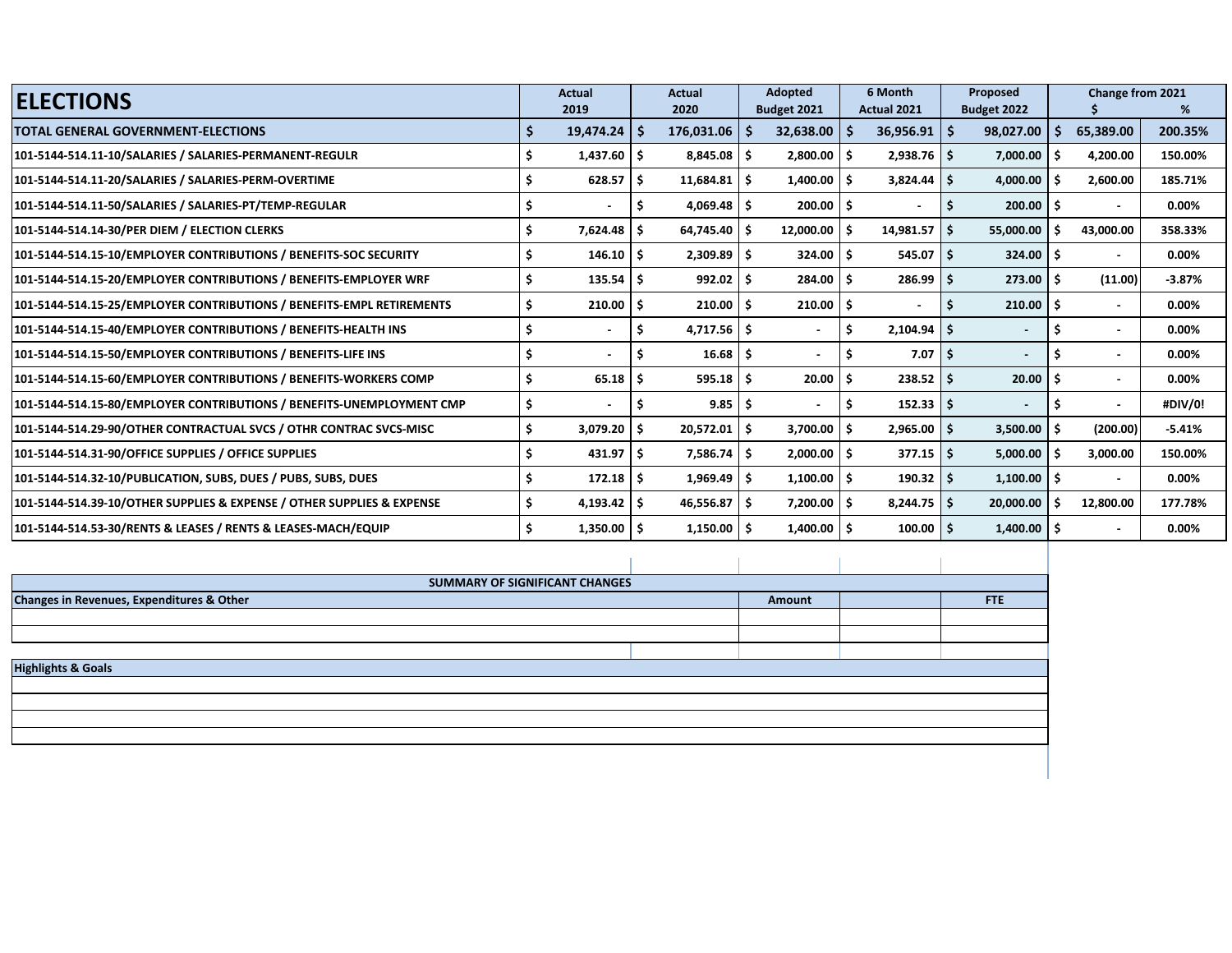| <b>FINANCE</b>                                                         | <b>Actual</b>          |     | <b>Actual</b>  |      | <b>Adopted</b>           |      | 6 Month        |     | Proposed       |     | Change from 2021 |           |
|------------------------------------------------------------------------|------------------------|-----|----------------|------|--------------------------|------|----------------|-----|----------------|-----|------------------|-----------|
|                                                                        | 2019                   |     | 2020           |      | Budget 2021              |      | Actual 2021    |     | Budget 2022    |     |                  | %         |
| <b>TOTAL GENERAL GOVERNMENT-FINANCE</b>                                | $675,060.39$   \$      |     | 696,483.67     |      | 734,299.00               | -S   | 357,312.64     | -S  | 692,321.00     | S.  | (41,978.00)      | $-5.72%$  |
| 101-5151-515.11-10/SALARIES / SALARIES-PERMANENT-REGULR                | $325,183.76$ \$        |     | 339,846.32     | - S  | 346,854.00               | -S   | 158,769.25     | -S  | 331,005.00     |     | (15,849.00)      | $-4.57%$  |
| 101-5151-515.11-20/SALARIES / SALARIES-PERM-OVERTIME                   | $1,066.06$ \$          |     | $886.38$ \$    |      | 1,000.00                 | -\$  | 284.61         | \$. | 1,000.00       | \$. | $\blacksquare$   | 0.00%     |
| 101-5151-515.15-10/EMPLOYER CONTRIBUTIONS / BENEFITS-SOC SECURITY      | $23,057.67$ $\vert$ \$ |     | $24,011.40$ \$ |      | $26,534.00$ \$           |      | $11,163.35$ \$ |     | 25,322.00      | s.  | (1,212.00)       | $-4.57%$  |
| 101-5151-515.15-20/EMPLOYER CONTRIBUTIONS / BENEFITS-EMPLOYER WRF      | $21,357.65$ $\mid$ \$  |     | $23,012.79$ \$ |      | $23,413.00$   \$         |      | 10,736.08      | -Ś  | 21,515.00      | .s  | (1,898.00)       | $-8.11%$  |
| 101-5151-515.15-25/EMPLOYER CONTRIBUTIONS / BENEFITS-EMPL RETIREMENTS  | 17,904.00 \$           |     | 17,529.00      | l \$ | 17,343.00                | -\$  |                | -\$ | 16,550.00      | \$. | (793.00)         | $-4.57%$  |
| 101-5151-515.15-40/EMPLOYER CONTRIBUTIONS / BENEFITS-HEALTH INS        | 107,394.84             | -Ś  | 115,787.11     | ۱s   | 133,551.00               | - Ś  | 64,550.39      | -Ś  | 108,365.00     | .s  | (25, 186.00)     | $-18.86%$ |
| 101-5151-515.15-50/EMPLOYER CONTRIBUTIONS / BENEFITS-LIFE INS          | 1,037.64               | Ŝ.  | 1,123.81       | -S   | 764.00                   | - S  | 612.07         | -Ś  | 751.00         | Ŝ   | (13.00)          | $-1.70%$  |
| 101-5151-515.15-60/EMPLOYER CONTRIBUTIONS / BENEFITS-WORKERS COMP      | 486.87                 | \$. | 511.01         | Ŝ    | 590.00                   | - Ś  | 272.71         | Ŝ.  | 563.00         | Ŝ   | (27.00)          | $-4.58%$  |
| 101-5151-515.21-30/PROFESSIONAL SERVICES / PROF SVCS-AUDIT             | 25,882.00              | \$. | $26,781.00$ \$ |      | $28,000.00$   \$         |      | 43,100.00      | -Ś  | 28,000.00      | \$. | $\blacksquare$   | 0.00%     |
| 101-5151-515.22-50/UTILITY SERVICES / UTILITIES-TELEPHONE              | 52,235.71              | -\$ | $56,474.38$ \$ |      | 52,000.00 \$             |      | $9,682.59$ \$  |     | 55,000.00      | .s  | 3,000.00         | 5.77%     |
| 101-5151-515.29-90/OTHER CONTRACTUAL SVCS / OTHR CONTRAC SVCS-MISC     | 72,240.76 \$           |     | $58,321.77$ \$ |      | 71,250.00                | -\$  | $44,057.40$ \$ |     | 71,250.00      | \$. | $\blacksquare$   | 0.00%     |
| 101-5151-515.31-90/OFFICE SUPPLIES / OFFICE SUPPLIES                   | 8,362.38               | \$. | $12,112.00$ \$ |      | 9,000.00                 | Ŝ.   | $3,876.87$ \$  |     | 9,000.00       | Ŝ.  | $\sim$           | 0.00%     |
| 101-5151-515.32-10/PUBLICATION, SUBS, DUES / PUBS, SUBS, DUES          | 690.88                 | Ŝ.  | 1,279.14       | ۱Ś   | 1,000.00                 | - Ś  | 225.00         | -Ś  | 1,000.00       | \$. | $\blacksquare$   | $0.00\%$  |
| 101-5151-515.33-40/TRAVEL / TRAVEL & TRAINING                          | 2,281.89               | Ŝ.  | $748.10$ \$    |      | 4,000.00                 | - Ś  | 3,255.00       | -Ś  | 4,000.00       | Ŝ.  | $\blacksquare$   | $0.00\%$  |
| 101-5151-515.34-90/OPERATING SUPPLIES / OPER SUPP-OTHER MISC           | $2,227.00$ \$          |     | $2,794.00$ \$  |      | $2,000.00$   \$          |      | 266.50         | Ŝ.  | 2,000.00       | Ŝ.  | $\blacksquare$   | $0.00\%$  |
| 101-5151-515.39-10/OTHER SUPPLIES & EXPENSE / OTHER SUPPLIES & EXPENSE | 13,641.28              | Ŝ.  | $15,265.46$ \$ |      | 17,000.00                | l \$ | 6,460.82       | -S  | 17,000.00      | -\$ | $\blacksquare$   | $0.00\%$  |
| 101-5151-515.59-10/LICENSES & PERMITS / LICENSES & PERMITS             | 10.00                  | \$. |                |      | $\overline{\phantom{a}}$ |      |                |     | $\blacksquare$ |     | $\blacksquare$   | 0.00%     |

| SUMMARY OF SIGNIFICANT CHANGES                       |        |     |
|------------------------------------------------------|--------|-----|
| <b>Changes in Revenues, Expenditures &amp; Other</b> | Amount | FTE |
|                                                      |        |     |
|                                                      |        |     |
|                                                      |        |     |
| <b>Highlights &amp; Goals</b>                        |        |     |
|                                                      |        |     |
|                                                      |        |     |
|                                                      |        |     |
|                                                      |        |     |
|                                                      |        |     |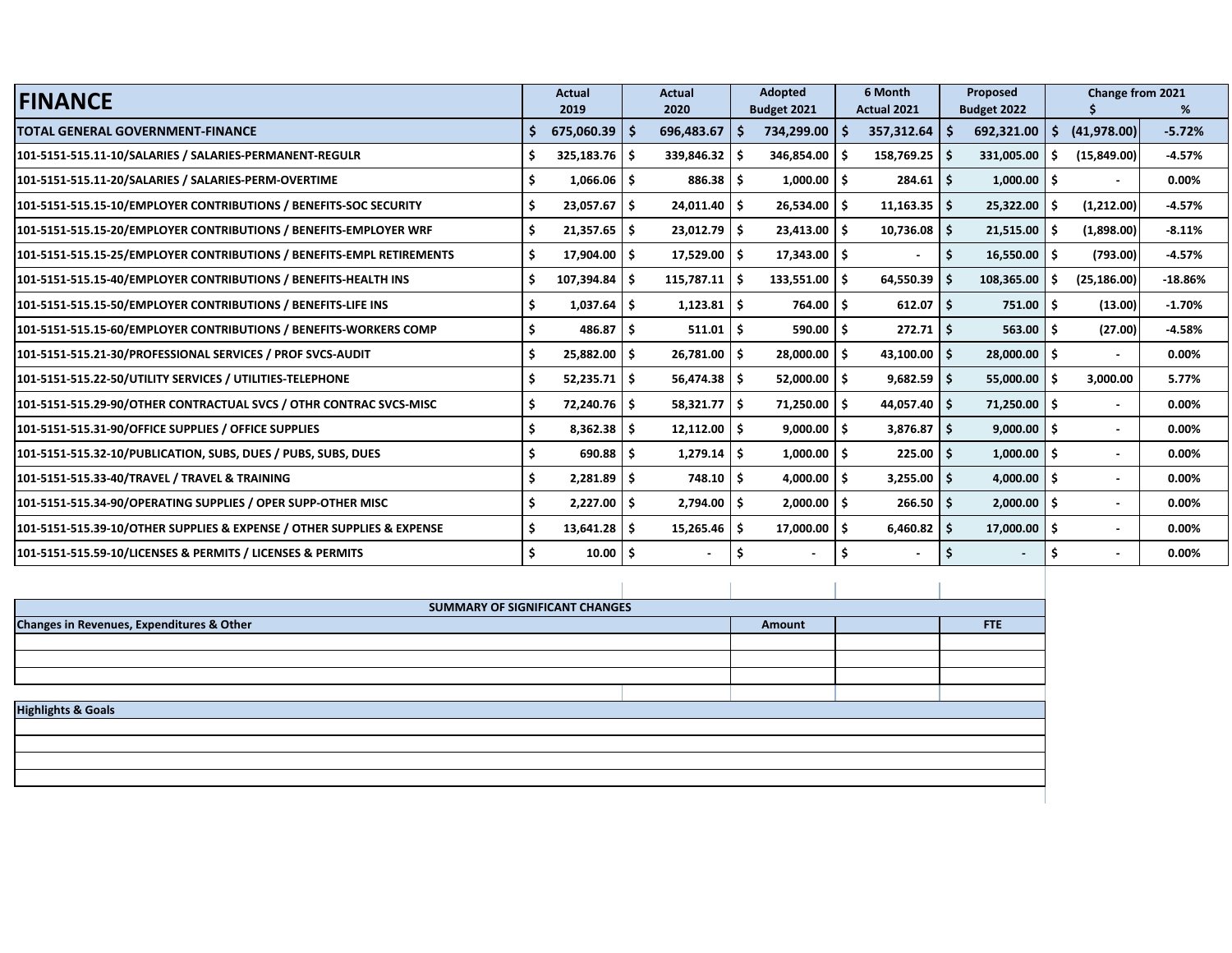| <b>ASSESSOR</b>                                                        | Actual              |     | <b>Actual</b>            |     | Adopted              |    | 6 Month           | Proposed                 | Change from 2021 |           |
|------------------------------------------------------------------------|---------------------|-----|--------------------------|-----|----------------------|----|-------------------|--------------------------|------------------|-----------|
|                                                                        | 2019                |     | 2020                     |     | Budget 2021          |    | Actual 2021       | Budget 2022              |                  | %         |
| TOTAL GENERAL GOVERNMENT-ASSESSOR                                      | 415,264.27          | -S  | 418,013.61               | ∣\$ | 435,368.00           |    | $192,509.00$   \$ | 394,042.00               | (41, 326.00)     | $-9.49%$  |
| 101-5153-515.11-10/SALARIES / SALARIES-PERMANENT-REGULR                | 282,526.20          | -S  | 280,820.17 \$            |     | 298,814.00           |    | $137,761.81$ \$   | 263,455.00               | (35, 359.00)     | $-11.83%$ |
| 101-5153-515.11-20/SALARIES / SALARIES-PERM-OVERTIME                   |                     |     | $1,525.75$ $\frac{1}{5}$ |     |                      | s  | $(1,525.75)$ \$   | $\blacksquare$           | $\sim$           | 0.00%     |
| 101-5153-515.15-10/EMPLOYER CONTRIBUTIONS / BENEFITS-SOC SECURITY      | 20,961.50           |     | 20,743.99 \$             |     | 22,859.00            | ۱s | $10,272.80$ \$    | $20,154.00$ \ \$         | (2,705.00)       | $-11.83%$ |
| 101-5153-515.15-20/EMPLOYER CONTRIBUTIONS / BENEFITS-EMPLOYER WRF      | 18,497.10           |     | $18,970.24$   \$         |     | $20,170.00$   \$     |    | $9,298.92$ \$     | $17,125.00$   \$         | (3,045.00)       | $-15.10%$ |
| 101-5153-515.15-25/EMPLOYER CONTRIBUTIONS / BENEFITS-EMPL RETIREMENTS  | 14,706.00           | -S  | $14,289.00$ \ \$         |     | 14,941.00            |    |                   | $13,173.00$ S            | (1,768.00)       | $-11.83%$ |
| 101-5153-515.15-40/EMPLOYER CONTRIBUTIONS / BENEFITS-HEALTH INS        | $56,804.35$ \$      |     | 58,872.84 \$             |     | 61,516.00            | -S | $31,134.12$ \$    | $65,490.00$ \$           | 3,974.00         | 6.46%     |
| 101-5153-515.15-50/EMPLOYER CONTRIBUTIONS / BENEFITS-LIFE INS          | $1,512.35$   \$     |     | $1,457.03$   \$          |     | $600.00$   \$        |    | $598.37$ \$       | $640.00$   \$            | 40.00            | 6.67%     |
| 101-5153-515.15-60/EMPLOYER CONTRIBUTIONS / BENEFITS-WORKERS COMP      | 6,106.82            | ۱s  | $5,796.60$   \$          |     | 6,505.00             | S  | $3,017.89$ \$     | $5,242.00$ \ \$          | (1,263.00)       | $-19.42%$ |
| 101-5153-515.29-90/OTHER CONTRACTUAL SVCS / OTHR CONTRAC SVCS-MISC     | $5,035.00$   \$     |     | $7,771.00$   \$          |     |                      | S  |                   | $\overline{\phantom{0}}$ | $\sim$           | #DIV/0!   |
| 101-5153-515.31-90/OFFICE SUPPLIES / OFFICE SUPPLIES                   | 554.86              | -S  | $729.42$   \$            |     | 1,000.00             | -S | $168.86$ \$       | 800.00                   | (200.00)         | $-20.00%$ |
| 101-5153-515.32-10/PUBLICATION, SUBS, DUES / PUBS, SUBS, DUES          | 1,238.40            | -S  | $1,312.32$ \$            |     | $1,300.00$   \$      |    | $417.32$ \$       | $1,300.00$ \$            | $\sim$           | 0.00%     |
| 101-5153-515.33-40/TRAVEL / TRAVEL & TRAINING                          | 2,041.81            | -S  | $2,611.56$   \$          |     | $2,100.00$   \$      |    | $241.00$ \$       | $2,100.00$   \$          | $\sim$           | 0.00%     |
| 101-5153-515.35-10/REPAIR & MNT SUPPLIES / RPR & MNT SUPP-FUEL/OIL     | $523.52$ $\sqrt{5}$ |     | $336.71$ \$              |     | $600.00$   \$        |    | $119.86$ \$       | $600.00$ \ \$            | $\sim$           | 0.00%     |
| 101-5153-515.35-20/REPAIR & MNT SUPPLIES / RPR & MNT SUPP-VEHIC PRTS   | $\sim$              |     |                          |     | $163.00$   \$        |    | $77.21$   \$      | 163.00                   |                  | 0.00%     |
| 101-5153-515.39-10/OTHER SUPPLIES & EXPENSE / OTHER SUPPLIES & EXPENSE | 4,756.36            | - 5 | $2,776.98$   \$          |     | $4,800.00$ $\mid$ \$ |    | $926.59$ \$       | $3,800.00$   \$          | (1,000.00)       | $-20.83%$ |
|                                                                        |                     |     |                          |     |                      |    |                   |                          |                  |           |

|                                                                                 | SUMMARY OF SIGNIFICANT CHANGES |        |            |
|---------------------------------------------------------------------------------|--------------------------------|--------|------------|
| Changes in Revenues, Expenditures & Other                                       |                                | Amount | <b>FTE</b> |
| Hotspot \$1,000 for both tablets - estimate                                     |                                |        |            |
| Contract workers for revaluation - use leftover from decreae this year? - \$40K |                                |        |            |
|                                                                                 |                                |        |            |
|                                                                                 |                                |        |            |
| <b>Highlights &amp; Goals</b>                                                   |                                |        |            |
|                                                                                 |                                |        |            |
|                                                                                 |                                |        |            |
|                                                                                 |                                |        |            |
|                                                                                 |                                |        |            |
|                                                                                 |                                |        |            |
|                                                                                 |                                |        |            |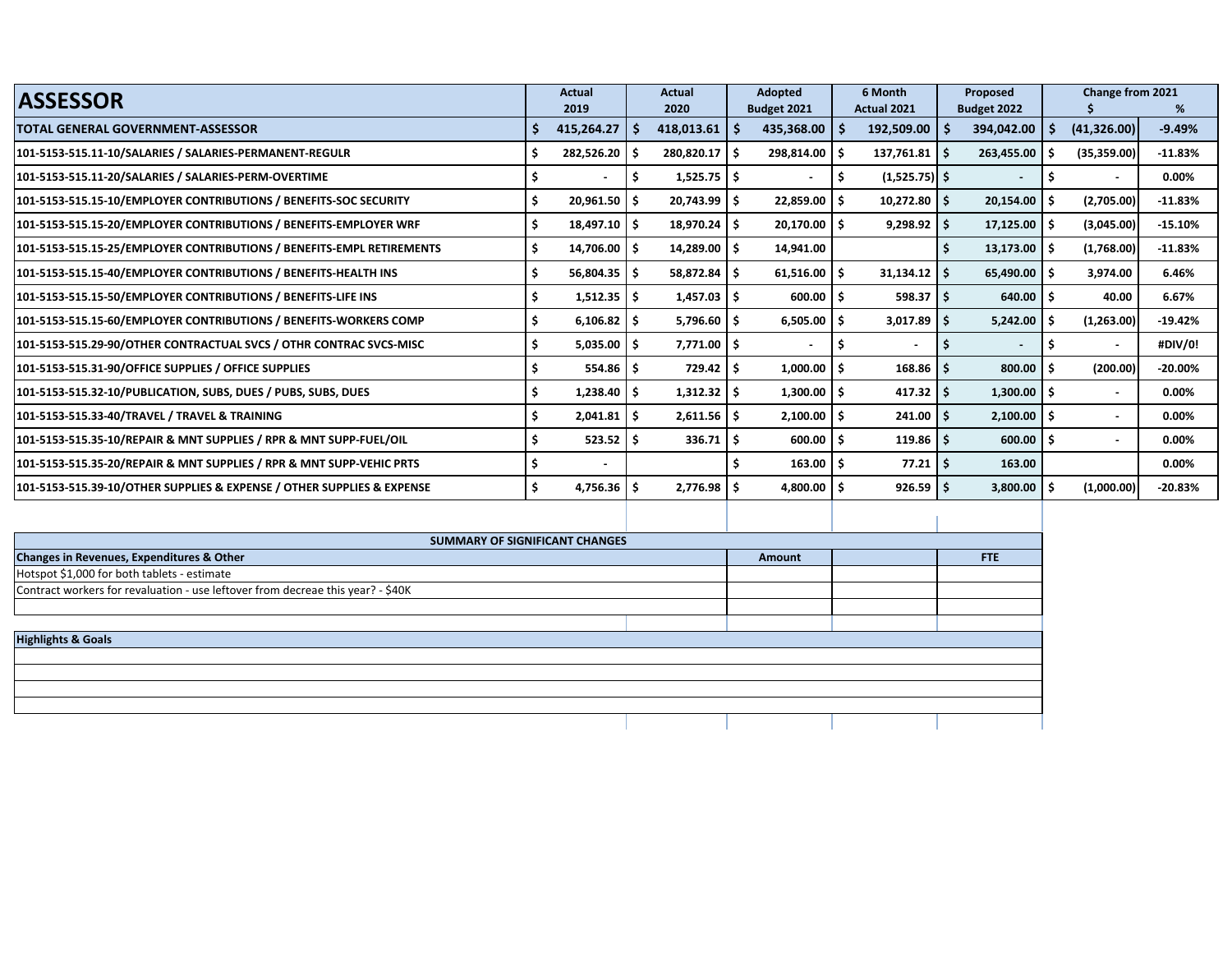| <b>ILLEGAL TAXES / JUDGEMENTS &amp; LOSSES</b>  | Actual        | Actual | Adopted     | 6 Month     | Proposed    | Change from 2021 |          |
|-------------------------------------------------|---------------|--------|-------------|-------------|-------------|------------------|----------|
|                                                 | 2019          | 2020   | Budget 2021 | Actual 2021 | Budget 2022 |                  |          |
| TOTAL GENERAL GOVERNMENT-ILLEGAL TAXES          | $22.416.69$ S |        |             |             |             |                  | #DIV/0!  |
| 101-5191-519.73-20/OTHER LOSSES / MISCELLANEOUS | $22.416.69$ S |        |             |             |             |                  | #DIV/0!  |
| 101-5191-519.74-90/OTHER LOSSES / MISCELLANEOUS |               |        |             |             |             |                  | $0.00\%$ |
| TOTAL GENERAL GOVERNMENT-JUDGEMENTS & LOSSES    |               |        |             |             |             |                  | 0.00%    |
| 101-5192-519.73-20/OTHER LOSSES / MISCELLANEOUS |               |        |             |             |             |                  | 0.00%    |

| SUMMARY OF SIGNIFICANT CHANGES            |        |     |
|-------------------------------------------|--------|-----|
| Changes in Revenues, Expenditures & Other | Amount | FTE |
|                                           |        |     |
|                                           |        |     |
|                                           |        |     |
|                                           |        |     |
| <b>Highlights &amp; Goals</b>             |        |     |
|                                           |        |     |
|                                           |        |     |
|                                           |        |     |
|                                           |        |     |
|                                           |        |     |
|                                           |        |     |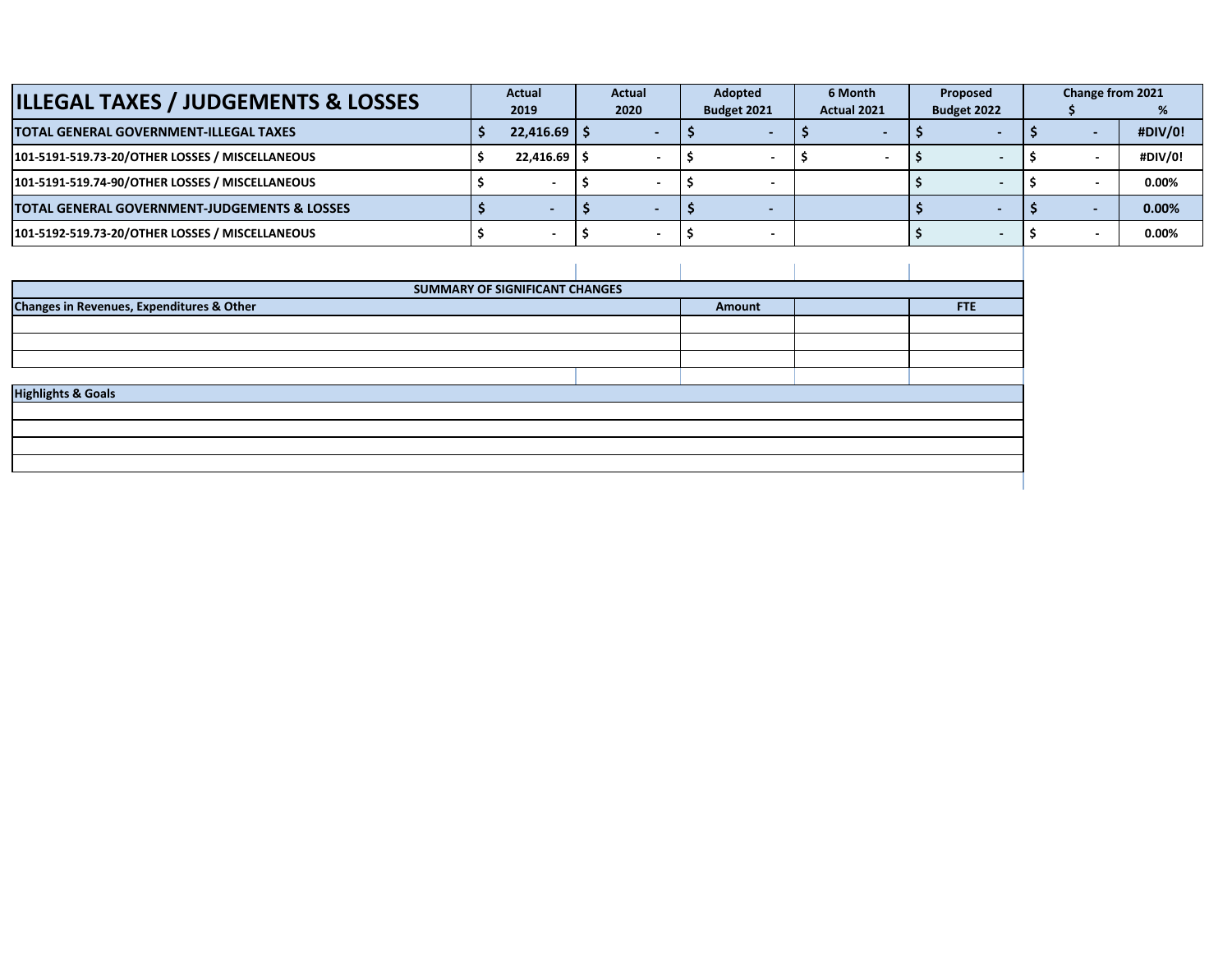| <b>POLICE DEPARTMENT</b>                                               | <b>Actual</b>                 | Actual            | Adopted              | 6 Month                  | Proposed                   |                          | Change from 2021 |  |
|------------------------------------------------------------------------|-------------------------------|-------------------|----------------------|--------------------------|----------------------------|--------------------------|------------------|--|
|                                                                        | 2019                          | 2020              | Budget 2021          | Actual 2021              | Budget 2022                |                          | %                |  |
| TOTAL PUBLIC SAFETY-POLICE DEPARTMENT                                  | $7,684,277.58$ \$<br>Ŝ.       | 7,534,826.12      | S.<br>7,963,058.18   | - Ś<br>$3,455,934.00$ \$ | 8,189,915.18               | Ŝ<br>226,857.00          | 2.85%            |  |
| 101-5210-521.11-10/SALARIES / SALARIES-PERMANENT-REGULR                | Ś<br>$4,058,651.96$ \$        | 4,052,230.62      | Ŝ.<br>4,155,520.00   | 1,820,751.80<br>-\$      | 4,340,327.00<br>-S         | 184,807.00<br>.S         | 4.45%            |  |
| 101-5210-521.11-20/SALARIES / SALARIES-PERM-OVERTIME                   | Ŝ.<br>$568,286.91$ \$         | 464,526.78 \$     | 553,500.00 \$        | $245,435.01$ \$          | 525,000.00                 | (28,500.00)              | $-5.15%$         |  |
| 101-5210-521.11-50/SALARIES / SALARIES-PT/TEMP-REGULAR                 | Ŝ.<br>$58,969.15$ \$          | 30,700.08 \$      | $69,317.00$ \$       | $16,413.32$ \$           | $35,575.00$ \$             | (33,742.00)              | -48.68%          |  |
| 101-5210-521.15-10/EMPLOYER CONTRIBUTIONS / BENEFITS-SOC SECURITY      | Ŝ.<br>343,483.40 \$           | 331,768.18        | 365,542.00<br>Ŝ.     | -Ś<br>152,813.49         | 374,919.00<br>۱Ś           | 9,377.00                 | 2.57%            |  |
| 101-5210-521.15-20/EMPLOYER CONTRIBUTIONS / BENEFITS-EMPLOYER WRF      | Ŝ.<br>$603,879.31$ \$         | 577,288.43 \$     | 608.983.00           | -Ś<br>264,010.98 \$      | 597,290.00                 | (11,693.00)              | $-1.92%$         |  |
| 101-5210-521.15-25/EMPLOYER CONTRIBUTIONS / BENEFITS-EMPL RETIREMENTS  | Ŝ.<br>$228,749.01$ $\sqrt{5}$ | 235,067.00 \$     | 238,917.00           |                          | $245,045.00$ $\frac{1}{5}$ | 6,128.00                 | 2.56%            |  |
| 101-5210-521.15-40/EMPLOYER CONTRIBUTIONS / BENEFITS-HEALTH INS        | Ŝ.<br>$1,275,237.34$ \$       | 1,353,443.82      | Ŝ.<br>1,453,274.00   | ۱ś<br>665,186.47         | 1,529,948.00<br>S          | 76,674.00                | 5.28%            |  |
| 101-5210-521.15-50/EMPLOYER CONTRIBUTIONS / BENEFITS-LIFE INS          | Ŝ.<br>$1,812.22$ \$           | $1,727.31$ \$     | 2,004.00             | l \$<br>840.24           | Ŝ<br>2,202.00              | l s<br>198.00            | 9.88%            |  |
| 101-5210-521.15-60/EMPLOYER CONTRIBUTIONS / BENEFITS-WORKERS COMP      | Š.<br>$95,686.03$ \$          | 101,904.44        | Ŝ<br>129,752.00 \$   | 56,948.91                | ۱Ś<br>132,405.00 \$        | 2,653.00                 | 2.04%            |  |
| 101-5210-521.15-80/EMPLOYER CONTRIBUTIONS / BENEFITS-UNEMPLOYMNT COMP  | Ś.                            | ١s<br>$114.00$ \$ |                      | \$<br>532.00             | ۱Ś                         | Ŝ                        | 0.00%            |  |
| 101-5210-521.15-91/EMPLOYER CONTRIBUTIONS / BENEFITS-CLTH,TOOL,BOOTS   | Ŝ.<br>$19,197.50$ $\pm$       | 21,781.92         | ۱\$<br>24,379.00     | Ŝ<br>20,509.56           | ۱Ś<br>24,934.00            | 555.00<br>- 4            | 2.28%            |  |
| 101-5210-521.22-20/UTILITY SERVICES / UTILITES-GENERAL                 | Ś<br>$1,942.04$ \$            | $2,082.33$ \$     | $2,500.00$ \$        | $492.18$   \$            | $2,500.00$ \$              | $\overline{\phantom{a}}$ | 0.00%            |  |
| 101-5210-521.22-50/UTILITY SERVICES / UTILITIES-TELEPHONE              | Ŝ.<br>$35,643.79$ \$          | $33,261.15$ \$    | 35,000.00            | ۱s<br>16,712.78          | ۱Ś<br>$35,000,00$ S        |                          | $0.00\%$         |  |
| 101-5210-521.24-10/RPR & MNT SVC-OTHER / RPR & MNT SVC-VEHICLES        |                               | $2.758.38$ S      |                      | Ŝ.<br>30.00              | ۱Ś.                        | Ŝ                        | #DIV/0!          |  |
| 101-5210-521.29-90/OTHER CONTRACTUAL SVCS / OTHER CONTR SVCS-MISC      | Ŝ.<br>$86,933.04$ \$          | $91,952.60$ \$    | 70,000.00 \$         | $40,244.12$ \$           | $85,000.00$ \$             | 15,000.00                | 21.43%           |  |
| 101-5210-521.31-90/OFFICE SUPPLIES / OFFICE SUPPLIES                   | Ŝ.<br>$13,563.71$ \$          | $11,918.12$ \$    | 12,500.00            | ۱s<br>4,422.27           | $12,500.00$ \$<br>۱Ś       | $\overline{\phantom{a}}$ | $0.00\%$         |  |
| 101-5210-521.32-10/PUBLICATION, SUBS, DUES / PUBS, SUBS, DUES          | $2,198.96$ \$                 | 1.035.40          | ۱Ś<br>2.200.00       | -Ś<br>1.369.89           | - Ś<br>2,200.00            | l S                      | $0.00\%$         |  |
| 101-5210-521.33-40/TRAVEL / TRAVEL & TRAINING                          | Ŝ.<br>47,712.90 \$            | $34,671.17$ \$    | 65,000.00 \$         | $55,380.10$ \$           | $65,000.00$ \$             | $\overline{a}$           | 0.00%            |  |
| 101-5210-521.34-90/OPERATING SUPPLIES / OPERATING SUPP-OTHER MISC      | Ŝ.<br>48,757.39 \$            | 41,039.28 \$      | 42,500.00 \$         | 32,370.51                | ۱Ś.<br>$42,500.00$ \$      | $\blacksquare$           | $0.00\%$         |  |
| 101-5210-521.35-10/REPAIR & MNT SUPPLIES / RPR & MNT SUPP-FUEL/OIL     | Ś<br>$118,592.58$ \$          | 70,554.19 \$      | 85,000.00            | -Ś<br>$37,054.17$ \$     | 90,000.00                  | 5,000.00                 | 5.88%            |  |
| 101-5210-521.35-20/REPAIR & MNT SUPPLIES / RPR & MNT SUPP-VEHCL PRTS   | Ŝ.<br>539.43                  |                   | Ŝ<br>$14,130.18$ \$  | $6,897.69$ \$            | $14,130.18$ \$             |                          | 0.00%            |  |
| 101-5210-521.35-90/REPAIR & MNT SUPPLIES / RPR & MNT SUPP-MISC         | Ŝ.<br>4,750.20                | ١ś<br>1,489.67    | \$.<br>$4,040.00$ \$ | 705.00                   | Ŝ<br>$4,040.00$ \$         | $\overline{\phantom{a}}$ | 0.00%            |  |
| 101-5210-521.39-10/OTHER SUPPLIES & EXPENSE / OTHER SUPPLIES & EXPENSE | \$.<br>$37,837.67$ $\pm$      | 53,211.01         | Ŝ<br>25,900.00       | - Ś<br>7,434.92          | ۱Ś<br>25,900.00            | - Ś                      | $0.00\%$         |  |
| 101-5210-521.53-30/RENTS & LEASES / RENTS & LEASES-MACH & EQ           | \$<br>$4,730.78$ \$           | $3,029.81$ \$     | 3,100.00             | l \$<br>$1,424.58$ \$    | 3,500.00                   | 400.00<br>١ś             | 12.90%           |  |
| 101-5210-521.81-10/CAPITAL EQUIPMENT / CAPITAL EQUIPMENT               | Ś.<br>$27,122.26$ \$          | 17,270.43 \$      |                      | Ŝ.<br>$7,954.01$ \$      |                            | Ŝ                        | #DIV/0!          |  |

| SUMMARY OF SIGNIFICANT CHANGES                                    |  |  |  |  |  |  |  |  |  |  |  |
|-------------------------------------------------------------------|--|--|--|--|--|--|--|--|--|--|--|
| Changes in Revenues, Expenditures & Other<br><b>FTE</b><br>Amount |  |  |  |  |  |  |  |  |  |  |  |
|                                                                   |  |  |  |  |  |  |  |  |  |  |  |
|                                                                   |  |  |  |  |  |  |  |  |  |  |  |
|                                                                   |  |  |  |  |  |  |  |  |  |  |  |
|                                                                   |  |  |  |  |  |  |  |  |  |  |  |
| <b>Highlights &amp; Goals</b>                                     |  |  |  |  |  |  |  |  |  |  |  |
|                                                                   |  |  |  |  |  |  |  |  |  |  |  |
|                                                                   |  |  |  |  |  |  |  |  |  |  |  |
|                                                                   |  |  |  |  |  |  |  |  |  |  |  |
|                                                                   |  |  |  |  |  |  |  |  |  |  |  |
|                                                                   |  |  |  |  |  |  |  |  |  |  |  |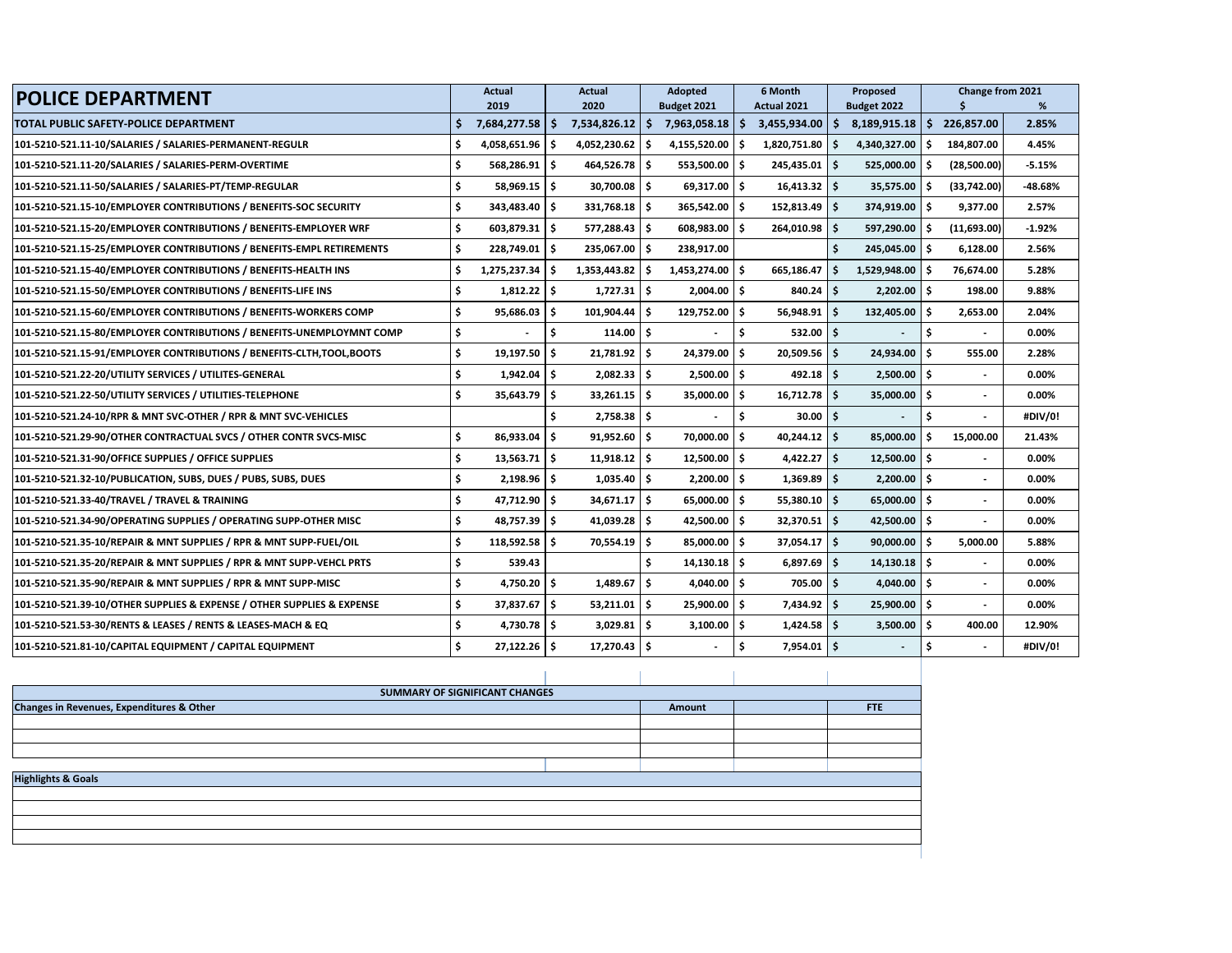| <b>FIRE DEPARTMENT</b>                                                   |    | <b>Actual</b>             |      | <b>Actual</b>        |    | Adopted<br>6 Month<br>Proposed   |     |                             | Change from 2021 |                             |      |                    |            |
|--------------------------------------------------------------------------|----|---------------------------|------|----------------------|----|----------------------------------|-----|-----------------------------|------------------|-----------------------------|------|--------------------|------------|
| TOTAL PUBLIC SAFETY-FIRE DEPARTMENT                                      |    | 2019<br>$4,623,975.25$ \$ |      | 2020<br>4.507.150.30 | Ŝ. | Budget 2021<br>$4,885,659.68$ \$ |     | Actual 2021<br>2,234,512.39 | l \$             | Budget 2022<br>5,139,782.00 |      | \$<br>\$254,122.32 | %<br>5.20% |
| 101-5220-522.11-10/SALARIES / SALARIES-PERMANENT-REGULR                  |    | $2,618,382.68$ \$         |      | $2,612,747.13$ \$    |    | 2,904,867.00 \$                  |     | 1,363,154.99                | Ŝ.               | 3,086,916.00                |      | \$182,049.00       | 6.27%      |
| 101-5220-522.11-20/SALARIES / SALARIES-PERM-OVERTIME                     | Ś  | 233,998.16 \$             |      | 189,761.06 \$        |    | 187,000.00 \$                    |     | 76,778.67                   | \$.              | 150,000.00                  | \$   | (37,000.00)        | $-19.79%$  |
|                                                                          |    |                           |      |                      |    |                                  |     |                             |                  |                             |      |                    |            |
| 101-5220-522.15-10/EMPLOYER CONTRIBUTIONS / BENEFITS-SOC SECURITY        | Ś  | $46,517.20$ \$            |      | 46,389.51            | Ŝ. | 52,674.00 \$                     |     | 23,908.61                   | Ś.               | 55,119.00                   | ١ś   | 2,445.00           | 4.64%      |
| 101-5220-522.15-20/EMPLOYER CONTRIBUTIONS / BENEFITS-EMPLOYER WRF        |    | 492,797.88 \$             |      | 484,044.47           | \$ | 533,707.00 \$                    |     | 253,545.80                  | Ś                | 538,900.00                  | \$   | 5,193.00           | 0.97%      |
| 101-5220-522.15-25/EMPLOYER CONTRIBUTIONS / BENEFITS-EMPL RETIREMENTS    | ŝ  | 146,844.99 \$             |      | 150,089.00           | \$ | 154,593.00                       |     |                             |                  | 161,846.00                  | \$   | 7,253.00           | 4.69%      |
| 101-5220-522.15-40/EMPLOYER CONTRIBUTIONS / BENEFITS-HEALTH INS          | Ŝ. | 777,032.58 \$             |      | 705,185.29           | s. | 782,799.68 \$                    |     | 376,889.85                  | \$               | 865,171.00                  | -\$  | 82,371.32          | 10.52%     |
| 101-5220-522.15-50/EMPLOYER CONTRIBUTIONS / BENEFITS-LIFE INS            | Ŝ  | $969.33$ \$               |      | 727.69               | s. | $1,180.00$ \$                    |     | 379.28                      | -\$              | 1,192.00                    | s.   | 12.00              | 1.02%      |
| 101-5220-522.15-60/EMPLOYER CONTRIBUTIONS / BENEFITS-WORKERS COMP        | Ś  | 85,049.95                 | ۱\$  | 83,697.85            | \$ | 101,239.00 \$                    |     | 47,231.05                   | Ś                | 105,988.00                  | \$   | 4,749.00           | 4.69%      |
| 101-5220-522.15-91/EMPLOYER CONTRIBUTIONS / BENEFITS-CLTH,TOOL,BOOTS     | Ś  | $17,508.68$ \$            |      | 15,636.89            | Ŝ. | 17,550.00                        | Ŝ.  | 16.947.96                   | Ś                | 17,550.00                   | Ŝ.   |                    | 0.00%      |
| 101-5220-522.15-94/EMPLOYER CONTRIBUTIONS / BENEFITS-BOOT ALLOWANCE      | Š. | $250.00$ \$               |      | 250.00               | Ŝ. | 250.00                           | ۱Ś. | 250.00                      | Ś                | 300.00                      | \$   | 50.00              | 20.00%     |
| 101-5220-522.21-40/PROFESSIONAL SERVICES / PROF SVCS-DATA PROCESSING     | Ś  |                           | \$   | 14,235.29            | Ŝ. |                                  | \$  | $\overline{\phantom{a}}$    | Ś.               |                             | Ŝ.   |                    | 0.00%      |
| 101-5220-522.21-80/PROFESSIONAL SERVICES / PROF SVCS - OTHER PROF SV     | Ś  |                           | Ś    | 2,337.60             | Ŝ. |                                  | \$  |                             |                  |                             | \$   |                    |            |
| 101-5220-522.22-20/UTILITY SERVICES / UTILITES-GENERAL                   | Ś  | 32,564.33                 | - \$ | 41,270.26            | \$ | 35,000.00                        | \$  | 21,395.64                   | Ś                | 40,000.00                   | Ś    | 5,000.00           | 14.29%     |
| 101-5220-522.22-50/UTILITY SERVICES / UTILITIES-TELEPHONE                | Ś  | 3.876.92 \$               |      | 1,611.74             | Ŝ. | 1,800.00                         | ١ś  | 232.01                      | \$               | 1,800.00                    | Ŝ.   |                    | 0.00%      |
| 101-5220-522.24-10/RPR & MNT SVC-OTHER / RPR & MNT SVC-VEHICLES          | Ś  | $2,783.32$ \$             |      | 693.75               | Ŝ. | $4,500.00$ \$                    |     | 3,445.68                    | Ś                | 5,000.00                    | Ŝ.   | 500.00             | 11.11%     |
| 101-5220-522.24-70/RPR & MNT SVC-OTHER / RPR & MNT SVC-BUILDINGS         | Ś  | $4,333.34$ \$             |      | 13,045.76            | \$ | $3,500.00$ \$                    |     | 7,176.56                    | \$               | 10,000.00                   | \$   | 6,500.00           | 185.71%    |
| 101-5220-522.29-90/OTHER CONTRACTUAL SVCS / OTHER CONTRAC SVCS-MISC      | Ś  | 20,206.70 \$              |      | 11.069.59            | Ŝ. | 10,000.00                        | Ŝ.  | 4,926.11                    | Ŝ.               | 10.000.00                   | Ŝ.   |                    | 0.00%      |
| 101-5220-522.31-90/OFFICE SUPPLIES / OFFICE SUPPLIES                     | Ś  | $2,267.93$ \$             |      | 2,238.29             | Ŝ. | $2,000.00$ \$                    |     | 738.46                      | \$               | 2,000.00                    | Ŝ.   |                    | 0.00%      |
| 101-5220-522.32-10/PUBLICATION, SUBS, DUES / PUBS, SUBS, DUES            | Ś  | $2,568.50$ \$             |      | 2.597.58             | Ŝ. | $2,000.00$ \$                    |     | 760.40                      | \$               | 2.000.00                    | - \$ |                    | 0.00%      |
| 101-5220-522.33-40/TRAVEL / TRAVEL & TRAINING                            | \$ | $14,694.38$ \$            |      | 14,459.08            | Ŝ. | $13,000.00$ \$                   |     | 2,879.21                    | <b>ائ</b>        | 13,000.00                   | Ŝ.   |                    | 0.00%      |
| 101-5220-522.34-60/OPERATING SUPPLIES / MEDICAL                          | Ś  | 6,585.30                  | ۱\$  | 18,099.21            | \$ | $6,000.00$ \$                    |     | 6,641.81                    | Ś                | 2,500.00                    | \$   | (3,500.00)         | $-58.33%$  |
| 101-5220-522.34-90/OPERATING SUPPLIES / OPERATING SUPP-OTHER MISC        |    | $8,014.80$ \$             |      | 4,030.87             | Ŝ. | $6,000.00$ \$                    |     | 1,749.47                    | Ŝ.               | 5,500.00                    | Ŝ.   | (500.00)           | $-8.33%$   |
| 101-5220-522.35-10/REPAIR & MNT SUPPLIES / RPR & MNT SUPP-FUEL/OIL       | Ŝ  | $26,838.09$ \$            |      | $18,249.26$ \$       |    | 25,000.00 \$                     |     | 10,090.08                   | \$               | 25,000.00                   | Ŝ.   |                    | 0.00%      |
| 101-5220-522.35-20/REPAIR & MNT SUPPLIES / RPR & MNT SUPP-VEHIC PRTS     | Ś  | 32,211.68                 | I\$  | 39,096.60            | \$ | 25,000.00                        | ١s  | 12,135.71                   | Ŝ.               | 25,000.00                   | \$   |                    | 0.00%      |
| 101-5220-522.35-90/REPAIR & MNT SUPPLIES / RPR & MNT SUPP-MISC           | Š. | $458.60$ S                |      | 103.54               | Ŝ. |                                  | \$  |                             | \$               | $\blacksquare$              | \$   |                    |            |
| 101-5220-522.39-10/OTHER SUPPLIES & EXPENSE / OTHER SUPPLIES & EXPENSE   | Ś  | 17,014.69 \$              |      | 9,846.94             | Ŝ. | 9,000.00                         | \$  | 1,130.13                    | Ś                | 8,000.00                    | \$   | (1,000.00)         | $-11.11%$  |
| 101-5220-522.49-10/BUILDING MATERIALS & SUPP / BUILDING MATERIALS & SUPP | Ś  | $9.110.99$ \$             |      | 8.552.84             | Ŝ. | 7,000.00 \$                      |     | 1.905.60                    | Ś                | 7.000.00                    | Ŝ.   |                    | 0.00%      |
| 101-5220-522.81-10/CAPITAL EQUIPMENT / CAPITAL EQUIPMENT                 | Ŝ  | $15,695.23$ \$            |      | 15,032.21            | Ŝ. |                                  | \$  | 219.31                      | -\$              |                             | \$   |                    |            |
| 101-5220-522.82-10/CAPITAL IMPROVEMENTS / CAPITAL IMPROVEMENTS           | Ś  | $5,399.00$ \$             |      | $2,051.00$ \$        |    |                                  | \$  |                             | Ś                |                             | \$   |                    |            |

| SUMMARY OF SIGNIFICANT CHANGES            |        |            |  |  |  |  |  |  |  |  |  |  |  |
|-------------------------------------------|--------|------------|--|--|--|--|--|--|--|--|--|--|--|
| Changes in Revenues, Expenditures & Other | Amount | <b>FTE</b> |  |  |  |  |  |  |  |  |  |  |  |
|                                           |        |            |  |  |  |  |  |  |  |  |  |  |  |
|                                           |        |            |  |  |  |  |  |  |  |  |  |  |  |
|                                           |        |            |  |  |  |  |  |  |  |  |  |  |  |
|                                           |        |            |  |  |  |  |  |  |  |  |  |  |  |
|                                           |        |            |  |  |  |  |  |  |  |  |  |  |  |
|                                           |        |            |  |  |  |  |  |  |  |  |  |  |  |
|                                           |        |            |  |  |  |  |  |  |  |  |  |  |  |
| <b>Highlights &amp; Goals</b>             |        |            |  |  |  |  |  |  |  |  |  |  |  |
|                                           |        |            |  |  |  |  |  |  |  |  |  |  |  |
|                                           |        |            |  |  |  |  |  |  |  |  |  |  |  |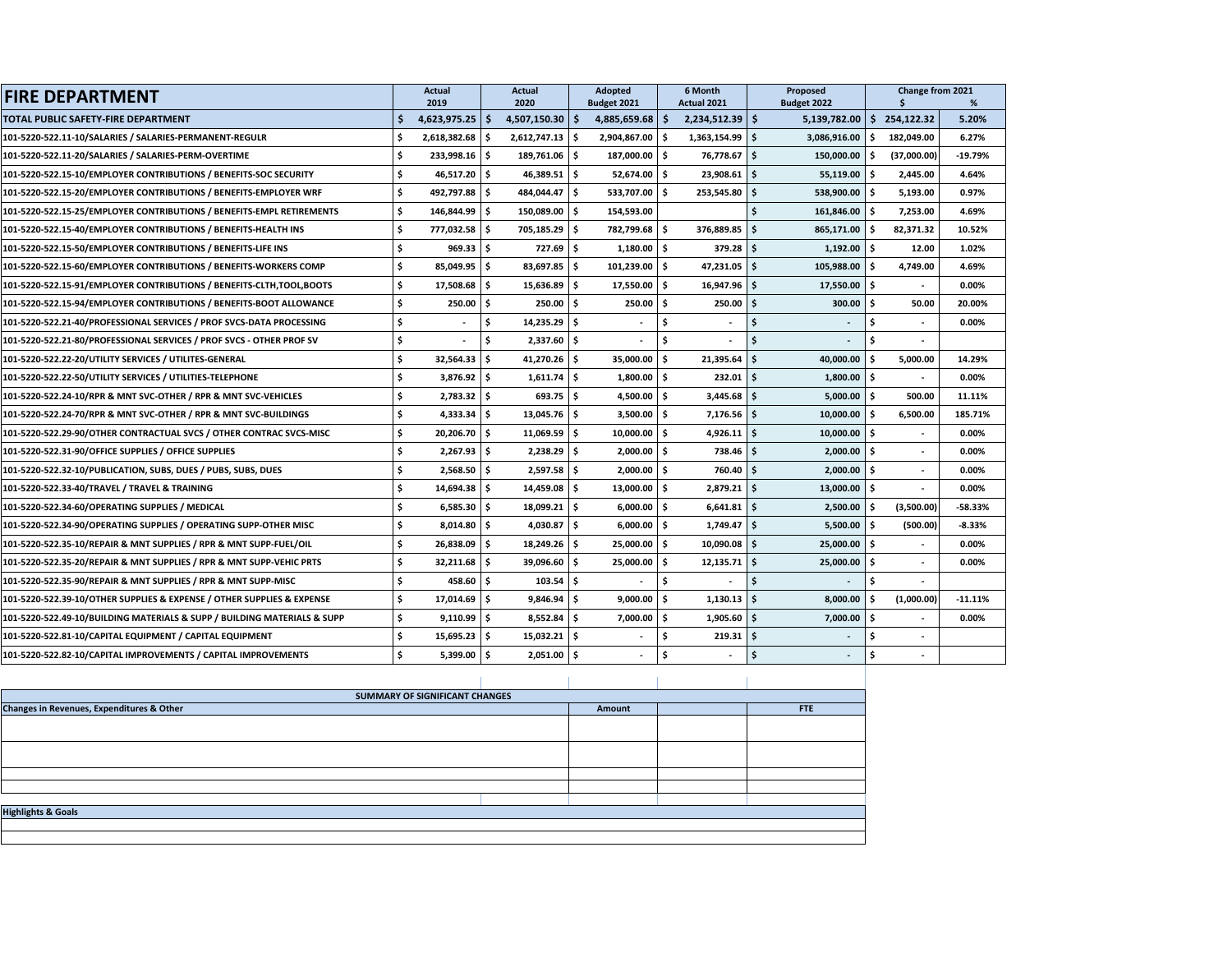| <b>BUILDING INSPECTION</b>                                             |     | Actual<br>2019 | <b>Actual</b><br>2020 |                 |  | <b>Adopted</b><br>Budget 2021 | 6 Month<br>Actual 2021 |    | Proposed<br>Budget 2022 |     | Change from 2021         | %         |
|------------------------------------------------------------------------|-----|----------------|-----------------------|-----------------|--|-------------------------------|------------------------|----|-------------------------|-----|--------------------------|-----------|
| TOTAL PUBLIC SAFETY-BUILDING INSPECTION                                |     | 595,324.14     | -S                    | $576,670.77$ \$ |  | 622,591.40                    | -Ś<br>254,361.01       | ۱s | 659,397.00              | S   | 36,805.60                | 5.91%     |
| 101-5240-524.11-10/SALARIES / SALARIES-PERMANENT-REGULR                | \$  | 309,010.80 \$  |                       | 310,798.04 \$   |  | 332,002.00                    | Ŝ.<br>$131,328.80$ \$  |    | 346,074.00              | - Ś | 14,072.00                | 4.24%     |
| 101-5240-524.11-20/SALARIES / SALARIES-PERM-OVERTIME                   |     | $2,999.09$ \$  |                       | $1,054.67$ \$   |  | 3,000.00                      | $2,088.00$ \$<br>Ŝ.    |    | 3,000.00                | Ŝ.  |                          | 0.00%     |
| 101-5240-524.11-50/SALARIES / SALARIES-PT/TEMP-REGULAR                 | \$  | $61,072.88$ \$ |                       | 54,274.29 \$    |  | 73,843.00                     | Ŝ.<br>$21,693.67$ \$   |    | 75,607.00               | \$. | 1,764.00                 | 2.39%     |
| 101-5240-524.15-10/EMPLOYER CONTRIBUTIONS / BENEFITS-SOC SECURITY      | Ś.  | $27,396.44$ \$ |                       | 26,564.99 \$    |  | 31,277.00                     | Ŝ.<br>$11,433.04$ \$   |    | 32,488.00               | Ŝ.  | 1,211.00                 | 3.87%     |
| 101-5240-524.15-20/EMPLOYER CONTRIBUTIONS / BENEFITS-EMPLOYER WRF      |     | 20,068.96 \$   |                       | $20,546.31$ \$  |  | 22,613.00                     | $8,576.71$ \$<br>.s    |    | $22,690.00$ \$          |     | 77.00                    | 0.34%     |
| 101-5240-524.15-25/EMPLOYER CONTRIBUTIONS / BENEFITS-EMPL RETIREMENTS  |     | $18,491.01$ \$ |                       | 18,730.00 \$    |  | 20,442.00                     |                        |    | 21,234.00               | Ŝ.  | 792.00                   | 3.87%     |
| 101-5240-524.15-40/EMPLOYER CONTRIBUTIONS / BENEFITS HLTH INSUR        | Ś.  | $69,725.93$ \$ |                       | $81,029.52$ \$  |  | 79,821.00                     | Ŝ.<br>$38,355.77$ \$   |    | 94,254.00               | Ŝ.  | 14,433.00                | 18.08%    |
| 101-5240-524.15-50/EMPLOYER CONTRIBUTIONS / BENEFITS-LIFE INS          |     | $1,056.48$ \$  |                       | $574.29$   \$   |  | 828.00                        | Ŝ.<br>$65.78$ S        |    | 883.00                  | S   | 55.00                    | 6.64%     |
| 101-5240-524.15-60/EMPLOYER CONTRIBUTIONS / BENEFITS-WORKERS COMP      |     | $8,484.28$ \$  |                       | $8,159.27$ \$   |  | 10,471.00                     | Ś.<br>$3,668.53$ \$    |    | 10,867.00               | \$. | 396.00                   | 3.78%     |
| 101-5240-524.15-94/EMPLOYER CONTRIBUTIONS / BENEFITS-BOOT ALLOWANCE    | Ś   | $500.00$   \$  |                       | $600.00$ \$     |  | 700.00                        | Ŝ.<br>$500.00$   \$    |    | 900.00                  | \$. | 200.00                   | 28.57%    |
| 101-5240-524.22-50/UTILITY SERVICES / UTILITIES-TELEPHONE              |     | $4,618.24$ \$  |                       | $5,081.36$ \$   |  | 5,300.00                      | $4,867.79$ \$<br>.s    |    | 8,400.00                | S   | 3,100.00                 | 58.49%    |
| 101-5240-524.29-90/OTHER CONTRACTUAL SVCS / OTHER CONTRAC SVCS-MISC    | \$. | $50,617.16$ \$ |                       | 29,413.02 \$    |  | 20,000.00                     | Ŝ.<br>24,847.86 \$     |    | 20,000.00               | ۱s  | $\overline{\phantom{a}}$ | $0.00\%$  |
| 101-5240-524.31-90/OFFICE SUPPLIES / OFFICE SUPPLIES                   | Ś   | $1,268.43$ \$  |                       | $3,020.78$ \$   |  | 2,000.00                      | Ŝ.<br>$1,717.63$ \$    |    | $2,000.00$ \$           |     | $\blacksquare$           | 0.00%     |
| 101-5240-524.32-10/PUBLICATION, SUBS, DUES / PUBS, SUBS, DUES          | S   | $2,700.46$ \$  |                       | $1,551.56$ \$   |  | 2,900.00                      | \$.<br>$60.00$ \$      |    | 2,000.00                | - Ś | (900.00)                 | $-31.03%$ |
| 101-5240-524.33-40/TRAVEL / TRAVEL & TRAINING                          | S   | $9,565.29$ \$  |                       | $5,818.60$ \$   |  | 8,000.00                      | Ŝ.<br>$3,391.40$ \$    |    | 10,000.00               | Ŝ.  | 2,000.00                 | 25.00%    |
| 101-5240-524.34-90/OPERATING SUPPLIES / OPER SUPP-MISC                 | Ś.  | $1,719.45$ \$  |                       | $2,808.65$ \$   |  | 2,500.00                      | Ŝ.<br>$847.79$ \$      |    | $2,500.00$ \$           |     |                          | 0.00%     |
| 101-5240-524.35-10/REPAIR & MNT SUPPLIES / RPR & MNT SUPP-FUEL/OIL     | Ŝ   | $2,057.04$ \$  |                       | $1,255.94$ \$   |  | 2,500.00                      | \$.<br>$297.52$   \$   |    | 2,000.00                | Ŝ.  | (500.00)                 | $-20.00%$ |
| 101-5240-524.35-20/REPAIR & MNT SUPPLIES / RPR & MNT SUPP-VEHIC PRTS   |     |                |                       |                 |  | 394.40                        | Ŝ.<br>$268.76$ \$      |    | 500.00                  |     |                          | 0.00%     |
| 101-5240-524.35-90/REPAIR & MNT SUPPLIES / RPR & MNT SUPP-MISC         | Ś   |                | Ŝ.                    | $131.88$ \$     |  | $\blacksquare$                | Ś                      | \$ |                         | Ś   |                          | 0.00%     |
| 101-5240-524.39-10/OTHER SUPPLIES & EXPENSE / OTHER SUPPLIES & EXPENSE |     | 3,972.20       |                       | $5,257.60$ \$   |  | 4,000.00                      | $351.96$ S<br>.s       |    | 4,000.00                | ١s  |                          | 0.00%     |

| SUMMARY OF SIGNIFICANT CHANGES            |  |  |  |  |  |  |  |  |  |
|-------------------------------------------|--|--|--|--|--|--|--|--|--|
| Changes in Revenues, Expenditures & Other |  |  |  |  |  |  |  |  |  |
|                                           |  |  |  |  |  |  |  |  |  |
|                                           |  |  |  |  |  |  |  |  |  |
|                                           |  |  |  |  |  |  |  |  |  |
|                                           |  |  |  |  |  |  |  |  |  |
|                                           |  |  |  |  |  |  |  |  |  |
|                                           |  |  |  |  |  |  |  |  |  |
| <b>Highlights &amp; Goals</b>             |  |  |  |  |  |  |  |  |  |
|                                           |  |  |  |  |  |  |  |  |  |
|                                           |  |  |  |  |  |  |  |  |  |
|                                           |  |  |  |  |  |  |  |  |  |
|                                           |  |  |  |  |  |  |  |  |  |
|                                           |  |  |  |  |  |  |  |  |  |
|                                           |  |  |  |  |  |  |  |  |  |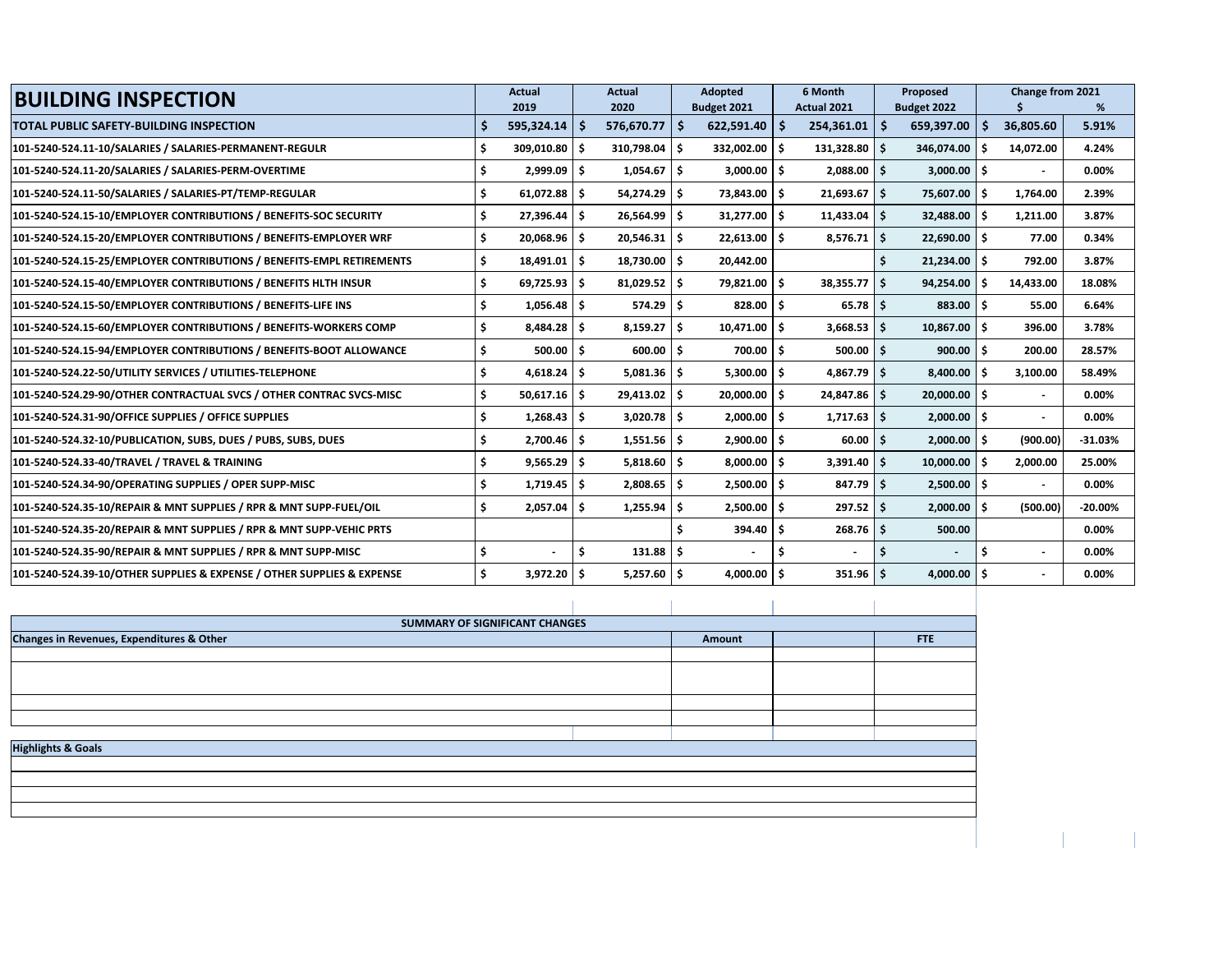| <b>PUBLIC WORKS - ADMINISTRATION</b>                                   |    | Actual         |     | <b>Actual</b>          | <b>Adopted</b> |                 |     | 6 Month           | Proposed              |     | Change from 2021         |           |
|------------------------------------------------------------------------|----|----------------|-----|------------------------|----------------|-----------------|-----|-------------------|-----------------------|-----|--------------------------|-----------|
|                                                                        |    | 2019           |     | 2020                   |                | Budget 2021     |     | Actual 2021       | Budget 2022           |     |                          | %         |
| <b>TOTAL PUBLIC WORKS-ADMINISTRATION</b>                               |    | 375,008.47     |     | 368,408.26             | S              | 395,925.17      | -S  | $170,843.06$   \$ | 401,854.17            | Ŝ.  | 5,929.00                 | 1.50%     |
| 101-5310-531.11-10/SALARIES / SALARIES-PERMANENT-REGULR                | Ś  | 256,686.11     |     | $254,996.87$ $\mid$ \$ |                | 264,837.00      | .s  | $112,082.69$ \$   | 275,207.00            | Ŝ   | 10,370.00                | 3.92%     |
| 101-5310-531.11-20/SALARIES / SALARIES-PERM-OVERTIME                   | \$ | 385.11         | l S | $185.04$ \$            |                |                 | .\$ |                   | ۱\$<br>$\blacksquare$ | \$. |                          | 0.00%     |
| 101-5310-531.11-50/SALARIES / SALARIES-PT/TEMP-REGULAR                 | Ś  | $6,972.14$ \$  |     | $795.76$ \$            |                | 7,620.00        | -S  | $1,578.21$ \$     | 7,772.00              | Ŝ.  | 152.00                   | 0.00%     |
| 101-5310-531.15-10/EMPLOYER CONTRIBUTIONS / BENEFITS-SOC SECURITY      | Ś  | 19,370.48 \$   |     | $18,836.35$ \$         |                | 20,843.00       | -S  | $8,461.18$ \$     | $21,648.00$ \$        |     | 805.00                   | 3.86%     |
| 101-5310-531.15-20/EMPLOYER CONTRIBUTIONS / BENEFITS-EMPLOYER WRF      | Ś  | $16,829.69$ \$ |     | $17,221.38$ \$         |                | $14,439.00$ \$  |     | $7,599.87$ \$     | $14,423.00$ \$        |     | (16.00)                  | $-0.11%$  |
| 101-5310-531.15-25/EMPLOYER CONTRIBUTIONS / BENEFITS-EMPL RETIREMENTS  | Ś  | $12,741.99$ \$ |     | $13,313.00$   \$       |                | 13,623.00       |     |                   | $14,149.00$ \$        |     | 526.00                   | 3.86%     |
| 101-5310-531.15-40/EMPLOYER CONTRIBUTIONS / BENEFITS-HEALTH INS        | Ś  | 47,602.85 \$   |     | $43,556.26$ \$         |                | 49,790.00       | -S  | $19,951.90$ \$    | 43,096.00 \$          |     | (6,694.00)               | $-13.44%$ |
| 101-5310-531.15-50/EMPLOYER CONTRIBUTIONS / BENEFITS-LIFE INS          | \$ | $429.04$ \$    |     | $390.15$ \$            |                | $615.00$ \$     |     | $201.28$ \$       | $656.00$ \$           |     | 41.00                    | 6.67%     |
| 101-5310-531.15-60/EMPLOYER CONTRIBUTIONS / BENEFITS-WORKERS COMP      | Ś  | $1,809.19$ \$  |     | $1,831.26$ \$          |                | $2,237.00$ \$   |     | $912.87$ \$       | 2,332.00              | Ŝ.  | 95.00                    | 4.25%     |
| 101-5310-531.15-94/EMPLOYER CONTRIBUTIONS / BENEFITS-BOOT ALLOWANCE    | Ś  | $265.00$ \$    |     | $265.00$ $\mid$ \$     |                | 300.00          | -\$ | $265.00$   \$     | 450.00                | Ŝ   | 150.00                   | 50.00%    |
| 101-5310-531.22-50/UTILITY SERVICES / UTILITIES-TELEPHONE              | \$ | $4,897.96$ \$  |     | 4,583.17               | - Ś            | 5,000.00        | -Ś. | $1,815.18$ \$     | 5,000.00              | Ŝ.  | $\overline{\phantom{a}}$ | 0.00%     |
| 101-5310-531.24-10/RPR & MNT SVC-OTHER / RPR & MNT SVC-VEHICLES        | Ś  | 157.00         |     |                        |                |                 |     |                   |                       | S   | $\blacksquare$           | 0.00%     |
| 101-5310-531.29-90/OTHER CONTRACTUAL SVCS / OTHER CONTRAC SVCS-MISC    | \$ |                | S   | $6,987.90$ \$          |                | 7,500.00        | \$. | $14,083.16$ \$    | 8,000.00              |     | 500.00                   | 6.67%     |
| 101-5310-531.31-90/OFFICE SUPPLIES / OFFICE SUPPLIES                   | \$ | $160.14$ \$    |     | $173.64$ \$            |                | 500.00          | -Ś. | $215.63$ \$       | 500.00                | Ŝ.  | $\overline{\phantom{a}}$ | 0.00%     |
| 101-5310-531.32-10/PUBLICATION, SUBS, DUES / PUBS, SUBS, DUES          | Ś  | $534.04$ \$    |     | $446.00$ \$            |                | 600.00          | -S  |                   | 600.00<br>۱S          | Ŝ.  | $\sim$                   | 0.00%     |
| 101-5310-531.33-40/TRAVEL / TRAVEL & TRAINING                          | \$ | $594.98$ \$    |     | $478.00$ \$            |                | 1,300.00        | -\$ | $995.00$ \$       | 2,000.00              | -S  | 700.00                   | 53.85%    |
| 101-5310-531.34-90/OPERATING SUPPLIES / OPERATING SUPP-OTHER MISC      | Ŝ. | $2,345.23$ \$  |     | $1,844.62$ \$          |                | $2,600.00$   \$ |     | $1,898.44$ \$     | $2,600.00$ \$         |     | $\overline{\phantom{a}}$ | 0.00%     |
| 101-5310-531.35-10/REPAIR & MNT SUPPLIES / RPR & MNT SUPP-FUEL/OIL     | Ś  | $2,084.74$ \$  |     | $1,423.19$ \$          |                | $2,300.00$ \$   |     | $577.76$ \$       | $2,300.00$ \$         |     | $\overline{\phantom{a}}$ | 0.00%     |
| 101-5310-531.35-20/REPAIR & MNT SUPPLIES / RPR & MNT SUPP-VEHIC PRTS   |    |                |     |                        |                | 621.17          | -\$ | $140.78$ \$       | 621.17                |     |                          | 0.00%     |
| 101-5310-531.39-10/OTHER SUPPLIES & EXPENSE / OTHER SUPPLIES & EXPENSE | \$ | $1,142.78$ \$  |     | $1,080.67$ \$          |                | $1,200.00$ \$   |     | $64.11$ \$        | $500.00$ \$           |     | (700.00)                 | $-58.33%$ |

| 101-3310-331.39-10/OTHER SUPPLIES & EXPENSE / OTHER SUPPLIES & EXPENSE | ∍      | $1,142.70$ $\sqrt{ }$ |     | $1,000.07$ > | $1,200.00 \rightarrow$ | <b>04.LLP</b> | $500.00 \mid 5$ | (700.) |  |  |  |  |  |
|------------------------------------------------------------------------|--------|-----------------------|-----|--------------|------------------------|---------------|-----------------|--------|--|--|--|--|--|
|                                                                        |        |                       |     |              |                        |               |                 |        |  |  |  |  |  |
|                                                                        |        |                       |     |              |                        |               |                 |        |  |  |  |  |  |
|                                                                        |        |                       |     |              |                        |               |                 |        |  |  |  |  |  |
| SUMMARY OF SIGNIFICANT CHANGES                                         |        |                       |     |              |                        |               |                 |        |  |  |  |  |  |
| Changes in Revenues, Expenditures & Other                              | Amount |                       | FTE |              |                        |               |                 |        |  |  |  |  |  |
|                                                                        |        |                       |     |              |                        |               |                 |        |  |  |  |  |  |
|                                                                        |        |                       |     |              |                        |               |                 |        |  |  |  |  |  |
|                                                                        |        |                       |     |              |                        |               |                 |        |  |  |  |  |  |
|                                                                        |        |                       |     |              |                        |               |                 |        |  |  |  |  |  |
|                                                                        |        |                       |     |              |                        |               |                 |        |  |  |  |  |  |
| <b>Highlights &amp; Goals</b>                                          |        |                       |     |              |                        |               |                 |        |  |  |  |  |  |
|                                                                        |        |                       |     |              |                        |               |                 |        |  |  |  |  |  |
|                                                                        |        |                       |     |              |                        |               |                 |        |  |  |  |  |  |
|                                                                        |        |                       |     |              |                        |               |                 |        |  |  |  |  |  |
|                                                                        |        |                       |     |              |                        |               |                 |        |  |  |  |  |  |
|                                                                        |        |                       |     |              |                        |               |                 |        |  |  |  |  |  |
|                                                                        |        |                       |     |              |                        |               |                 |        |  |  |  |  |  |
|                                                                        |        |                       |     |              |                        |               |                 |        |  |  |  |  |  |
|                                                                        |        |                       |     |              |                        |               |                 |        |  |  |  |  |  |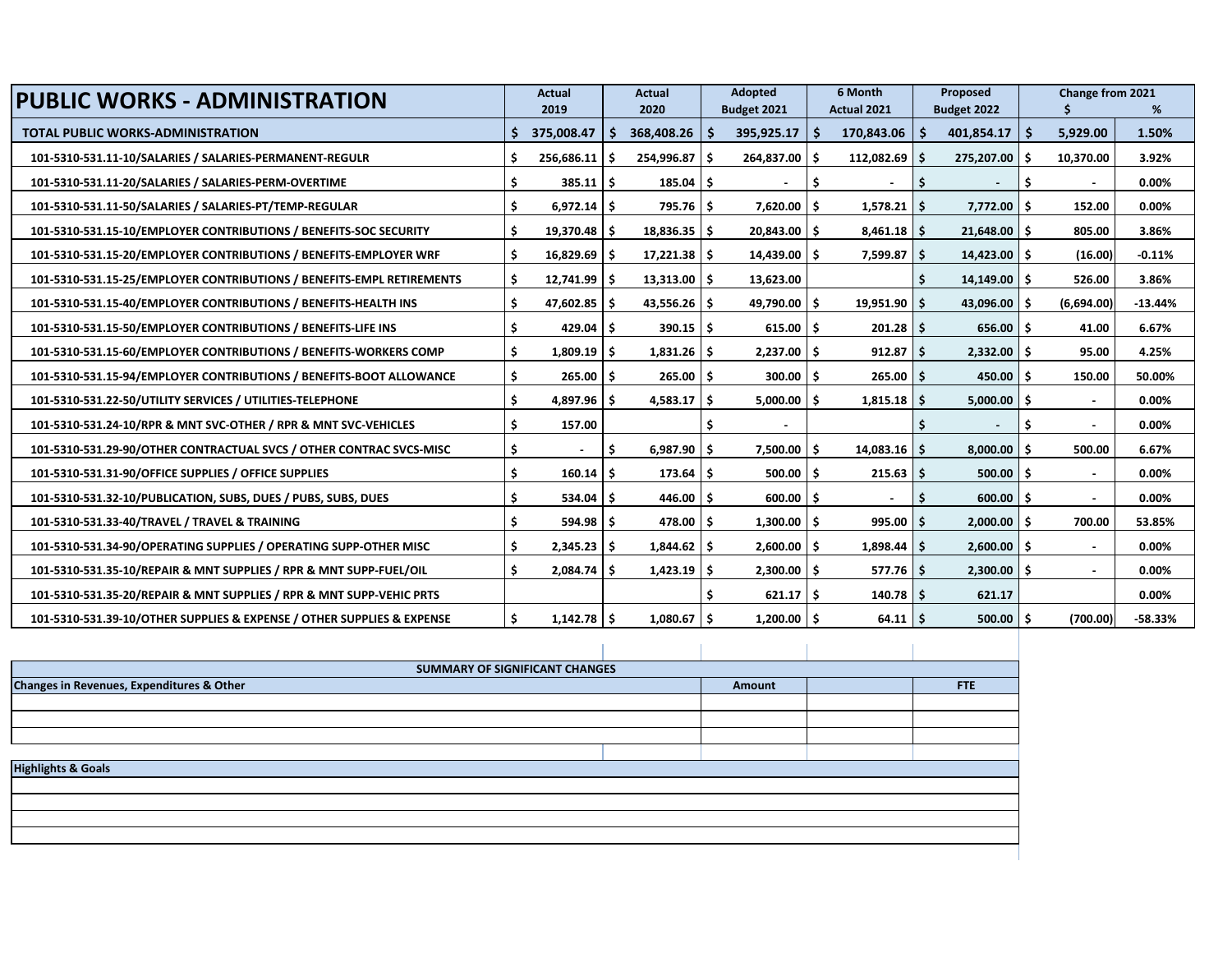| <b>PUBLIC WORKS - SHOP OPERATIONS</b>                                  |     | Actual            |      | Actual            |    | Adopted           |    | 6 Month         |  | Proposed                 |      | Change from 2021 |            |
|------------------------------------------------------------------------|-----|-------------------|------|-------------------|----|-------------------|----|-----------------|--|--------------------------|------|------------------|------------|
|                                                                        |     | 2019              |      | 2020              |    | Budget 2021       |    | Actual 2021     |  | Budget 2022              |      |                  | %          |
| <b>TOTAL PUBLIC WORKS-SHOP OPERATIONS</b>                              |     | $1,672,769.26$ \$ |      | 1,747,121.49      | \$ | $1,597,965.17$ \$ |    | $678,393.38$ \$ |  | $1,606,693.00$ \$        |      | 8,727.83         | 0.55%      |
| 101-5323-532.11-10/SALARIES / SALARIES-PERMANENT-REGULR                |     | 699,449.56 \$     |      | 733,490.92 \$     |    | 754,042.00 \$     |    | $350,953.73$ \$ |  | 788,232.00               | ۱\$. | 34,190.00        | 4.53%      |
| 101-5323-532.11-20/SALARIES / SALARIES-PERM-OVERTIME                   |     | $1,687.79$ \$     |      | $129.31 \quad$ \$ |    | $1,500.00$ \$     |    | $471.59$ \$     |  | $1,500.00$ \$            |      |                  | $0.00\%$   |
| 101-5323-532.15-10/EMPLOYER CONTRIBUTIONS / BENEFITS-SOC SECURITY      | \$  | $50,961.61$ \$    |      | $52,773.92$ \$    |    | 57,799.00 \$      |    | 25,497.20 \$    |  | 60,415.00                | l \$ | 2,616.00         | 4.53%      |
| 101-5323-532.15-20/EMPLOYER CONTRIBUTIONS / BENEFITS-EMPLOYER WRF      | Ś.  | 45,928.46 \$      |      | 49,717.67 \$      |    | 50,999.00 \$      |    | $23,721.79$ \$  |  | $51,333.00$ \$           |      | 334.00           | 0.65%      |
| 101-5323-532.15-25/EMPLOYER CONTRIBUTIONS / BENEFITS-EMPL RETIREMENTS  | Ś.  | 34,844.01 \$      |      | $36,232.00$ \$    |    | 37,777.00         |    |                 |  | $39,487.00$ \$           |      | 1,710.00         | 4.53%      |
| 101-5323-532.15-40/EMPLOYER CONTRIBUTIONS / BENEFITS-HEALTH INS        | Ś.  | 189,152.18 \$     |      | 228,952.98 \$     |    | 241,111.00        | Ŝ  | 118,820.58 \$   |  | 256,652.00               |      | 15,541.00        | 6.45%      |
| 101-5323-532.15-50/EMPLOYER CONTRIBUTIONS / BENEFITS-LIFE INSU         |     | $1,686.00$ \$     |      | $1,913.60$ \$     |    | $1,800.00$ \$     |    | $1,019.69$ \$   |  | $1,920.00$ \$            |      | 120.00           | 6.67%      |
| 101-5323-532.15-60/EMPLOYER CONTRIBUTIONS / BENEFITS-WORKERS COMP      | Ś.  | 28,806.56 \$      |      | 31,244.49         | -S | 35,637.00 \$      |    | 15,690.68 \$    |  | 35,394.00                | Ŝ    | (243.00)         | $-0.68%$   |
| 101-5323-532.15-93/EMPLOYER CONTRIBUTIONS / BENEFITS-LIC FEE REIMB     | Ś.  |                   | Ŝ.   | 40.00             | Ŝ. | $1,060.00$ \$     |    | $40.00$ \$      |  | 1,060.00                 | Ŝ.   |                  | 0.00%      |
| 101-5323-532.15-94/EMPLOYER CONTRIBUTIONS / BENEFITS-BOOT ALLOWANCE    | \$  | $2,450.00$ \$     |      | $2,450.00$ \$     |    | $2,450.00$ \$     |    | $2,450.00$ \$   |  | $3,000.00$ \$            |      | 550.00           | 22.45%     |
| 101-5323-532.22-20/UTILITY SERVICES / UTILITES-GENERAL                 | Ś.  | 73,161.01 \$      |      | $60,161.11$ \$    |    | 78,000.00 \$      |    | 34,544.72 \$    |  | 70,000.00                | Ŝ    | (8,000.00)       | $-10.26%$  |
| 101-5323-532.22-50/UTILITY SERVICES / UTILITIES-TELEPHONE              |     | 660.97 \$         |      | $746.94$ \$       |    | 800.00 \$         |    | $281.03$ \$     |  | 800.00 \$                |      |                  | 0.00%      |
| 101-5323-532.24-20/RPR & MNT SVC-OTHER / RPR & MNT SVC-MACH & EQ       |     | $49,618.55$ \$    |      | 40,023.97 \$      |    | 50,000.00 \$      |    | $12,382.52$ \$  |  | $50,000.00$ \$           |      |                  | 0.00%      |
| 101-5323-532.29-90/OTHER CONTRACTUAL SVCS / OTHER CONTRAC SVCS-MISC    | \$. | 19,761.04 \$      |      | 24,029.27 \$      |    | 21,000.00 \$      |    | $6,666.54$ \$   |  | 21,000.00                | \$.  |                  | $0.00\%$   |
| 101-5323-532.31-90/OFFICE SUPPLIES / OFFICE SUPPLIES                   | \$  | 1,389.86 \$       |      | $1,508.31$ \$     |    | $1.400.00$ S      |    | $152.59$ \$     |  | 1.400.00                 | Ŝ    |                  | 0.00%      |
| 101-5323-532.32-10/PUBLICATION, SUBS, DUES / PUBS, SUBS, DUES          | Ś.  | $1,580.08$ \$     |      | $1,715.00$ \$     |    | $2,000.00$ \$     |    | $3,005.00$ \$   |  | $2,000.00$ \$            |      |                  | $0.00\%$   |
| 101-5323-532.33-40/TRAVEL / TRAVEL & TRAINING                          | Ś.  | $796.36$ \$       |      |                   | Ś. | 2,000.00          |    |                 |  | $1,500.00$ \$            |      | (500.00)         | $-25.00\%$ |
| 101-5323-532.34-90/OPERATING SUPPLIES / OPERATING SUPP-OTHER MISC      |     | 94,398.66 \$      |      | $93,167.45$ \$    |    | 95,000.00         | Ŝ. | 42,669.90 \$    |  | $95,000.00$ \$           |      |                  | 0.00%      |
| 101-5323-532.35-10/REPAIR & MNT SUPPLIES / RPR & MNT SUPP-FUEL/OIL     |     | $1,623.01$ \$     |      | $1,258.12$ \$     |    | $2,000.00$ \$     |    | $577.45$ \$     |  | $1,500.00$ \$            |      | (500.00)         | $-25.00%$  |
| 101-5323-532.35-30/REPAIR & MNT SUPPLIES / RPR/MNT SUPP-MACH/EQ PRTS   | Ś.  | 293,297.12 \$     |      | 302,250.98 \$     |    | 80,290.17 \$      |    | 17,484.58 \$    |  | 45,000.00                |      | (35, 290.17)     | -43.95%    |
| 101-5323-532.35-90/REPAIR & MNT SUPPLIES / RPR & MNT SUPP-MISC         | \$  | 73,859.29         | l \$ | $71,348.53$ \$    |    | 73,000.00 \$      |    | $21,028.73$ \$  |  | 73,000.00                | Ŝ.   |                  | $0.00\%$   |
| 101-5323-532.39-10/OTHER SUPPLIES & EXPENSE / OTHER SUPPLIES & EXPENSE | Ś.  | $6,407.14$ \$     |      | $5,553.92$ \$     |    | $6,500.00$ \$     |    | $935.06$ S      |  | $6,500.00$ \$            |      |                  | 0.00%      |
| 101-5323-532.59-10/LICENSES & PERMITS / LICENSES & PERMITS             | Ś.  | $1,250.00$ \$     |      | $1,325.00$ \$     |    | $1,800.00$ \$     |    | $\blacksquare$  |  | $\overline{\phantom{a}}$ |      | (1,800.00)       | $-100.00%$ |
| 101-5323-532.81-10/CAPITAL EQUIPMENT / CAPITAL EQUIPMENT               |     |                   |      | 7,088.00          |    |                   |    |                 |  | $\overline{\phantom{a}}$ |      |                  | #DIV/0!    |
|                                                                        |     |                   |      |                   |    |                   |    |                 |  |                          |      |                  |            |

| SUMMARY OF SIGNIFICANT CHANGES            |        |     |
|-------------------------------------------|--------|-----|
| Changes in Revenues, Expenditures & Other | Amount | FTE |
|                                           |        |     |
|                                           |        |     |
|                                           |        |     |
|                                           |        |     |
|                                           |        |     |
| <b>Highlights &amp; Goals</b>             |        |     |
|                                           |        |     |
|                                           |        |     |
|                                           |        |     |
|                                           |        |     |
|                                           |        |     |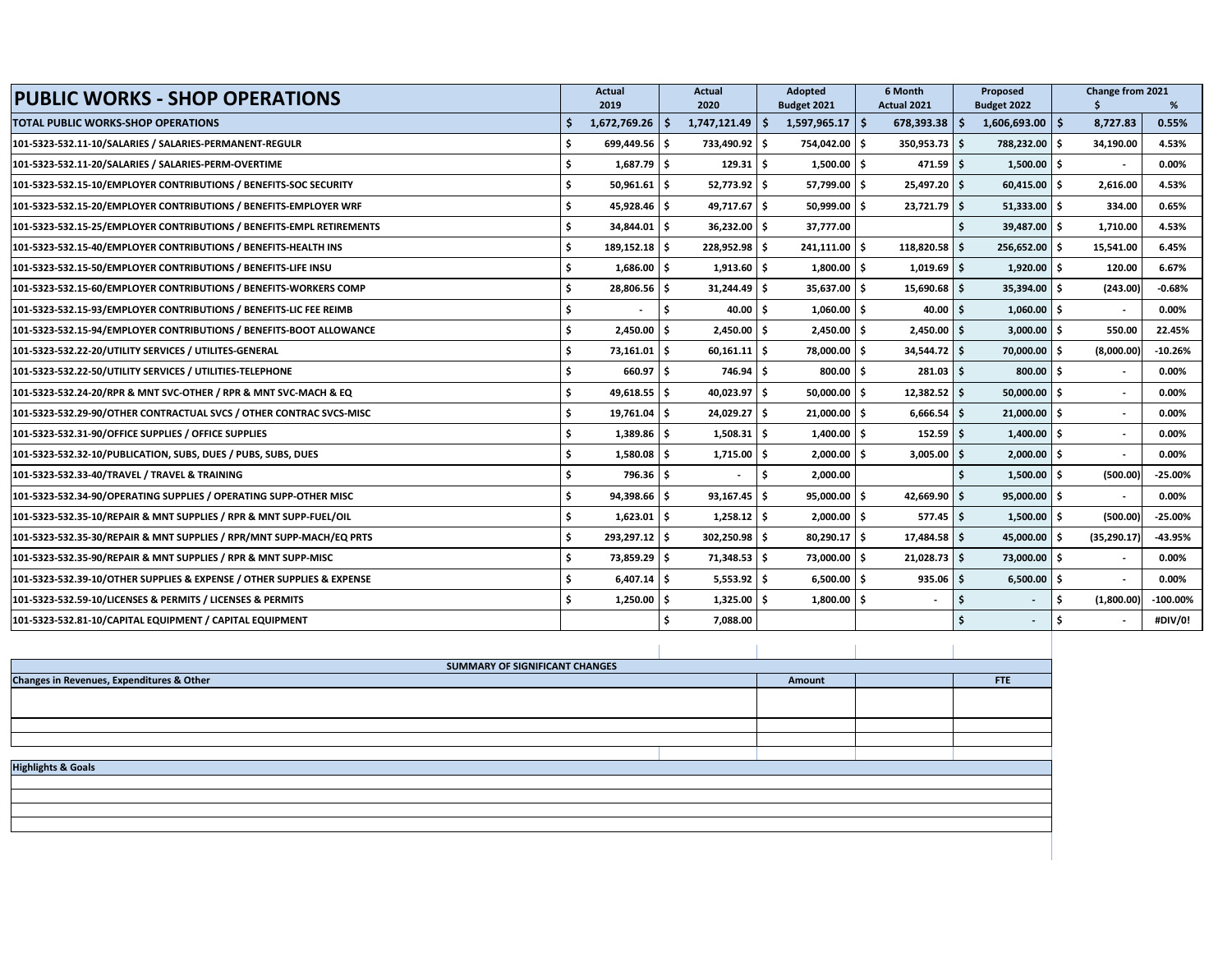| <b>PUBLIC WORKS - BUILDINGS &amp; GROUNDS</b>                         | <b>Actual</b>  | <b>Actual</b><br><b>Adopted</b> |                       | 6 Month |                       | Proposed |                   |  | <b>Change from 2021</b> |     |                          |            |
|-----------------------------------------------------------------------|----------------|---------------------------------|-----------------------|---------|-----------------------|----------|-------------------|--|-------------------------|-----|--------------------------|------------|
|                                                                       | 2019           |                                 | 2020                  |         | Budget 2021           |          | Actual 2021       |  | Budget 2022             |     |                          | %          |
| TOTAL PUBLIC WORKS-BUILDINGS & GROUNDS                                | 431,331.08     | -S                              | $413,718.41$   \$     |         | 445,441.70            | Ŝ        | $149,658.56$   \$ |  | 445,410.70              | Ŝ.  | (31.00)                  | $-0.01%$   |
| 101-5327-532.11-10/SALARIES / SALARIES-PERMANENT-REGULR               | 185,582.13     | S                               | $190,576.21$ \$       |         | $197,866.00$ \$       |          | $92,046.26$ \$    |  | 203,632.00              | .S  | 5,766.00                 | 2.91%      |
| 101-5327-532.11-20/SALARIES / SALARIES-PERM-OVERTIME                  | (42.13)        |                                 |                       |         | $1,000.00$ \$         |          | $21.74$ \$        |  | 500.00                  | -Ś  | (500.00)                 | $-50.00\%$ |
| 101-5327-532.15-10/EMPLOYER CONTRIBUTIONS / BENEFITS-SOC SECURITY     | 13,820.23      | \$.                             | 14,123.60             |         | $15,213.00$   \$      |          | $6,881.41$ \$     |  | 15,654.00               | -S  | 441.00                   | 2.90%      |
| 101-5327-532.15-20/EMPLOYER CONTRIBUTIONS / BENEFITS-EMPLOYER WRF     | 12,146.54      | -\$                             | 12,929.47             | ۱s      | $13,423.00$   \$      |          | $6,214.62$ \$     |  | 13,301.00               | -\$ | (122.00)                 | $-0.91%$   |
| 101-5327-532.15-25/EMPLOYER CONTRIBUTIONS / BENEFITS-EMPL RETIREMENTS | 9,294.99       | -\$                             | $9,636.00$   \$       |         | 9,943.00              |          |                   |  | 10,232.00               | -\$ | 289.00                   | 2.91%      |
| 101-5327-532.15-40/EMPLOYER CONTRIBUTIONS / BENEFITS-HEALTH INS       | 28,743.52      | -\$                             | $27,882.42$ \$        |         | $29,734.00$ $\mid$ \$ |          | $14,659.92$   \$  |  | 31,665.00               | -S  | 1,931.00                 | 6.49%      |
| 101-5327-532.15-50/EMPLOYER CONTRIBUTIONS / BENEFITS-LIFE INSU        | 1,002.84       | S                               | $1,099.55$ \$         |         | $450.00$ \$           |          | $586.32$ \$       |  | 480.00                  | .S  | 30.00                    | 6.67%      |
| 101-5327-532.15-60/EMPLOYER CONTRIBUTIONS / BENEFITS-WORKERS COMP     | 5,825.80       | -S                              | $5,877.85$ $\sqrt{5}$ |         | $6,387.00$ $\mid$ \$  |          | $2,954.11$ \$     |  | 6,571.00                | .S  | 184.00                   | 2.88%      |
| 101-5327-532.15-94/EMPLOYER CONTRIBUTIONS / BENEFITS-BOOT ALLOWANCE   | 300.00         | -S                              | $300.00$ \$           |         | $300.00$ \$           |          | $300.00$ S        |  | 450.00                  | .S  | 150.00                   | 50.00%     |
| 101-5327-532.24-70/RPR & MNT SVC-OTHER / RPR & MNT SVC-BUILDINGS      | 19,164.47      | S                               | 10,539.90             | -S      | $20,000.00$ \$        |          | $3,768.50$ \$     |  | 15,000.00               | .S  | (5,000.00)               | $-25.00\%$ |
| 101-5327-532.29-90/OTHER CONTRACTUAL SVCS / OTHER CONTRAC SVCS-MISC   | 122,948.04     |                                 | 125,532.57            |         | $123,000.00$ \$       |          | $13,017.49$ \$    |  | 123,000.00              | -S  | $\overline{\phantom{a}}$ | 0.00%      |
| 101-5327-532.32-10/PUBLICATION, SUBS, DUES / PUBS, SUBS, DUES         |                |                                 |                       |         | $100.00$ \$           |          | $352.09$ \$       |  | 100.00                  | .\$ | $\overline{\phantom{a}}$ | 0.00%      |
| 101-5327-532.34-90/OPERATING SUPPLIES / OPERATING SUPP-OTHER MISC     | 9,251.89       | .S                              | 5,447.57              |         | $10,000.00$   \$      |          | $4,525.14$   \$   |  | 7,500.00                | .S  | (2,500.00)               | $-25.00\%$ |
| 101-5327-532.35-10/REPAIR & MNT SUPPLIES / RPR & MNT SUPP-FUEL/OIL    | 3,226.79       | Ŝ                               | $2,592.44$   \$       |         | $3,700.00$   \$       |          | $998.21$ \$       |  | 3,000.00                | Ŝ.  | (700.00)                 | $-18.92%$  |
| 101-5327-532.35-20/REPAIR & MNT SUPPLIES / RPR & MNT SUPP-VEHIC PRTS  |                |                                 |                       |         | $1,125.70$ \$         |          | $77.36$ S         |  | 1,125.70                |     |                          | 0.00%      |
| 101-5327-532.35-90/REPAIR & MNT SUPPLIES / RPR & MNT SUPP-MISC        | 20,065.97      | Ŝ.                              | $7,180.83$ \$         |         | $13,000.00$ \$        |          | $3,255.39$ \$     |  | $13,000.00$   \$        |     |                          | 0.00%      |
| 101-5327-532.59-10/LICENSES & PERMITS / LICENSES & PERMITS            | $\blacksquare$ |                                 |                       |         | 200.00                |          |                   |  | 200.00                  | .S  |                          | 0.00%      |

| SUMMARY OF SIGNIFICANT CHANGES            |        |  |            |  |  |  |  |  |  |  |  |  |  |
|-------------------------------------------|--------|--|------------|--|--|--|--|--|--|--|--|--|--|
| Changes in Revenues, Expenditures & Other | Amount |  | <b>FTE</b> |  |  |  |  |  |  |  |  |  |  |
|                                           |        |  |            |  |  |  |  |  |  |  |  |  |  |
|                                           |        |  |            |  |  |  |  |  |  |  |  |  |  |
|                                           |        |  |            |  |  |  |  |  |  |  |  |  |  |
|                                           |        |  |            |  |  |  |  |  |  |  |  |  |  |
| <b>Highlights &amp; Goals</b>             |        |  |            |  |  |  |  |  |  |  |  |  |  |
|                                           |        |  |            |  |  |  |  |  |  |  |  |  |  |
|                                           |        |  |            |  |  |  |  |  |  |  |  |  |  |
|                                           |        |  |            |  |  |  |  |  |  |  |  |  |  |
|                                           |        |  |            |  |  |  |  |  |  |  |  |  |  |
|                                           |        |  |            |  |  |  |  |  |  |  |  |  |  |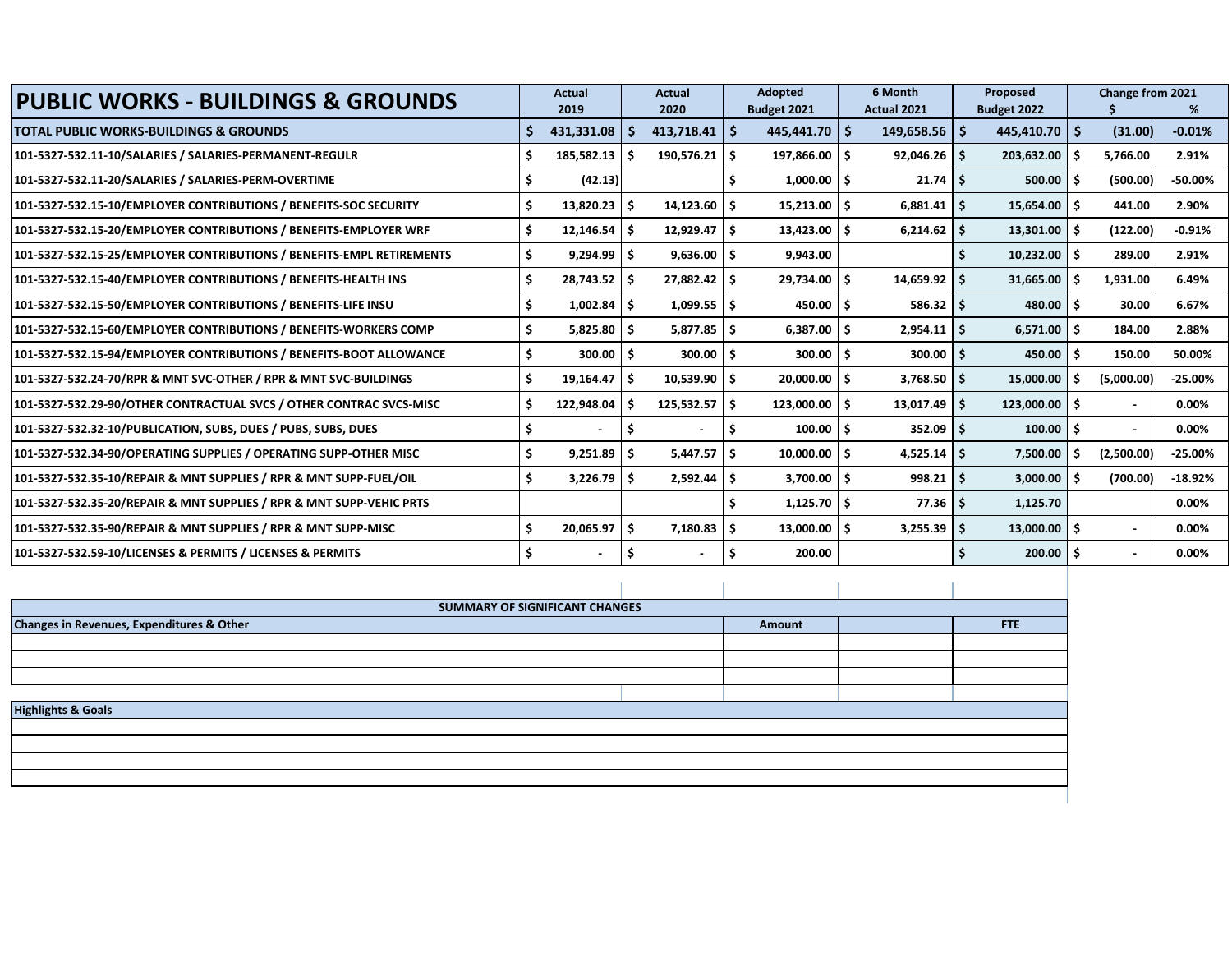| <b>PUBLIC WORKS - HIGHWAY &amp; STREETS</b>                           |     | Actual<br>2019             |      | Actual<br>2020 |     | <b>Adopted</b>         |     | Budget 2021                    |     | 6 Month<br><b>Actual 2021</b> |    | Proposed<br>Budget 2022 |           | Change from 2021 | % |
|-----------------------------------------------------------------------|-----|----------------------------|------|----------------|-----|------------------------|-----|--------------------------------|-----|-------------------------------|----|-------------------------|-----------|------------------|---|
| 101-5330/PUBLIC WORKS-HWY & STREET MAINT & CONS                       | S   | 2,942,138.88               | l S  | 2,762,795.14   | ۱Ś  | $3,189,816.88$ \$      |     | $1,435,299.90$ \$ 3,311,467.00 |     |                               | Ŝ. | 121,650.12              | 3.81%     |                  |   |
| 101-5330-533.11-10/SALARIES / SALARIES-PERMANENT-REGULR               | .\$ | 1,302,147.14               | ١\$  | 1,318,597.28   | -\$ | 1,427,232.00 \$        |     | $658,721.58$ \$                |     | 1,469,016.00                  | Ś  | 41,784.00               | 2.93%     |                  |   |
| 101-5330-533.11-20/SALARIES / SALARIES-PERM-OVERTIME                  | \$  | 157.979.21   \$            |      | 65.763.78      | \$. | 72,000.00 \$           |     | $39.054.38$ \$                 |     | 72,000.00                     | Ŝ. |                         | 0.00%     |                  |   |
| 101-5330-533.11-50/SALARIES / SALARIES-PT/TEMP-REGULAR                | \$. | $52,883.86$ \$             |      | $51,745.96$ \$ |     | 73,000.00 \$           |     | $8,921.65$ \$                  |     | 73,000.00                     | Ŝ. |                         | 0.00%     |                  |   |
| 101-5330-533.15-10/EMPLOYER CONTRIBUTIONS / BENEFITS-SOC SECURITY     | \$  | 109,395.03 \$              |      | 102,318.38     | Ŝ.  | 120,276.00 \$          |     | $51,080.38$ \$                 |     | 123,472.00                    | Ŝ. | 3,196.00                | 2.66%     |                  |   |
| 101-5330-533.15-20/EMPLOYER CONTRIBUTIONS / BENEFITS-EMPLOYER WRF     | \$  | $95,725.14$ $\frac{1}{5}$  |      | 94,205.36      | -\$ | $101,198.00$ $\mid$ \$ |     | 47,242.66 \$                   |     | 100,166.00                    | Ŝ  | (1,032.00)              | $-1.02%$  |                  |   |
| 101-5330-533.15-25/EMPLOYER CONTRIBUTIONS / BENEFITS-EMPL RETIREMENTS | \$  | 71,973.99 \$               |      | 76,557.80      | \$. | 78,612.00 \$           |     |                                | \$  | 80,701.00                     | Ŝ. | 2,089.00                | 2.66%     |                  |   |
| 101-5330-533.15-40/EMPLOYER CONTRIBUTIONS / BENEFITS-HEALTH INSUR     | Ś   | $361,381.68$ $\frac{1}{5}$ |      | 391,661.50     | Ŝ.  | 442,767.00 \$          |     | 219,693.63                     | IS. | 483,217.00                    | Ŝ  | 40.450.00               | 9.14%     |                  |   |
| 101-5330-533.15-50/EMPLOYER CONTRIBUTIONS / BENEFITS-LIFE INSUR       | \$  | $3,197.94$ \$              |      | $3,142.53$ \$  |     | $3,731.00$ \$          |     | $1,817.82$ \$                  |     | 3,979.00                      | Ŝ. | 248.00                  | 6.65%     |                  |   |
| 101-5330-533.15-60/EMPLOYER CONTRIBUTIONS / BENEFITS-WORKERS COMP     | Ŝ.  | 73,112.77                  | ١s   | 71,050.70      | Ŝ.  | $82,161.00$ \$         |     | $36.938.16$ \$                 |     | 84,306.00                     | Ŝ  | 2,145.00                | 2.61%     |                  |   |
| 101-5330-533.15-80/EMPLOYER CONTRIBUTIONS / BENEFITS-UNEMPLOYMENT CMP | Ś.  | $1,857.76$ \$              |      | 3,920.35       | \$. | $14,000.00$ \$         |     | $1,364.70$ \$                  |     | 14,000.00                     | Ŝ. |                         | 0.00%     |                  |   |
| 101-5330-533.15-93/EMPLOYER CONTRIBUTIONS / BENEFITS-LIC FEE REIMB    | Ŝ.  | $40.00$ S                  |      | 40.00          | Ŝ.  | $160.00$ \$            |     | ٠                              | Ŝ.  | 160.00                        | Ŝ. |                         | 0.00%     |                  |   |
| 101-5330-533.15-94/EMPLOYER CONTRIBUTIONS / BENEFITS-BOOT ALLOWANCE   | \$  | 2,400.00                   | l \$ | 2,300.00       | \$. | $2,500.00$ \$          |     | 2,500.00                       | I\$ | 3,750.00                      | Ŝ  | 1,250.00                | 50.00%    |                  |   |
| 101-5330-533.22-20/UTILITY SERVICES / UTILITES-GENERAL                | Ś   | 244,416.94 \$              |      | 264,101.44     | . Ś | 257.000.00 S           |     | $108.308.73$ \$                |     | 257.000.00                    | Ŝ  |                         | 0.00%     |                  |   |
| 101-5330-533.22-50/UTILITY SERVICES / UTILITIES-TELEPHONE             | Ŝ.  | $983.96$ \$                |      | 994.34         | -\$ | $1,500.00$ \$          |     | $415.50$ \$                    |     | 1,000.00                      | Ŝ  | (500.00)                | $-33.33%$ |                  |   |
| 101-5330-533.23-90/RPR & MNT SVC-STREETS / RPR & MNT-OTHER MISC       | Ś   | ÷.                         | ۱ś   |                | \$  |                        | \$. | ÷.                             | Ś.  |                               | Ŝ. | $\sim$                  | #DIV/0!   |                  |   |
| 101-5330-533.24-90/RPR & MNT SVC-OTHER / RPR & MNT SVC-MISC           | Ś   | 150,620.56 \$              |      | 146,369.59     | \$. | 156,000.00             | Ŝ.  | 76,056.95                      | l\$ | 150,000.00                    | Ś  | (6,000.00)              | $-3.85%$  |                  |   |
| 101-5330-533.29-90/OTHER CONTRACTUAL SVCS / OTHER CONTRACT SVCS-MISC  | Ŝ.  | 101,633.01                 | ١ś   | 11,161.53      | \$. | $18,000.00$ \$         |     | $17,720.64$ \$                 |     | 29,000.00                     | Ŝ  | 11,000.00               | 61.11%    |                  |   |
| 101-5330-533.31-90/OFFICE SUPPLIES / OFFICE SUPPLIES                  | \$  | $905.64$ \$                |      | 869.38         | -\$ | $1,000.00$ \$          |     | 230.01                         | l S | 1,000.00                      | \$ |                         | 0.00%     |                  |   |
| 101-5330-533.32-10/PUBLICATION, SUBS, DUES / PUBS, SUBS, DUES         | Ŝ.  | $835.04$ S                 |      | 485.64         | Ś.  | $500.00$ \$            |     | $112.32$ \$                    |     | 500.00                        | Ŝ. |                         | 0.00%     |                  |   |
| 101-5330-533.33-40/TRAVEL / TRAVEL & TRAINING                         | \$  | 865.00                     | l \$ | 400.00         | \$. | 1,200.00               | ۱\$ | $402.61$ \$                    |     | 1,200.00                      | \$ |                         | 0.00%     |                  |   |
| 101-5330-533.34-90/OPERATING SUPPLIES / OPERATING SUPP-OTHER MISC     | Ś   | $5,614.53$ \$              |      | 11,305.84      | Ŝ.  | $11,000.00$ \$         |     | $5,009.21$ \$                  |     | 11,000.00                     | Ŝ. |                         | 0.00%     |                  |   |
| 101-5330-533.35-10/REPAIR & MNT SUPPLIES / RPR & MNT SUPP-FUEL/OIL    | Ś   | 182,621.91 \$              |      | 120,730.73     | Ŝ.  | 150,000.00 \$          |     | $66,138.91$ \$                 |     | 153,000.00                    | Ŝ  | 3.000.00                | 2.00%     |                  |   |
| 101-5330-533.35-20/REPAIR & MNT SUPPLIES / RPR & MNT SUPP-VEHIC PRTS  | \$  |                            | ۱\$  |                | \$. | 160,979.88 \$          |     | $93,636.30$ \$                 |     | 180,000.00                    | Ŝ. | 19,020.12               | 11.82%    |                  |   |
| 101-5330-533.53-90/RENTS & LEASES / RENTS & LEASES-OTHER MISC         | Ś.  | 15.846.71                  | ۱s   | 25,073.01      | Ŝ   | 15,000.00 \$           |     | $(66.24)$ \$                   |     | 20,000.00                     | Ŝ  | 5,000.00                | 33.33%    |                  |   |
| 101-5330-533.81-10/CAPITAL EQUIPMENT / CAPITAL EQUIPMENT              | \$  | $3,863.12$ \$              |      |                |     |                        | Ś   |                                |     |                               | Ś  |                         | #DIV/0!   |                  |   |
| 101-5330-533.82-10/CAPITAL IMPROVEMENTS / CAPITAL IMPROVEMENTS        | Ś   | $1,837.94$ \$              |      |                | \$  |                        | \$. | $\overline{\phantom{a}}$       | \$  |                               | Ś  |                         | 0.00%     |                  |   |

| SUMMARY OF SIGNIFICANT CHANGES            |        |  |  |  |  |  |  |  |  |  |  |  |  |
|-------------------------------------------|--------|--|--|--|--|--|--|--|--|--|--|--|--|
| Changes in Revenues, Expenditures & Other | Amount |  |  |  |  |  |  |  |  |  |  |  |  |
|                                           |        |  |  |  |  |  |  |  |  |  |  |  |  |
|                                           |        |  |  |  |  |  |  |  |  |  |  |  |  |
|                                           |        |  |  |  |  |  |  |  |  |  |  |  |  |
|                                           |        |  |  |  |  |  |  |  |  |  |  |  |  |
|                                           |        |  |  |  |  |  |  |  |  |  |  |  |  |
| <b>Highlights &amp; Goals</b>             |        |  |  |  |  |  |  |  |  |  |  |  |  |
|                                           |        |  |  |  |  |  |  |  |  |  |  |  |  |
|                                           |        |  |  |  |  |  |  |  |  |  |  |  |  |
|                                           |        |  |  |  |  |  |  |  |  |  |  |  |  |
|                                           |        |  |  |  |  |  |  |  |  |  |  |  |  |
|                                           |        |  |  |  |  |  |  |  |  |  |  |  |  |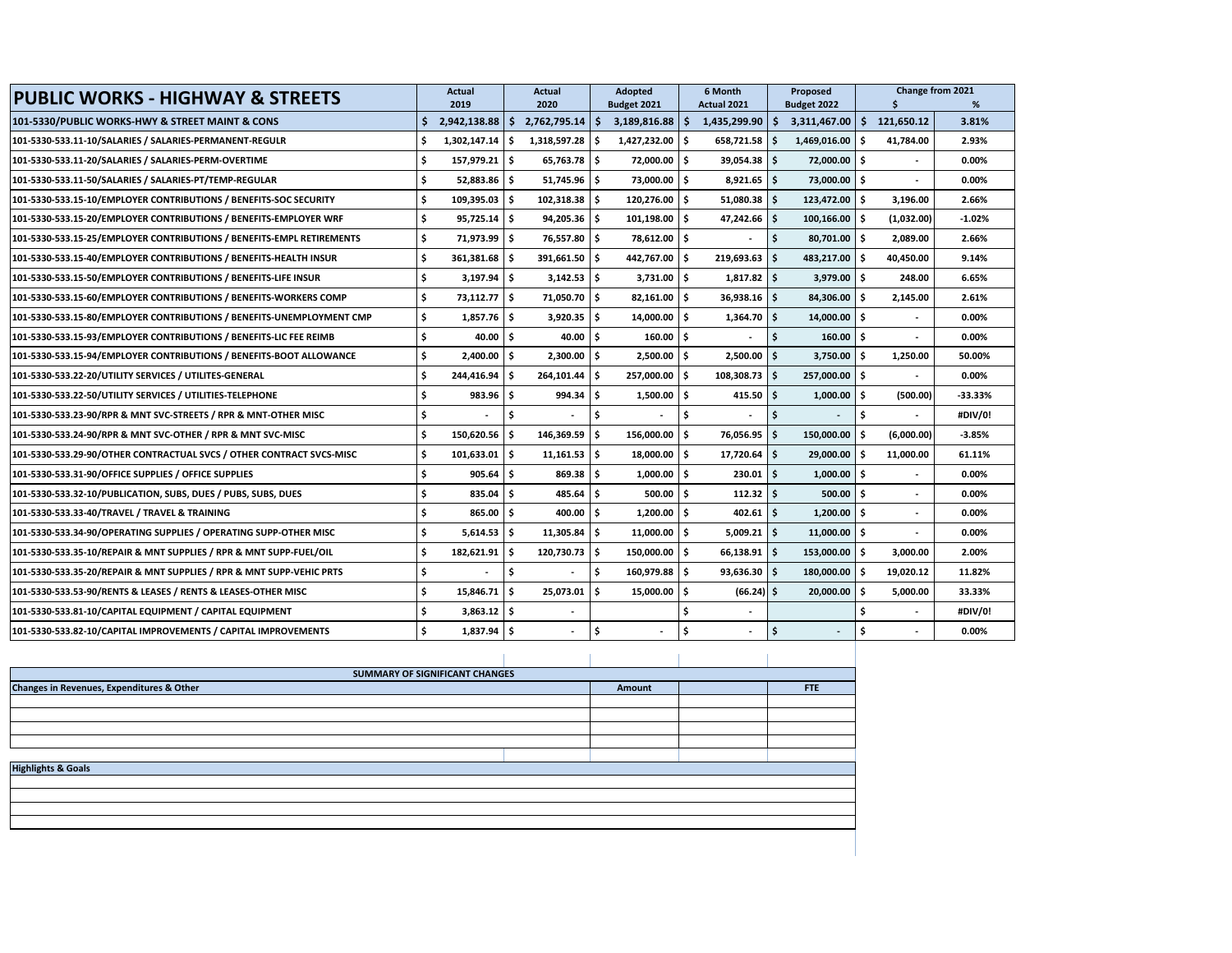| <b>PUBLIC WORKS - SIGNALS &amp; SIGNS</b>                             | <b>Actual</b>  |      | <b>Actual</b>             | <b>Adopted</b>           |     | 6 Month        |      | Proposed        |     | Change from 2021 |            |
|-----------------------------------------------------------------------|----------------|------|---------------------------|--------------------------|-----|----------------|------|-----------------|-----|------------------|------------|
|                                                                       | 2019           |      | 2020                      | Budget 2021              |     | Actual 2021    |      | Budget 2022     |     |                  | %          |
| TOTAL PUBLIC WORKS-TRAFFIC SIGNALS & SIGNS                            | 405,851.66     | Ŝ.   | $378,361.48$   \$         | 429,590.45               | -S  | 151,713.66     | l \$ | $458,407.45$ \$ |     | 28,817.00        | 6.71%      |
| 101-5346-534.11-10/SALARIES / SALARIES-PERMANENT-REGULR               | 112,305.37     | - S  | $108,039.47$ \$           | 114,598.00               | -S  | 53,220.17      | ۱s   | $117,190.00$ \$ |     | 2,592.00         | 2.26%      |
| 101-5346-534.11-20/SALARIES / SALARIES-PERM-OVERTIME                  | $4,710.10$ \$  |      | $1,371.70$ $\mid$ \$      | 2,500.00                 | -S  | $806.15$ \ \$  |      | $2,000.00$ \$   |     | (500.00)         | $-20.00\%$ |
| 101-5346-534.11-50/SALARIES / SALARIES-PT/TEMP-REGULAR                | $14,053.10$ \$ |      | $17,879.05$ \$            | 35,200.00                | \$. | $2,455.50$ \$  |      | $35,200.00$ \$  |     |                  | 0.00%      |
| 101-5346-534.15-10/EMPLOYER CONTRIBUTIONS / BENEFITS-SOC SECURITY     | $9,301.55$ \$  |      | $8,908.29$ \$             | 11,651.00                | \$. | $3,965.79$ \$  |      | $11,849.00$ \$  |     | 198.00           | 1.70%      |
| 101-5346-534.15-20/EMPLOYER CONTRIBUTIONS / BENEFITS-EMPLOYER WRF     | 7,660.48       | ا \$ | $7,390.74$ $\mid$ \$      | 10,280.00                | Ś.  | 3,646.28       | - Ś  | $10,068.00$ \$  |     | (212.00)         | $-2.06%$   |
| 101-5346-534.15-25/EMPLOYER CONTRIBUTIONS / BENEFITS - EMPL RETIREMNT | 7,346.01       | -\$  | $7,521.00$ $\mid$ \$      | 7,615.00                 | -S  |                |      | $7,745.00$ \$   |     | 130.00           | 1.71%      |
| 101-5346-534.15-40/EMPLOYER CONTRIBUTIONS / BENEFITS-HEALTH INSUR     | 54,660.24      | - S  | $56,533.47$ $\frac{1}{5}$ | 63,564.00                | S   | 28,892.51      | - S  | $67,650.00$ \$  |     | 4.086.00         | 6.43%      |
| 101-5346-534.15-50/EMPLOYER CONTRIBUTIONS / BENEFITS-LIFE INSUR       | 233.81         | ۱s   | $235.29$   \$             | 300.00                   | .S  | 133.88         | - S  | $320.00$ \$     |     | 20.00            | 6.67%      |
| 101-5346-534.15-60/EMPLOYER CONTRIBUTIONS / BENEFITS-WORKERS COMP     | 5,784.67       | -\$  | $6,754.14$ $\sqrt{5}$     | 4,931.00                 | . Ś | 3,117.02       | - Ś  | $8,534.00$ \$   |     | 3,603.00         | 73.07%     |
| 101-5346-534.15-93/EMPLOYER CONTRIBUTIONS / BENEFITS-LIC FEE REIMB    | 11.00          | ا \$ | $\overline{\phantom{a}}$  | $\overline{\phantom{0}}$ |     |                |      | $\blacksquare$  | .s  |                  | 0.00%      |
| 101-5346-534.15-94/EMPLOYER CONTRIBUTIONS / BENEFITS-BOOT ALLOWANCE   | 200.00         | - Ś  | $200.00$ \$               | 200.00                   | . Ś | 200.00         | - Ś  | 300.00          | .s  | 100.00           | 50.00%     |
| 101-5346-534.22-20/UTILITY SERVICES / UTILITES-GENERAL                | \$<br>4,296.02 | -\$  | $4,456.15$ \$             | 6,000.00                 | Ŝ.  | $1,721.95$ \$  |      | 4,800.00        | . Ś | (1,200.00)       | $-20.00%$  |
| 101-5346-534.24-90/RPR & MNT SVC-OTHER / RPR & MNT SVC-MISC           | 85,944.71      | ۱Ś   | $66,066.13$   \$          | 70,500.00                | S   | $26,058.65$ \$ |      | 70,500.00 \$    |     |                  | 0.00%      |
| 101-5346-534.29-90/OTHER CONTRACTUAL SVCS / OTHER CONTRAC SVCS-MISC   | 53,306.88      | ۱s   | $48,657.03$ \$            | 55,000.00                | -S  | 75.10          | ۱s   | 75,000.00       |     | 20,000.00        | 0.00%      |
| 101-5346-534.34-90/OPERATING SUPPLIES / OPERATING SUPP-OTHER MISC     | $41,167.48$ \$ |      | $40,328.54$ \$            | 40,000.00                | Ŝ.  | 24,604.84      | - S  | $40,000.00$ \$  |     |                  | 0.00%      |
| 101-5346-534.35-10/REPAIR & MNT SUPPLIES / RPR & MNT SUPP-FUEL/OIL    | $4,870.24$ \$  |      | $4,020.48$ \$             | 5,000.00                 | Ś.  | $2,040.45$ \$  |      | $5,000.00$ \$   |     |                  | 0.00%      |
| 101-5346-534.35-20/REPAIR & MNT SUPPLIES / RPR & MNT SUPP-VEHIC PRTS  |                |      |                           | 2,251.45                 | -S  | 775.37         | l \$ | 2,251.45        |     |                  | 0.00%      |

|                                           | <b>SUMMARY OF SIGNIFICANT CHANGES</b> |        |     |
|-------------------------------------------|---------------------------------------|--------|-----|
| Changes in Revenues, Expenditures & Other |                                       | Amount | FTE |
|                                           |                                       |        |     |
|                                           |                                       |        |     |
|                                           |                                       |        |     |
|                                           |                                       |        |     |
| <b>Highlights &amp; Goals</b>             |                                       |        |     |
|                                           |                                       |        |     |
|                                           |                                       |        |     |
|                                           |                                       |        |     |
|                                           |                                       |        |     |
|                                           |                                       |        |     |
|                                           |                                       |        |     |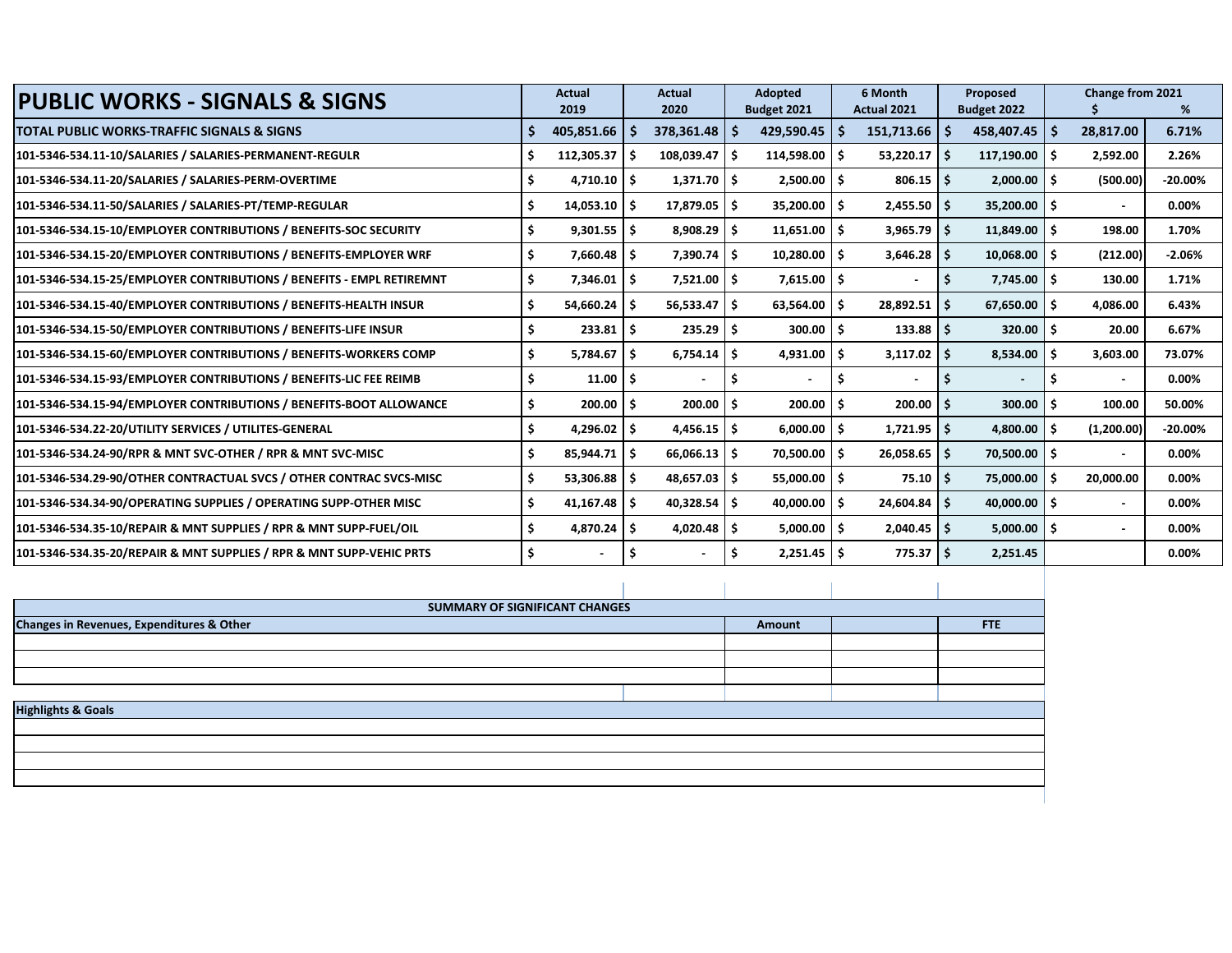| <b>PUBLIC WORKS - AIRPORT</b>                                          | Actual                   | Actual    | Adopted     | 6 Month          | Proposed              | Change from 2021 |          |
|------------------------------------------------------------------------|--------------------------|-----------|-------------|------------------|-----------------------|------------------|----------|
|                                                                        | 2019                     | 2020      | Budget 2021 | Actual 2021      | Budget 2022           |                  |          |
| TOTAL PUBLIC WORKS-AIRPORT                                             | 104,942.68               | 94,771.56 | 101,107.95  | 50,502.73        | $102,100.00$   \$     | 992.05           | 0.98%    |
| 101-5351-535.21-80/PROFESSIONAL SERVICES / PROF SERVICES-OTHER MISC    | $41,138.04$ \$           | 41,637.96 | 43,500.00   | $21,069.00$ \ \$ | $43,500.00$ \$        |                  | 0.00%    |
| 101-5351-535.22-20/UTILITY SERVICES / UTILITES-GENERAL                 | $25,718.64$   \$         | 26,716.51 | 25,000.00   | $14,912.86$ \ \$ | $25,000.00$   \$      |                  | $0.00\%$ |
| 101-5351-535.22-50/UTILITY SERVICES / UTILITIES-TELEPHONE              | $2,742.31$   \$          | 3,386.17  | 3,200.00    | $1,356.09$ \$    | $3,200.00$   \$       |                  | 0.00%    |
| 101-5351-535.24-90/RPR & MNT SVC-OTHER / RPR & MNT SVCS-MISC           |                          |           | 1,500.00    | 100.00           | $1,500.00$   \$       |                  | 0.00%    |
| 101-5351-535.29-90/OTHER CONTRACTUAL SVCS / OTHER CONTRAC SVCS-MISC    | $5,129.50$ $\sqrt{5}$    | 6,147.00  | 7,000.00    | $1,490.65$ \$    | 7,000.00              |                  | 0.00%    |
| 101-5351-535.35-10/REPAIR & MNT SUPPLIES / RPR & MNT SUPP-FUEL/OIL     | $7,904.35$ $\sqrt{5}$    | 4,558.00  | 6,000.00    | $2,594.91$ \$    | $6,000.00$ $\mid$ \$  |                  | 0.00%    |
| 101-5351-535.35-20/REPAIR & MNT SUPPLIES / RPR & MNT SUPP-VEHIC PRTS   |                          |           | 3,507.95    | $1,467.99$ \ \$  | 4,500.00              |                  |          |
| 101-5351-535.35-90/REPAIR & MNT SUPPLIES / RPR & MNT SUPP-MISC         | $15,935.96$ \$           | 7,496.72  | 6,400.00    | $750.38$ S       | $6,400.00$ $\mid$ \$  |                  | 0.00%    |
| 101-5351-535.39-10/OTHER SUPPLIES & EXPENSE / OTHER SUPPLIES & EXPENSE | $6,373.88$ $\frac{1}{5}$ | 4,829.20  | 5,000.00    | $6,760.85$ \$    | $5,000.00$ $\sqrt{5}$ |                  | 0.00%    |

| SUMMARY OF SIGNIFICANT CHANGES            |        |     |
|-------------------------------------------|--------|-----|
| Changes in Revenues, Expenditures & Other | Amount | FTE |
|                                           |        |     |
|                                           |        |     |
|                                           |        |     |
|                                           |        |     |
| <b>Highlights &amp; Goals</b>             |        |     |
|                                           |        |     |
|                                           |        |     |
|                                           |        |     |
|                                           |        |     |
|                                           |        |     |
|                                           |        |     |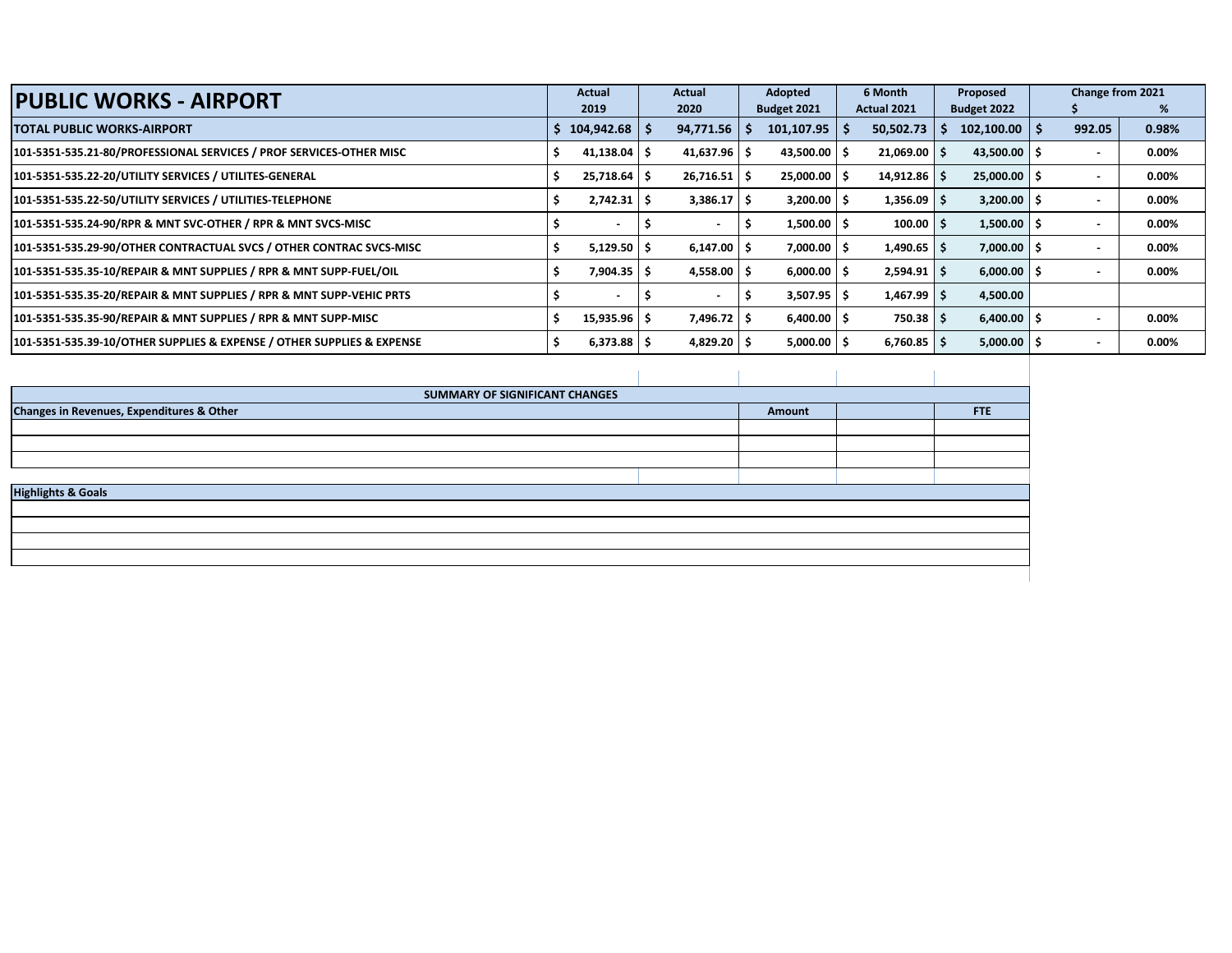| <b>PUBLIC WORKS - MASS TRANSIT</b>                                  | Actual              | Actual       | <b>Adopted</b>     | 6 Month            | Proposed           | Change from 2021 |       |
|---------------------------------------------------------------------|---------------------|--------------|--------------------|--------------------|--------------------|------------------|-------|
|                                                                     | 2019                | 2020         | <b>Budget 2021</b> | <b>Actual 2021</b> | Budget 2022        |                  |       |
| <b>TOTAL PUBLIC WORKS-MASS TRANSIT</b>                              | $1,372,059.76$   \$ | 1.601.424.60 | $1.452.800.00$ S   | 588.122.40 S       | 1.514.120.00       | 61.320.00        | 4.22% |
| 101-5352-535.29-90/OTHER CONTRACTUAL SVCS / OTHER CONTRAC SVCS-MISC | 1.372.059.76丨Ś      | 1.601.424.60 | 1.452.800.00丨Ś     | 588.122.40 S       | $1.514.120.00$   9 | 61.320.00        | 4.22% |

| SUMMARY OF SIGNIFICANT CHANGES            |        |     |
|-------------------------------------------|--------|-----|
| Changes in Revenues, Expenditures & Other | Amount | FTE |
|                                           |        |     |
|                                           |        |     |
|                                           |        |     |
|                                           |        |     |
| <b>Highlights &amp; Goals</b>             |        |     |
|                                           |        |     |
|                                           |        |     |
|                                           |        |     |
|                                           |        |     |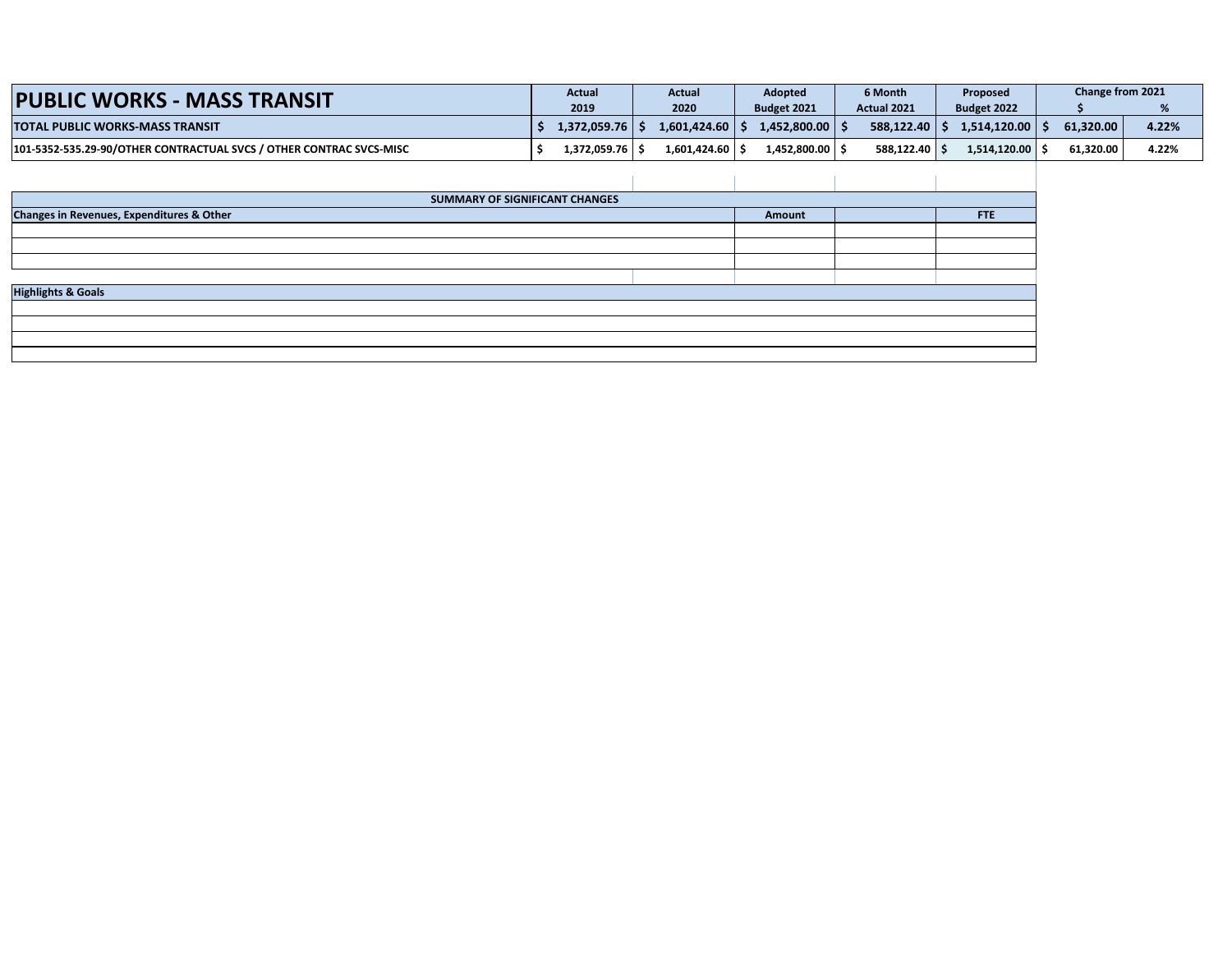| <b>COMMUNITY SERVICES - ANIMAL SHELTER</b>                           | <b>Actual</b>     | <b>Actual</b> | Adopted |                | 6 Month |                | Proposed |                   |  |  | Change from 2021 |
|----------------------------------------------------------------------|-------------------|---------------|---------|----------------|---------|----------------|----------|-------------------|--|--|------------------|
|                                                                      | 2019              | 2020          |         | Budget 2021    |         | Actual 2021    |          | Budget 2022       |  |  | %                |
| ITOTAL HEALTH & HUMAN SERVICES-ANIMAL SHELTER                        | 152.481.10        | 147,154.79    |         | $153,000,00$ S |         | 76.557.27      |          | $153,000.00$   \$ |  |  | 0.00%            |
| 101-5410-541.22-20/UTILITY SERVICES / UTILITES-GENERAL               | $32.481.10$ $\pm$ | 25.425.31     |         | 33.000.00      |         | $16,557.27$ \$ |          | $33,000.00$ S     |  |  | 0.00%            |
| 101-5410-541.24-90/RPR & MNT SVC-OTHER / RPR & MNT SVC-MISC          |                   | 1.729.48 S    |         |                |         |                |          |                   |  |  | 0.00%            |
| 101-5410-541.29-90/OTHER CONTRACTUAL SVCS / OTHER CONTRACT SVCS-MISC | 120,000,00        | 120.000.00    |         | 120.000.00     |         | $60.000.00$ S  |          | $120.000.00$ S    |  |  | 0.00%            |

| SUMMARY OF SIGNIFICANT CHANGES            |  |        |            |
|-------------------------------------------|--|--------|------------|
| Changes in Revenues, Expenditures & Other |  | Amount | <b>FTE</b> |
|                                           |  |        |            |
|                                           |  |        |            |
|                                           |  |        |            |
| <b>Highlights &amp; Goals</b>             |  |        |            |
|                                           |  |        |            |
|                                           |  |        |            |
|                                           |  |        |            |
|                                           |  |        |            |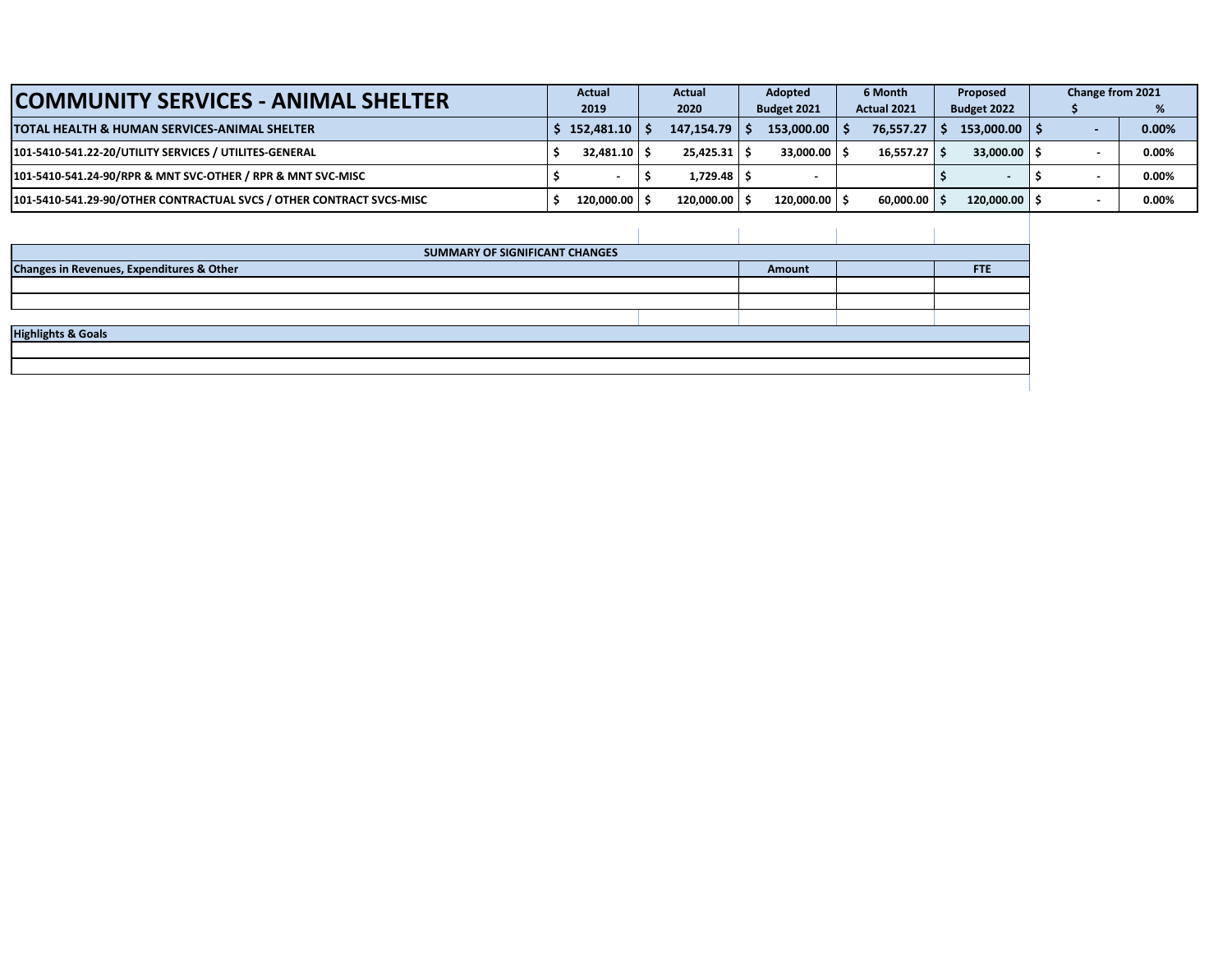| <b>COMMUNITY SERVICES - GRANTS</b>                                       |    | <b>Actual</b><br>2019    | <b>Actual</b><br>2020 |     | Adopted<br>Budget 2021 |     | 6 Month<br>Actual 2021 |                    | Proposed<br>Budget 2022 | Change from 2021<br>Ŝ | %      |
|--------------------------------------------------------------------------|----|--------------------------|-----------------------|-----|------------------------|-----|------------------------|--------------------|-------------------------|-----------------------|--------|
| <b>TOTAL HEALTH &amp; HUMAN SERVICES-GRANTS</b>                          | Ś  | 48,700.00 \$             | 43,700.00             | \$  | 47,400.00 \$           |     | 44,000.00              | $\mathsf{\hat{S}}$ | 53,400.00               | \$6,000.00            | 12.66% |
| 101-5452-545.72-10/GRANTS, DNTNS-OTHER ORGAN / GRANTS, DNTNS-OTHER ORGAN | \$ | 48,700.00 \$             | 43,700.00 \$          |     | 47,400.00 \$           |     | 44,000.00 \$           |                    | 53,400.00               | \$6,000.00            | 12.66% |
|                                                                          |    |                          |                       |     |                        |     |                        |                    |                         |                       |        |
| <b>Receiving Organization</b>                                            |    |                          |                       |     |                        |     |                        |                    |                         |                       |        |
| <b>UW-Extension; 4-H Programming</b>                                     | \$ | $5,000.00$ $\frac{1}{5}$ | $\sim$                | Ŝ.  | $\blacksquare$         | \$. | $\blacksquare$         | \$.                | -                       |                       |        |
| <b>Mayor's Commission on Disabilities</b>                                | Ś  | $700.00$ \$              | 700.00                | Ŝ.  | 700.00 \$              |     | 700.00                 | Ŝ.                 | 700.00                  |                       |        |
| Mayor's Commission on Communities of Color                               | \$ |                          | \$<br>$\sim$          | \$. | 700.00 \$              |     | 300.00                 | Ŝ.                 | 700.00                  |                       |        |
| <b>Mayor's Festival Committee</b>                                        | \$ | $\sim$                   | \$<br>$\sim$          | \$  | $3,000.00$ \$          |     |                        |                    |                         |                       |        |
| <b>Superior Days</b>                                                     |    |                          |                       |     |                        |     |                        |                    | 4,000.00                |                       |        |
| <b>Sister City</b>                                                       |    |                          |                       |     |                        |     |                        |                    | 5,000.00                |                       |        |
| Northwest Wisconsin Community Service Agency - Senior Center Management  | \$ | 43,000.00 \$             | 43,000.00 $\vert$ \$  |     | 43,000.00 \$           |     | 43,000.00              | -S                 | 43,000.00               |                       |        |
|                                                                          |    |                          |                       |     |                        |     |                        |                    |                         |                       |        |
|                                                                          |    |                          |                       |     |                        |     |                        |                    |                         |                       |        |
| SUMMARY OF SIGNIFICANT CHANGES                                           |    |                          |                       |     |                        |     |                        |                    |                         |                       |        |
| Changes in Revenues, Expenditures & Other                                |    |                          |                       |     | Amount                 |     |                        |                    | FTE                     |                       |        |
|                                                                          |    |                          |                       |     |                        |     |                        |                    |                         |                       |        |
|                                                                          |    |                          |                       |     |                        |     |                        |                    |                         |                       |        |
|                                                                          |    |                          |                       |     |                        |     |                        |                    |                         |                       |        |
| <b>Highlights &amp; Goals</b>                                            |    |                          |                       |     |                        |     |                        |                    |                         |                       |        |
|                                                                          |    |                          |                       |     |                        |     |                        |                    |                         |                       |        |
|                                                                          |    |                          |                       |     |                        |     |                        |                    |                         |                       |        |
|                                                                          |    |                          |                       |     |                        |     |                        |                    |                         |                       |        |
|                                                                          |    |                          |                       |     |                        |     |                        |                    |                         |                       |        |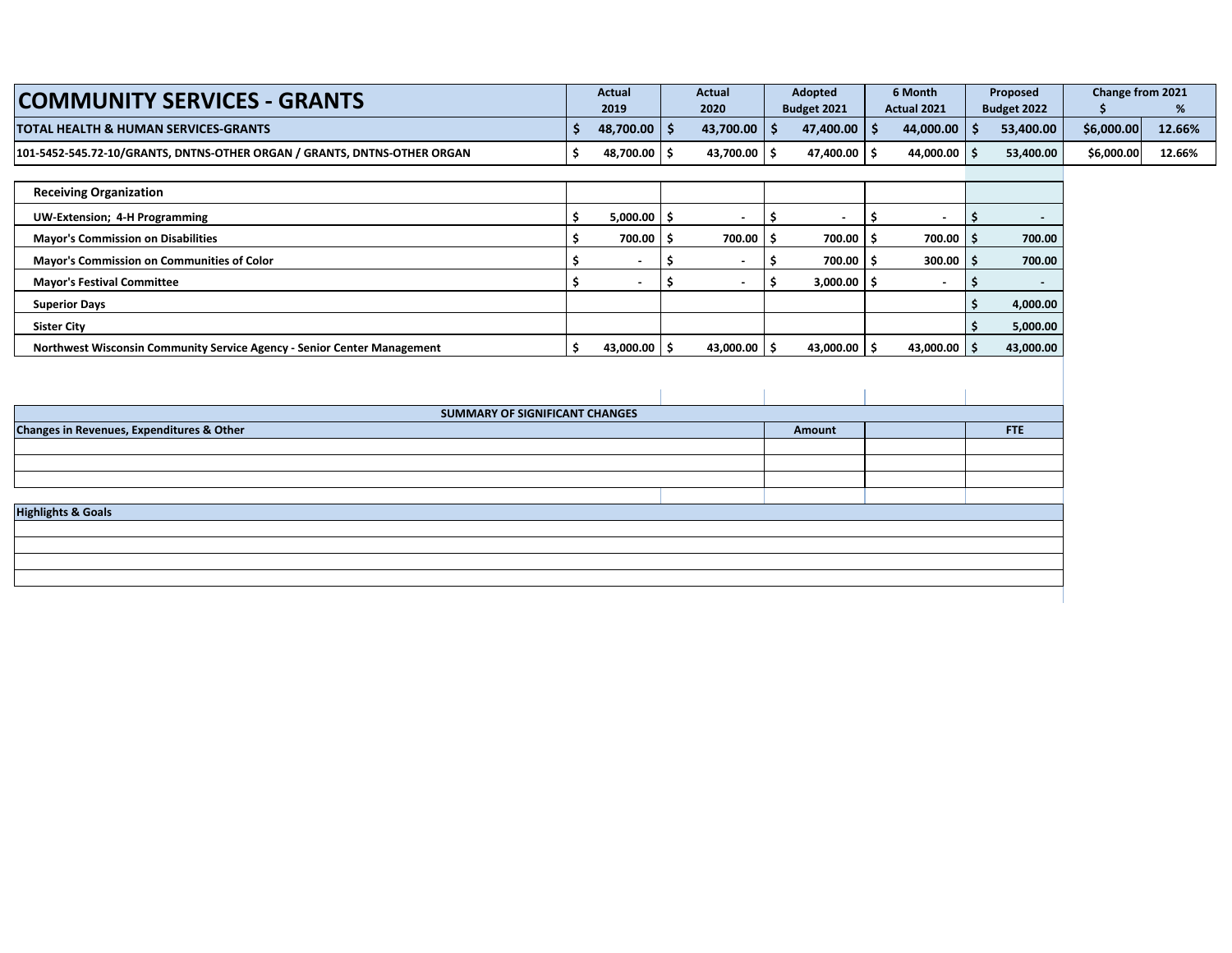| <b>CULTURE/RECREATION/EDUCATION - MUSEUMS</b>                       | <b>Actual</b>  | Actual         | Adopted                   | 6 Month            | Proposed    | Change from 2021 |          |
|---------------------------------------------------------------------|----------------|----------------|---------------------------|--------------------|-------------|------------------|----------|
|                                                                     | 2019           | 2020           | <b>Budget 2021</b>        | <b>Actual 2021</b> | Budget 2022 |                  |          |
| TOTAL CULTURE/REC/EDUCATION-MUSEUM                                  | $170.600.00$ S | $155.000.00$ S | $165.000.00$   $\sqrt{ }$ | $87.504.00$ S      | 155.000.00  | $-510,000,00$    | $-6.06%$ |
| 101-5512-551.27-70/RPR & MNT SVC-OTHER / RPR & MNT SVC-BUILDINGS    | $5.600.00$ S   |                |                           |                    |             | \$0.00           | #DIV/0   |
| 101-5512-551.29-90/OTHER CONTRACTUAL SVCS / OTHER CONTRAC SVCS-MISC | 165.000.00 S   | 155.000.00   : | 165,000.00                | $87,504.00$ \$     | 155,000.00  | $-$ \$10,000.00  |          |

| <b>Receiving Organization</b>            |            |            |            |                           |            |
|------------------------------------------|------------|------------|------------|---------------------------|------------|
| <b>Superior Public Museums</b>           | 155.000.00 | 155.000.00 | 155,000.00 | 77,504.00 $\vert$ $\vert$ | 155,000.00 |
| <b>Douglas County Historical Society</b> | 10.000.00  |            | 10.000.00  | $10.000.00$ s             |            |

| SUMMARY OF SIGNIFICANT CHANGES            |        |  |            |  |  |  |  |  |  |  |
|-------------------------------------------|--------|--|------------|--|--|--|--|--|--|--|
| Changes in Revenues, Expenditures & Other | Amount |  | <b>FTE</b> |  |  |  |  |  |  |  |
|                                           |        |  |            |  |  |  |  |  |  |  |
|                                           |        |  |            |  |  |  |  |  |  |  |
|                                           |        |  |            |  |  |  |  |  |  |  |
| <b>Highlights &amp; Goals</b>             |        |  |            |  |  |  |  |  |  |  |
|                                           |        |  |            |  |  |  |  |  |  |  |
|                                           |        |  |            |  |  |  |  |  |  |  |
|                                           |        |  |            |  |  |  |  |  |  |  |
|                                           |        |  |            |  |  |  |  |  |  |  |
|                                           |        |  |            |  |  |  |  |  |  |  |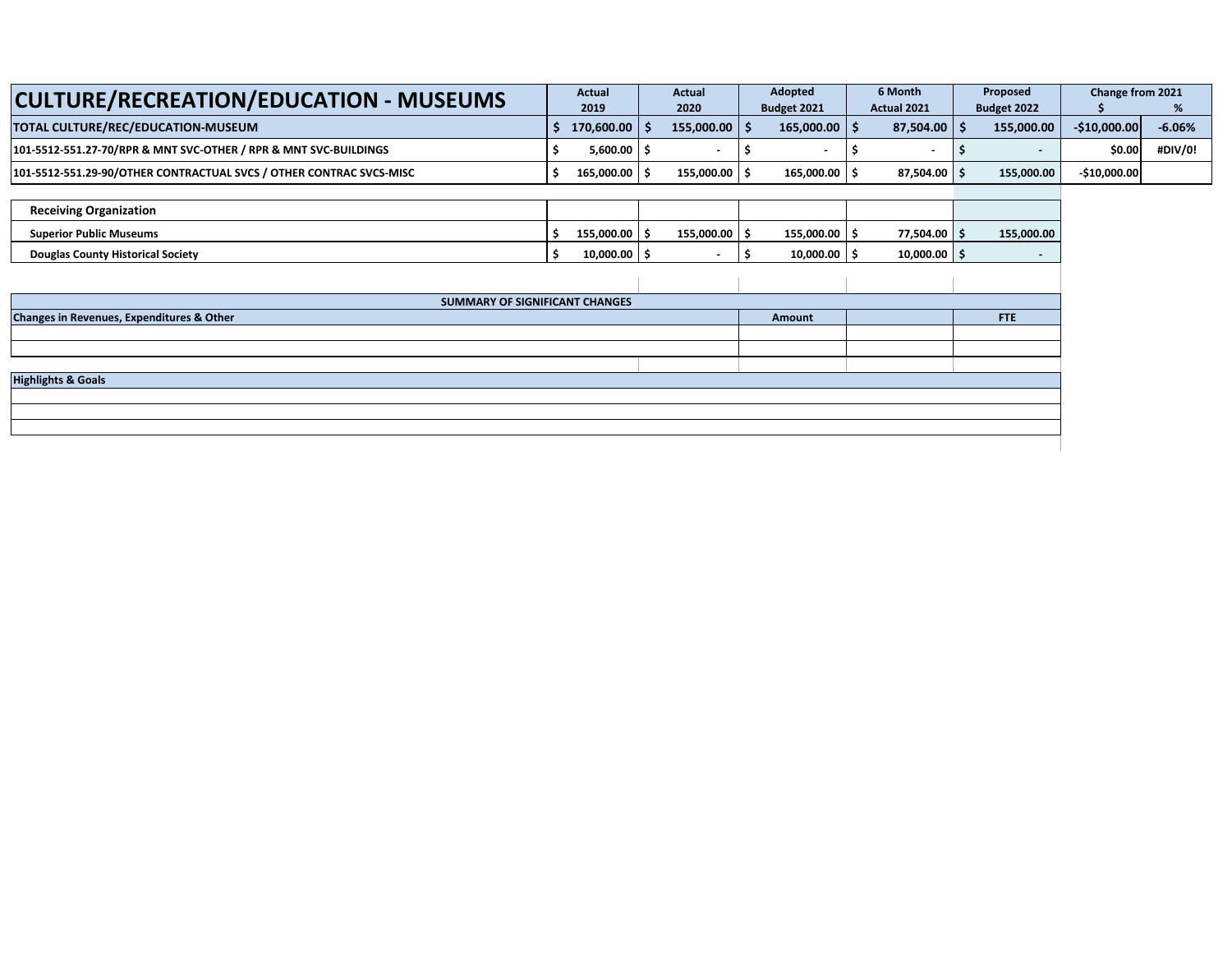| <b>PARKS RECREATION &amp; FORESTRY DEPARTMENT</b>                        |     | <b>Actual</b><br>2019    |      | <b>Actual</b><br>2020    |      | Adopted<br>Budget 2021   |     | 6 Month<br>Actual 2021 |      | Proposed<br>Budget 2022  |      | Change from 2021<br>\$ | %           |
|--------------------------------------------------------------------------|-----|--------------------------|------|--------------------------|------|--------------------------|-----|------------------------|------|--------------------------|------|------------------------|-------------|
| TOTAL CULTURE/REC/EDUCATION-PARKS                                        | Ś   | $1,362,876.85$ \$        |      | $1,306,021.01$ \$        |      | 1,459,939.71             | Ŝ.  | $681,213.14$ \$        |      | 1,428,834.71             | Ŝ.   | (31, 105.00)           | $-2.13%$    |
| 101-5520-552.11-10/SALARIES / SALARIES-PERMANENT-REGULR                  | \$. | $565,694.16$ \$          |      | 561,227.08 \$            |      | 631,746.00               | \$. | $301,634.85$ \$        |      | 649,469.00 \$            |      | 17,723.00              | 2.81%       |
| 101-5520-552.11-20/SALARIES / SALARIES-PERM-OVERTIME                     | \$  | $2,608.96$ \$            |      | 4,869.91                 | Ŝ.   | 3,300.00                 | \$  | 3,868.79               | ۱\$  | 5,000.00                 | \$.  | 1,700.00               | 51.52%      |
| 101-5520-552.11-50/SALARIES / SALARIES-PT/TEMP-REGULAR                   | \$  | 184,470.06 \$            |      | 131,017.66               | \$.  | 106,000.00               | \$  | 61,074.16              | ۱\$  | 106,000.00               | \$   |                        | 0.00%       |
| 101-5520-552.15-10/EMPLOYER CONTRIBUTIONS / BENEFITS-SOC SECURITY        | Ś   | 55,769.33 \$             |      | 50,677.27                | \$   | 56,690.00                | \$. | 27,127.42              | l \$ | 58,046.00                | \$   | 1,356.00               | 2.39%       |
| 101-5520-552.15-20/EMPLOYER CONTRIBUTIONS / BENEFITS-EMPLOYER WRF        | Ś   | 39.717.06 \$             |      | 39,794.85 \$             |      | 44.958.00                | Ŝ.  | 21.043.33              | ۱\$  | 44,445.00                | Ŝ.   | (513.00)               | $-1.14%$    |
| 101-5520-552.15-25/EMPLOYER CONTRIBUTIONS / BENEFITS-EMPL RETIREMENTS    | \$. | 35,486.01 \$             |      | $35,697.79$ \$           |      | 37,052.00 \$             |     |                        | Ŝ.   | 37,938.00 \$             |      | 886.00                 | 2.39%       |
| 101-5520-552.15-40/EMPLOYER CONTRIBUTIONS / BENEFITS-HEALTH INSUR        | ¢,  | $122,036.12$ \$          |      | $119,390.25$ \$          |      | 175,439.00               | \$. | 68,826.96              | ۱Ś   | 153,944.00               | \$   | (21, 495.00)           | $-12.25%$   |
| 101-5520-552.15-50/EMPLOYER CONTRIBUTIONS / BENEFITS-LIFE INSUR          | \$  | $712.26$ \$              |      | 757.77                   | l \$ | 1,568.00                 | \$. | 433.58                 | ۱s   | 1,672.00                 | \$   | 104.00                 | 6.63%       |
| 101-5520-552.15-60/EMPLOYER CONTRIBUTIONS / BENEFITS-WORKERS COMP        | Ś   | 28,248.00 \$             |      | 27,355.72                | Ŝ.   | 28,963.00                | \$  | 14,780.81 \$           |      | 30,817.00                | \$   | 1,854.00               | 6.40%       |
| 101-5520-552.15-80/EMPLOYER CONTRIBUTIONS / BENEFITS-UNEMPLOYMENT CMP    | \$  | $12,433.12$ \$           |      | 16,494.07                | Ŝ.   | 14,000.00                | \$  | 6,674.25               | l \$ | 14,000.00                | \$   |                        | 0.00%       |
| 101-5520-552.15-94/EMPLOYER CONTRIBUTIONS / BENEFITS-BOOT ALLOWANCE      | \$. | 800.00 \$                |      | 800.00                   | ۱\$. | 900.00                   | \$. | 800.00                 | ۱Ś.  | 1,350.00                 | l s  | 450.00                 | 50.00%      |
| 101-5520-552.22-20/UTILITY SERVICES / UTILITES-GENERAL                   | Ŝ.  | 54,698.49 \$             |      | 53,915.29                | ١s   | 52,000.00                | \$. | 20,438.24              | l \$ | 52,000.00                | Ŝ.   |                        | 0.00%       |
| 101-5520-552.22-50/UTILITY SERVICES / UTILITIES-TELEPHONE                | Ś   | $4,311.75$ \$            |      | 10,223.01                | \$.  | 8,800.00                 | \$  | 1,876.39               | l \$ | 5,500.00                 | \$   | (3,300.00)             | $-37.50%$   |
| 101-5520-552.24-20/RPR & MNT SVC-OTHER / RPR & MNT SVC-MACH & EQ         | Ś   | 275.90                   | - \$ | 1,461.50                 | Ŝ.   | 500.00                   | \$. | 1,527.84               | ۱Ś   | 500.00                   | \$   |                        | 0.00%       |
| 101-5520-552.24-70/RPR & MNT SVC-OTHER / RPR & MNT SVC-BUILDINGS         | \$  | $275.10$ \$              |      | 217.70                   | l \$ |                          |     |                        |      |                          | Ś.   |                        | #DIV/0!     |
| 101-5520-552.29-90/OTHER CONTRACTUAL SVCS / OTHER CONTRAC SVCS-MISC      | \$  | 76,779.76 \$             |      | $80,513.51$ \$           |      | 105,000.00               | \$  | 29,179.36              | ۱\$  | 138,000.00               | \$   | 33,000.00              | 31.43%      |
| 101-5520-552.31-90/OFFICE SUPPLIES / OFFICE SUPPLIES                     | \$  | $230.51$ \$              |      | $552.18$ \$              |      | 900.00                   | Ŝ.  | 285.10                 | ۱s   | 700.00                   | \$   | (200.00)               | $-22.22%$   |
| 101-5520-552.32-10/PUBLICATION, SUBS, DUES / PUBS, SUBS, DUES            | \$  | 2,835.86                 | ۱Ś.  | 3,994.45                 | \$.  | 2,550.00                 | \$. | 2,140.10               | ۱s   | 2.550.00                 | \$   |                        | 0.00%       |
| 101-5520-552.33-40/TRAVEL / TRAVEL & TRAINING                            | Ś   | 6,043.82                 | Ŝ.   | 4,222.11 \$              |      | 6,530.00                 | \$  | 480.00                 | l \$ | 6,530.00                 | \$.  |                        | 0.00%       |
| 101-5520-552.33-50/TRAVEL / AUTO & EXPENSE ALLOW                         | \$  | $1,268.30\quad$ \$       |      | 826.29                   | Ŝ.   | $2,000.00$ \$            |     | 64.36                  | l \$ | 1,500.00                 | l s  | (500.00                | $-25.00%$   |
| 101-5520-552.34-90/OPERATING SUPPLIES / OPERATING SUPP-OTHER MISC        | \$  | 49,398.87 \$             |      | 62,857.40 \$             |      | 53,000.00                | \$. | 27,661.39              | ۱\$  | 53,000.00                | l \$ |                        | 0.00%       |
| 101-5520-552.35-10/REPAIR & MNT SUPPLIES / RPR & MNT SUPP-FUEL/OIL       | \$  | 34,880.13 \$             |      | 19,146.10                | \$   | 30,000.00                | \$. | 10,826.56              | ۱\$  | 23,000.00                | Ś    | (7,000.00)             | $-23.33%$   |
| 101-5520-552.35-20/REPAIR & MNT SUPPLIES / RPR & MNT SUPP-VEHIC PRTS     | Ś   | $\overline{\phantom{a}}$ | Ŝ.   | $\overline{\phantom{a}}$ | Ŝ.   | 31.473.71                | \$. | 8.231.48               | l \$ | 31,473.71                |      |                        | 0.00%       |
| 101-5520-552.35-90/REPAIR & MNT SUPPLIES / RPR & MNT SUPP-MISC           |     | $\overline{\phantom{a}}$ | \$.  | 325.00                   | \$.  |                          |     |                        |      | $\overline{\phantom{a}}$ | \$   |                        | #DIV/0!     |
| 101-5520-552.39-10/OTHER SUPPLIES & EXPENSE / OTHER SUPPLIES & EXPENSE   | Ś   | 1,371.81                 | ۱\$  | 1,264.37                 | Ŝ.   | $1,570.00$ \$            |     | 289.99                 | ۱s   | 1,400.00                 | \$.  | (170.00)               | $-10.83%$   |
| 101-5520-552.49-10/OTHER BUILDING MATERIALS / OTHER BUILDING MATERIALS   | \$  | $4,925.40$ \$            |      | $5,267.82$ \$            |      | 4,000.00                 | ۱\$ | 887.42                 | ۱Ś.  | 4,000.00                 |      |                        | 0.00%       |
| 101-5520-552.53-30/RENTS & LEASES / RENTS & LEASES-MACH & EQ             | Ś   | 5,806.06 \$              |      | 6,757.48                 | Ŝ.   | 6,000.00                 | \$  | 2,671.35               | l \$ | 6,000.00                 | \$   |                        | 0.00%       |
| 101-5520-552.53-90/RENTS & LEASES / RENTS & LEASES-OTHER MISC            | Ś   | 273.64                   | Ŝ.   | 2,725.04                 | \$.  | $\overline{\phantom{a}}$ |     |                        | \$.  | $\overline{\phantom{a}}$ | \$   |                        | #DIV/0!     |
| 101-5520-552.59-10/LICENSES & PERMITS / LICENSES & PERMITS               | \$  | 330.00 \$                |      |                          | Ŝ.   |                          | \$  | 130.00                 | l \$ | $\overline{\phantom{a}}$ | \$   |                        | #DIV/0!     |
| 101-5520-552.72-10/GRANTS, DNTNS-OTHER ORGAN / GRANTS, DNTNS-OTHER ORGAN | \$  | 65,214.37 \$             |      | $55,110.41$ \$           |      | 55.000.00                | \$. | 68,259.41              | l \$ |                          | \$   | (55,000.00             | $-100.00\%$ |
| 101-5520-552.81-10/CAPITAL EQUIPMENT / CAPITAL EQUIPMENT                 | \$  | $1,009.00$ \$            |      |                          | \$   |                          |     |                        | \$.  |                          | \$   |                        | #DIV/0!     |
| 101-5520-552.82-10/CAPITAL IMPROVEMENTS / CAPITAL IMPROVEMENTS           | \$  | 4,973.00 \$              |      | 8,558.98                 | \$   |                          |     |                        | \$   | $\overline{\phantom{a}}$ | \$   |                        | #DIV/0!     |
|                                                                          |     |                          |      |                          |      |                          |     |                        |      |                          |      |                        |             |

| SUMMARY OF SIGNIFICANT CHANGES                                    |  |  |  |  |  |  |  |  |  |
|-------------------------------------------------------------------|--|--|--|--|--|--|--|--|--|
| Changes in Revenues, Expenditures & Other<br><b>FTE</b><br>Amount |  |  |  |  |  |  |  |  |  |
|                                                                   |  |  |  |  |  |  |  |  |  |
|                                                                   |  |  |  |  |  |  |  |  |  |
|                                                                   |  |  |  |  |  |  |  |  |  |
|                                                                   |  |  |  |  |  |  |  |  |  |
|                                                                   |  |  |  |  |  |  |  |  |  |
| <b>Highlights &amp; Goals</b>                                     |  |  |  |  |  |  |  |  |  |
|                                                                   |  |  |  |  |  |  |  |  |  |
|                                                                   |  |  |  |  |  |  |  |  |  |
|                                                                   |  |  |  |  |  |  |  |  |  |
|                                                                   |  |  |  |  |  |  |  |  |  |
|                                                                   |  |  |  |  |  |  |  |  |  |
|                                                                   |  |  |  |  |  |  |  |  |  |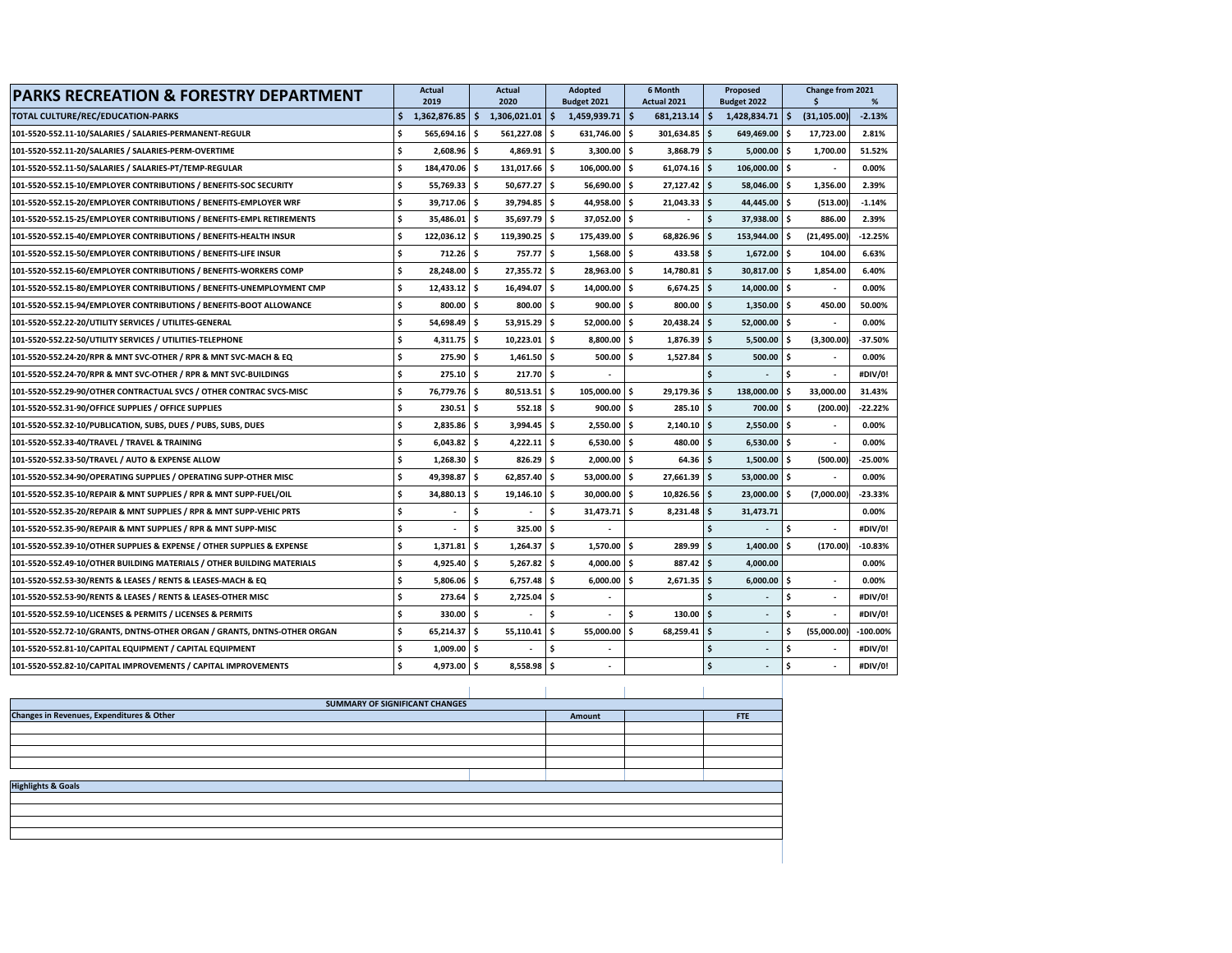| <b>PLANNING DEPARTMENT</b>                                             |     | <b>Actual</b>     |     | <b>Actual</b>  |            | <b>Adopted</b>     |     | 6 Month        |                     | Proposed                 |     | Change from 2021         |           |
|------------------------------------------------------------------------|-----|-------------------|-----|----------------|------------|--------------------|-----|----------------|---------------------|--------------------------|-----|--------------------------|-----------|
|                                                                        |     | 2019              |     | 2020           |            | Budget 2021        |     | Actual 2021    |                     | Budget 2022              |     |                          | %         |
| <b>TOTAL CONSERVATION &amp; DEVELOPMNT-PLANNING</b>                    |     | $149,083.56$   \$ |     | 156,854.14     | $\vert$ \$ | $165, 176.22$   \$ |     | 75,127.97      | $\ddot{\bm{\zeta}}$ | $180,592.22$ \$          |     | 15,416.00                | 9.33%     |
| 101-5630-563.11-10/SALARIES / SALARIES-PERMANENT-REGULR                | \$  | $86,303.12$ \$    |     | 93,686.39      | l \$       | $96,990.00$   \$   |     | 45,198.17      | -\$                 | $99,754.00$ \$           |     | 2,764.00                 | 2.85%     |
| 101-5630-563.15-10/EMPLOYER CONTRIBUTIONS / BENEFITS-SOC SECURITY      | \$  | 6,227.07          | - Ś | 6,719.47       | l \$       | 7,420.00           | l S | 3,257.06       | -\$                 | 7,631.00                 | \$. | 211.00                   | 2.84%     |
| 101-5630-563.15-20/EMPLOYER CONTRIBUTIONS / BENEFITS-EMPLOYER WRF      | \$  | 5,714.17          | Ś.  | 6,393.49       | l \$       | 6,547.00           | ۱Ś  | 3,083.83       | Ŝ.                  | $6,484.00$ \$            |     | (63.00)                  | $-0.96%$  |
| 101-5630-563.15-25/EMPLOYER CONTRIBUTIONS / BENEFITS-EMPL RETIREMENTS  | \$  | 4,455.00          | - Ś | 4,657.00       | ۱s         | $4,850.00$   \$    |     |                |                     | 4,988.00                 | Ŝ.  | 138.00                   | 2.85%     |
| 101-5630-563.15-40/EMPLOYER CONTRIBUTIONS / BENEFITS-HLTH INSUR        | \$  | $31,522.21$ \$    |     | $34,968.45$ \$ |            | $36,549.00$ \$     |     | 18,008.79      | Ŝ.                  | 38,899.00                | Ŝ.  | 2,350.00                 | 6.43%     |
| 101-5630-563.15-50/EMPLOYER CONTRIBUTIONS / BENEFITS-LIFE INSUR        | \$  | $124.38$ \$       |     | 129.70         | l S        | $173.00$ \$        |     | 66.46          | -Ś                  | $184.00$ \$              |     | 11.00                    | 6.36%     |
| 101-5630-563.15-60/EMPLOYER CONTRIBUTIONS / BENEFITS-WORKERS COMP      | Ś   | $128.81$   \$     |     | 140.44         | ۱Ś         | 165.00             | - Ś | 77.51          | -Ś                  | 170.00                   | Ŝ   | 5.00                     | 3.03%     |
| 101-5630-563.21-80/PROFESSIONAL SERVICES / OTHER PROF SERVICES         | Ś   | 2,201.00          | Ś.  | 2,061.00       | - Ś        | 2.000.00           | - Ś | 183.00         | Ŝ.                  | 2,000.00                 | \$. | $\overline{\phantom{a}}$ | 0.00%     |
| 101-5630-563.22-20/UTILITY SERVICES / UTILITIES-GENERAL                | S   | 0.00              |     | 67.37          | ۱Ś         |                    |     | $\blacksquare$ |                     |                          |     |                          | 0.00%     |
| 101-5630-563.22-50/UTILITY SERVICES / UTILITIES-TELEPHONE              | Ś   | $981.06$ \$       |     | 1,093.89       | ا \$       | 1,000.00           | - S | 415.56         | -\$                 | 1,000.00                 | \$. |                          | 0.00%     |
| 101-5630-563.29-90/OTHER CONTRACTUAL SVCS / MISC CONTRACTUAL SVCS      | \$  | $2,351.52$ \$     |     |                | - \$       |                    | Ś   | 250.00         | -\$                 | 10,000.00                | Ŝ.  | 10,000.00                | 0.00%     |
| 101-5630-563.31-90/OFFICE SUPPLIES / OFFICE SUPPLIES                   | Ś   | $629.84$ \$       |     | 1,076.57       | -\$        | 1,000.00           | -Ś  | 365.87         | -\$                 | $1,000.00$ \$            |     | $\overline{\phantom{a}}$ | 0.00%     |
| 101-5630-563.32-10/PUBLICATION, SUBS, DUES / PUBS, SUBS, DUES          | Ś   | 3,979.52          | Ś.  | 4,005.44       | Ŝ.         | 4,500.00           | - Ś | 3,769.12       | Ŝ.                  | 4,000.00                 | Ś.  | (500.00)                 | $-11.11%$ |
| 101-5630-563.33-40/TRAVEL / TRAVEL & TRAINING                          | Ś   | 1,331.44          |     | 173.80         | ۱Ś         | 1,500.00           | - Ś | 20.00          | Ŝ.                  | 2,000.00                 | \$. | 500.00                   | 33.33%    |
| 101-5630-563.35-20/REPAIR & MNT SUPPLIES / RPR & MNT SUPP-VEHIC PRTS   | \$. |                   |     |                | Ś          | 432.22             | - Ś | $\blacksquare$ | Ś                   | 432.22                   |     |                          | 0.00%     |
| 101-5630-563.34-90/OPERATING SUPPLIES / OPERATING SUPP-OTHER MISC      | Ś   | $56.92$   \$      |     | 347.17         | - Ś        |                    | \$. | 84.75          | -S                  | $\overline{\phantom{0}}$ | Ś   |                          | 0.00%     |
| 101-5630-563.35-10/REPAIR & MNT SUPPLIES / RPR & MNT SUPP-FUEL & OIL   | Ś   | 511.82            |     |                |            | $350.00$ S         |     | 16.98          | Ŝ.                  | 350.00                   | \$. | $\blacksquare$           | 0.00%     |
| 101-5630-563.39-10/OTHER SUPPLIES & EXPENSE / OTHER SUPPLIES & EXPENSE | Ś.  | 2,565.68          | s.  | 1,333.96       | Ŝ.         | 1,700.00           | - Ś | 330.87         | Ŝ.                  | 1,700.00                 | \$. |                          | $0.00\%$  |
|                                                                        |     |                   |     |                |            |                    |     |                |                     |                          |     |                          |           |

| SUMMARY OF SIGNIFICANT CHANGES            |        |     |
|-------------------------------------------|--------|-----|
| Changes in Revenues, Expenditures & Other | Amount | FTE |
|                                           |        |     |
|                                           |        |     |
|                                           |        |     |
|                                           |        |     |
| <b>Highlights &amp; Goals</b>             |        |     |
|                                           |        |     |
|                                           |        |     |
|                                           |        |     |
|                                           |        |     |
|                                           |        |     |
|                                           |        |     |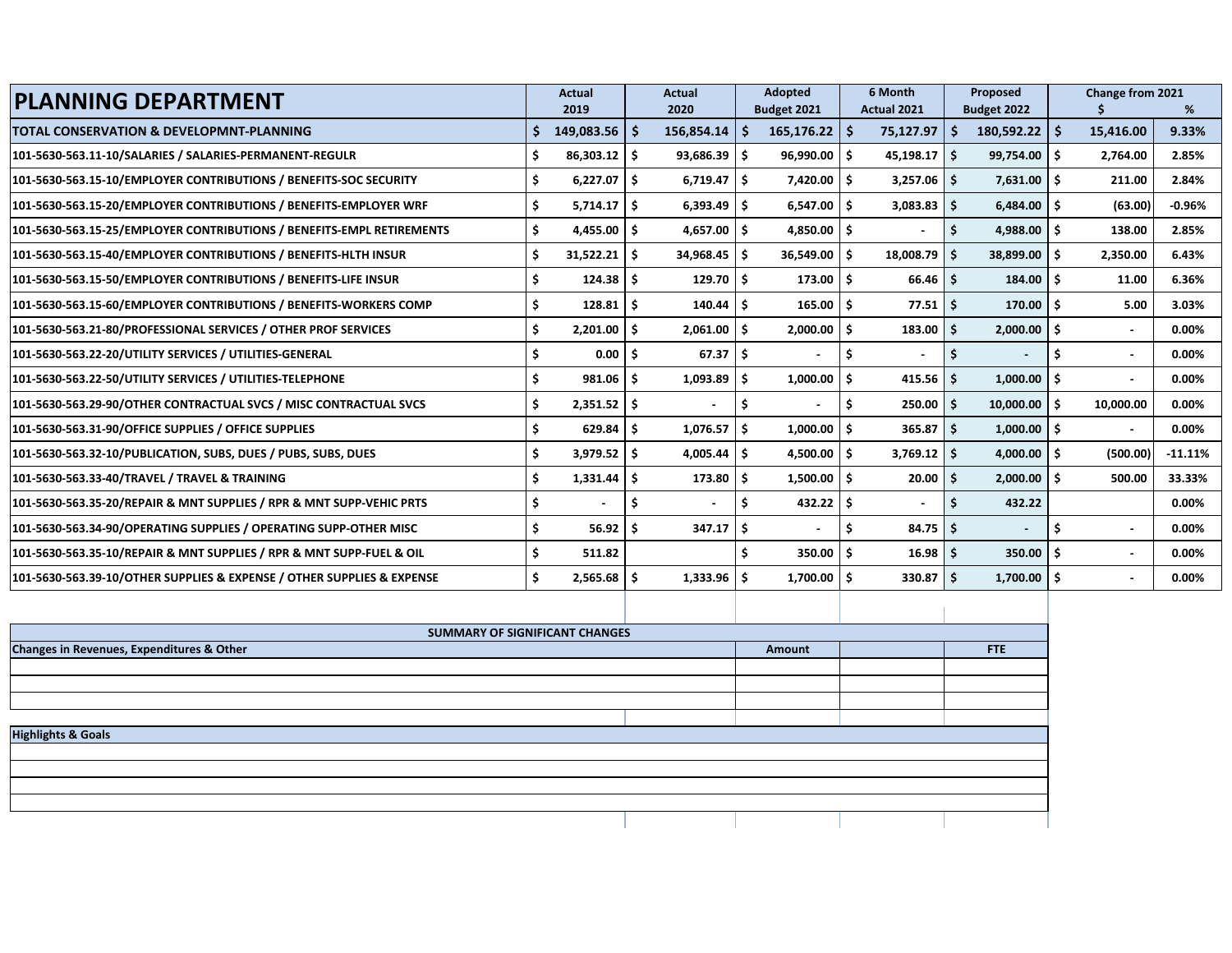| <b>DEBT SERVICE</b>                                            | <b>Actual</b>  | <b>Actual</b>  | Adopted        | 6 Month     | Proposed       | Change from 2021 |           |
|----------------------------------------------------------------|----------------|----------------|----------------|-------------|----------------|------------------|-----------|
|                                                                | 2019           | 2020           | Budget 2021    | Actual 2021 | Budget 2022    |                  |           |
| <b>TOTAL DEBT SERVICE PRINCIPAL</b>                            | \$1,370,461.00 | \$1,900,649.00 | \$2,105,683.46 | \$0.00      | \$2,222,597.00 | \$116,913.54     | 5.55%     |
| 101-5810-581.61-10/DEBT SERVICE / PRINCIPAL                    | \$1,900,649.00 | \$1,900,649,00 | \$2,105,683.46 |             | \$2,222,597.00 | \$116,913.54     | 5.55%     |
| <b>TOTAL DEBT SERVICE INTEREST</b>                             | \$1,022,609.00 | \$1,022,609.00 | \$925,676.00   |             | \$777.825.00   | $-$147,851.00$   | $-15.97%$ |
| 101-5820-582.62-10/DEBT SERVICE / INTEREST                     | \$1,022,609.00 | \$1,022,609.00 | \$925,676.00   |             | \$777.825.00   | $-5147.851.00$   | $-15.97%$ |
| 101-5820-582.69-10/OTHER DEBT SERVICE / OTHER DEBT SVC CHARGES | \$0.00         | \$0.00         | \$0.00         |             | \$0.00         | \$0.00           |           |

| SUMMARY OF SIGNIFICANT CHANGES            |        |     |
|-------------------------------------------|--------|-----|
| Changes in Revenues, Expenditures & Other | Amount | FTE |
|                                           |        |     |
|                                           |        |     |
|                                           |        |     |
| <b>Highlights &amp; Goals</b>             |        |     |
|                                           |        |     |
|                                           |        |     |
|                                           |        |     |
|                                           |        |     |